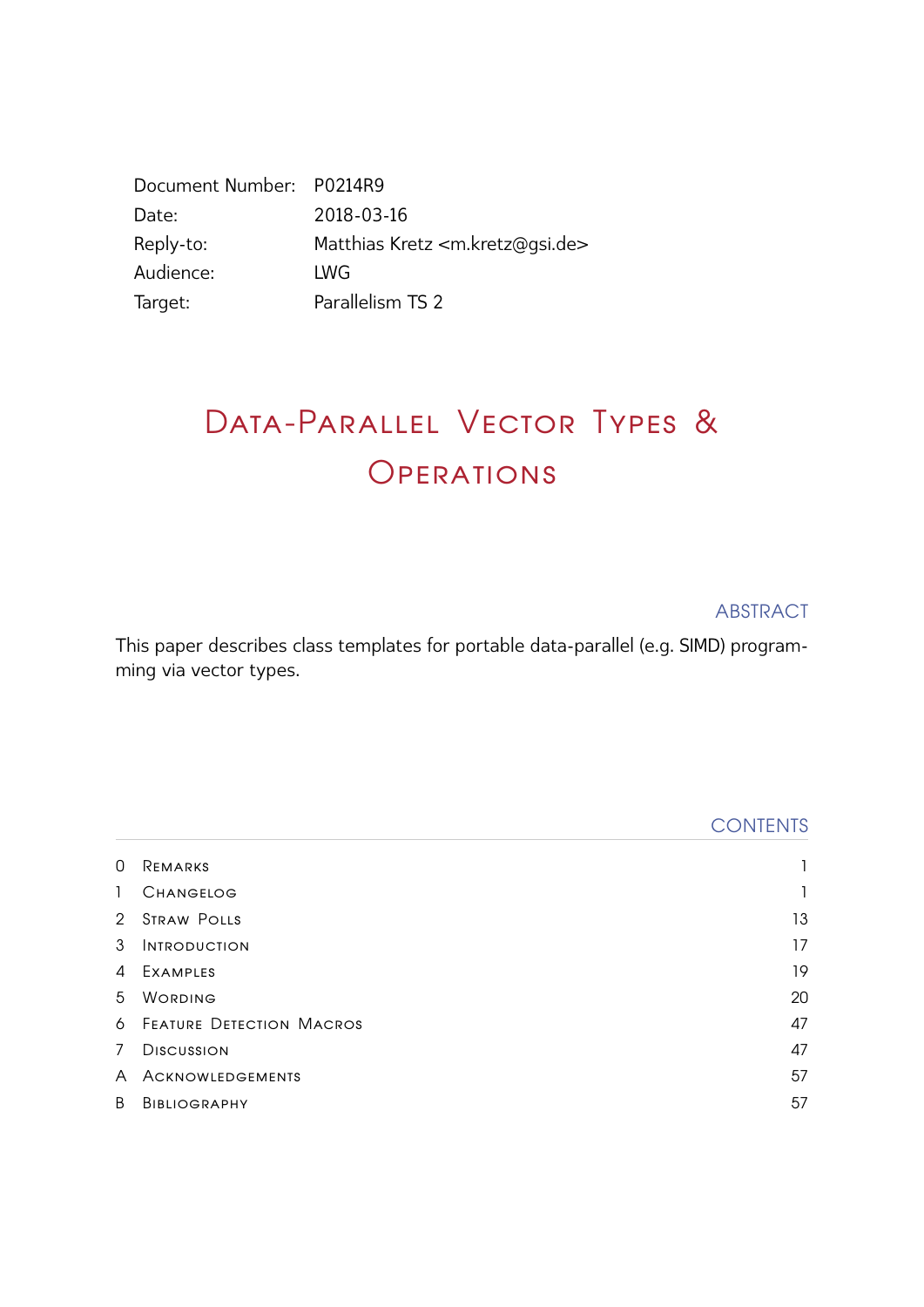- <span id="page-1-0"></span>• This documents talks about "vector" types/objects. In general this will not refer to the std::vector class template. References to the container type will explicitly call out the std prefix to avoid confusion.
- In the following,  $W_T$  denotes the number of scalar values (width) in a vector of type T (sometimes also called the number of SIMD lanes)
- [\[N4184\]](#page-57-2), [\[N4185\]](#page-58-0), and [\[N4395\]](#page-58-1) provide more information on the rationale and design decisions. [\[N4454\]](#page-58-2) discusses a matrix multiplication example. My PhD thesis [\[1\]](#page-57-3) contains a very thorough discussion of the topic.
- This paper is not supposed to specify a complete API for data-parallel types and operations. It is meant as a useful starting point. Once the foundation is settled on, higher level APIs will be proposed.

<span id="page-1-1"></span>

|     | <b>CHANGELOG</b> |
|-----|------------------|
| . . | CHANGES FROM R8  |

Previous revision: [\[P0214R8\]](#page-58-3).

- Use the word-of-power "width" in the specification of size().
- Aligned wording in copy\_from and copy\_to restricting pointer alignment with the wording in [ptr.align]. Also added wording for the meaning of element aligned\_tag.
- Fixed missing SFINAE constraints on Flags in masked load. Streamlined the wording to use itemization for listing multiple constraints.
- Removed const from the second template argument to const where expression. Consequently, removed remove const t from the defintions and wording in const where expression. (I verified the change in my implementation.)
- Use "extended ABI tag" instead of "implementation-defined ABI tag". The corresponding word of power is definedin [\[simd.abi\].](#page-23-0)
- Renamed abi for size<T, N> to simd abi::deduce<T, N>.
- Improved wording in case multiple ABI tags match the constraints passed to simd\_abi::deduce<T, N>.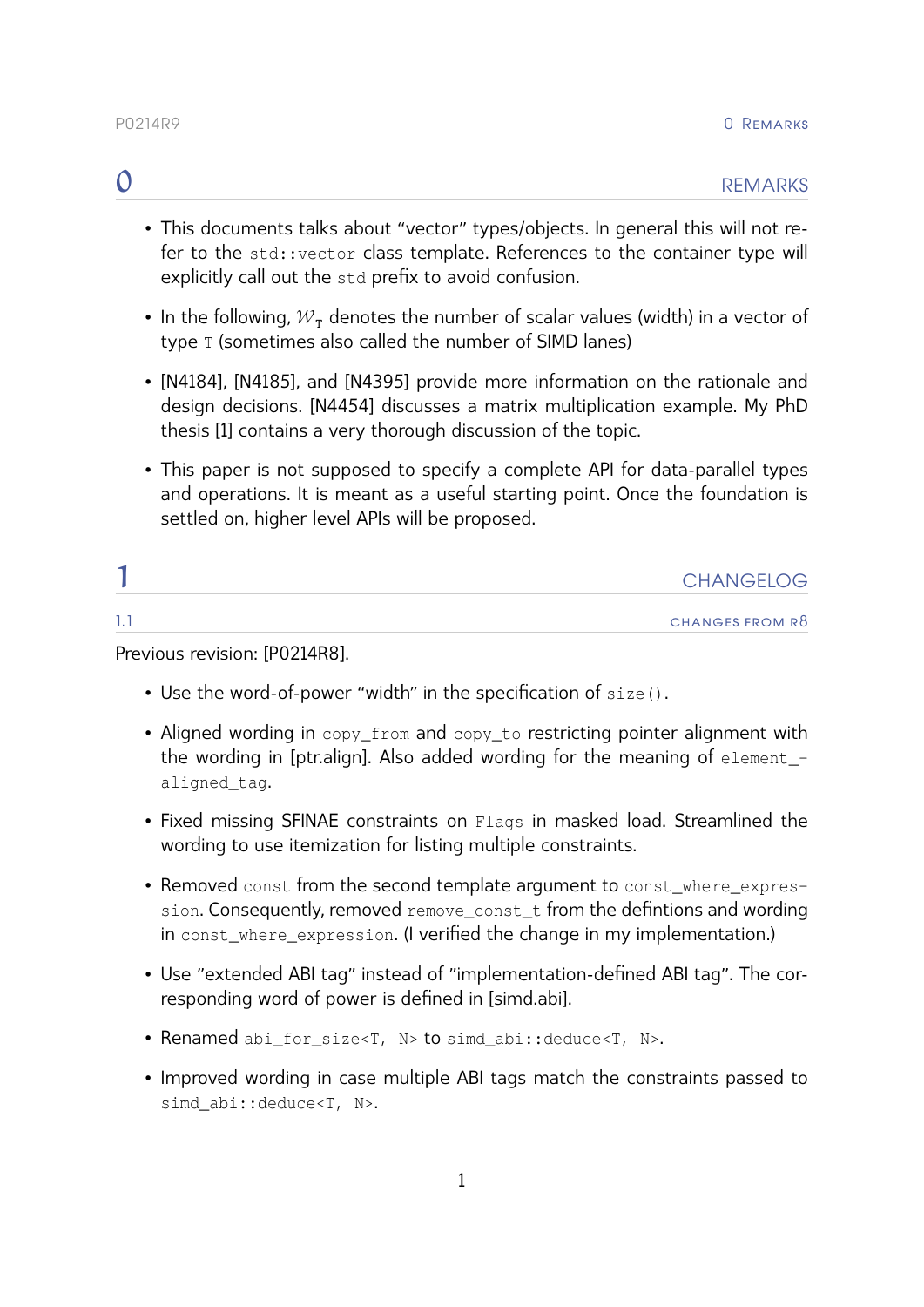- Clarify valid values for N for is\_simd\_flag\_type<overaligned\_tag<N>>>>>>> [\(\[simd.traits\]\)](#page-25-0).
- Call out that user specialization of traits is UB.
- Simplified memory\_alignment SFINAE logic.
- Improved wording for selected elements/indices.
- Rewrite the logic for what template arguments simd and simd\_mask are supported.
- Add an example to [\[simd.overview\].](#page-31-0)
- Handle cv-qualification in broadcast ctor [\(\[simd.ctor\]\)](#page-33-0).
- Call out constraints on the generator callable in the generator ctor [\(\[simd.ctor\]\)](#page-33-0).
- Add Throws specification to reduce overloads that a user-defined binary op.
- Reword simd:: reference using an exposition-only class definition [\(\[simd.refer](#page-31-1)[ence\]\)](#page-31-1).

1.2 changes from r7

Previous revision: [\[P0214R7\]](#page-58-4).

- Removed the explicit signatures of the special math functions in favor of a rule to translate the <cmath> signatures to simd types. This resolves an overspecification, which disallowed certain valid implementation strategies. (see [\[simd.math\]\)](#page-41-0)
- Added margin-note questioning non-normative note about special math function preconditions. (see [\[simd.math\]\)](#page-41-0)
- Fixed and finalized note on the intent of the data-parallel library. (see [\[simd.gen](#page-20-1)[eral\]\)](#page-20-1)
- Renamed neutral element to identity element and specified the requirement on its value in relation to binary op. Removed the note explaining an implementation detail. (see [\[simd.reductions\]\)](#page-37-0)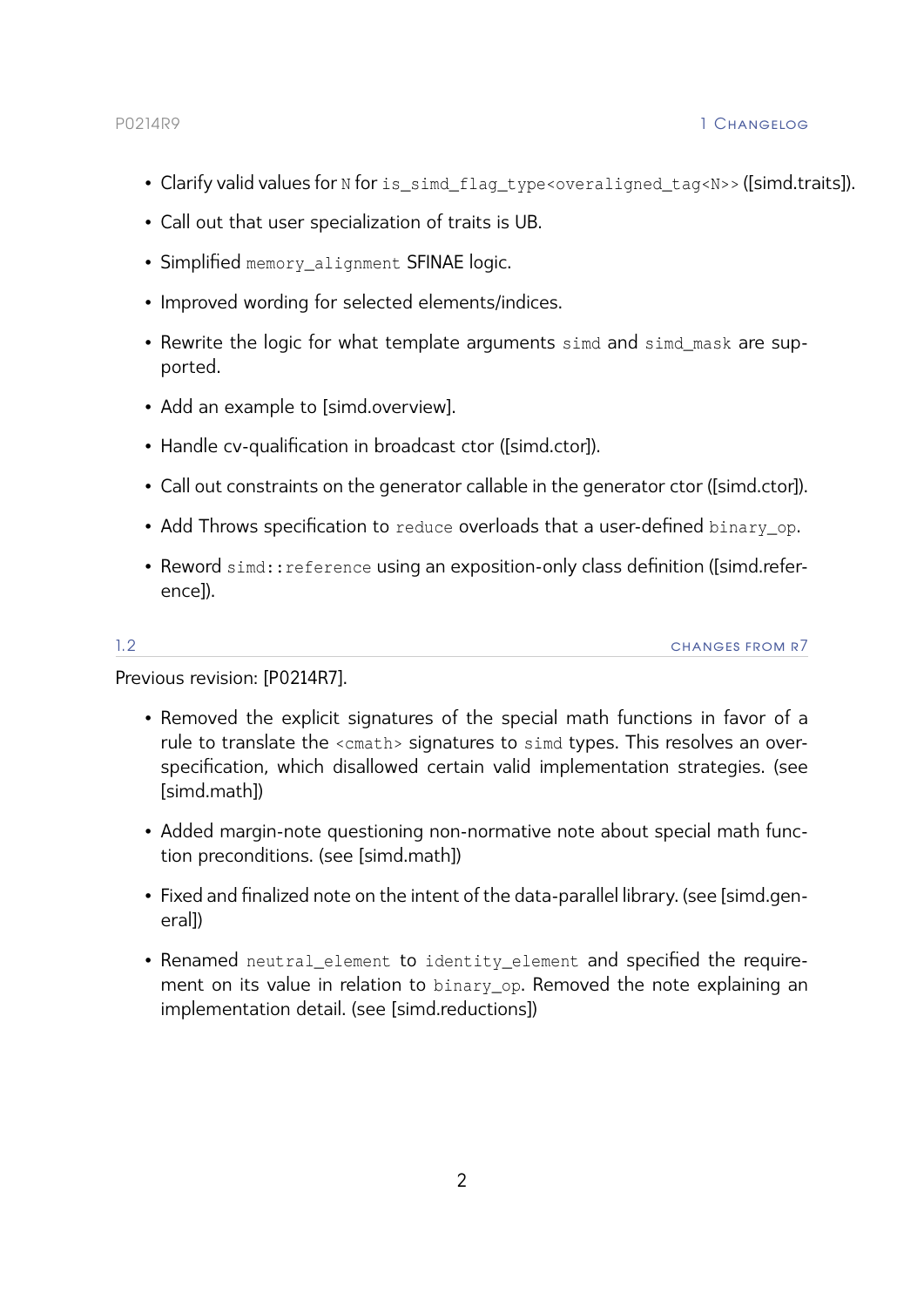Previous revision: [\[P0214R6\]](#page-58-5).

- Fixed return type of isinf. [\(\[simd.math\]\)](#page-41-0)
- ✓ Changed namespace to std::experimental::parallelism\_v2.
- ✓ Shortened intro sentence in [\[simd.syn\].](#page-20-2)
- √ Added missing const where expression overload for where(bool, const T&. [\(\[simd.syn\],](#page-20-2) [\[simd.mask.where\]\)](#page-46-0) (The overload is present in my reference implementation.)
- ✓ Removed const from const\_where\_expression return type. [\(\[simd.syn\]\)](#page-20-2)
- Fixed incorrect const where expression return types in [\[simd.mask.where\].](#page-46-0)
- ✓ Removed flags namespace [\[simd.syn\].](#page-20-2)
- $\checkmark$  all of your global constexpr variables should be inline
- $\checkmark$  Rename template parameters A to Abis and As... to Abis....
- ✓ Stable names follow a hierarchy; use [simd.class] instead of [simd]; rename [simd\_mask] to [simd.mask]
- ✓ reduce: Moved defaulted BinaryOperation argument to the end.
- ✓ reduce: Replaced default\_natural\_element with *implementation-defined*
- ✓ reduce: Explained what the default natural\_element is supposed to do. [\(\[simd.re](#page-37-0)[ductions\]\)](#page-37-0)
- $\checkmark$  Consistently initialze tags.
- ✓ Put the "see belows" in italics instead of comments.
- ✓ Consistently pass by const-ref. (LWG: Why are the arguments by value? Be consistent. Resolved to consistently pass by const-ref. Rationale: if an implementation wants a non-inline, pass-by-value function it can inline the public const-ref function and call an internal function. If the public function uses by value parameters it may happen that the implied copy is not optimized away.)
- $\checkmark$  Simplify casts using aliases or default arguments.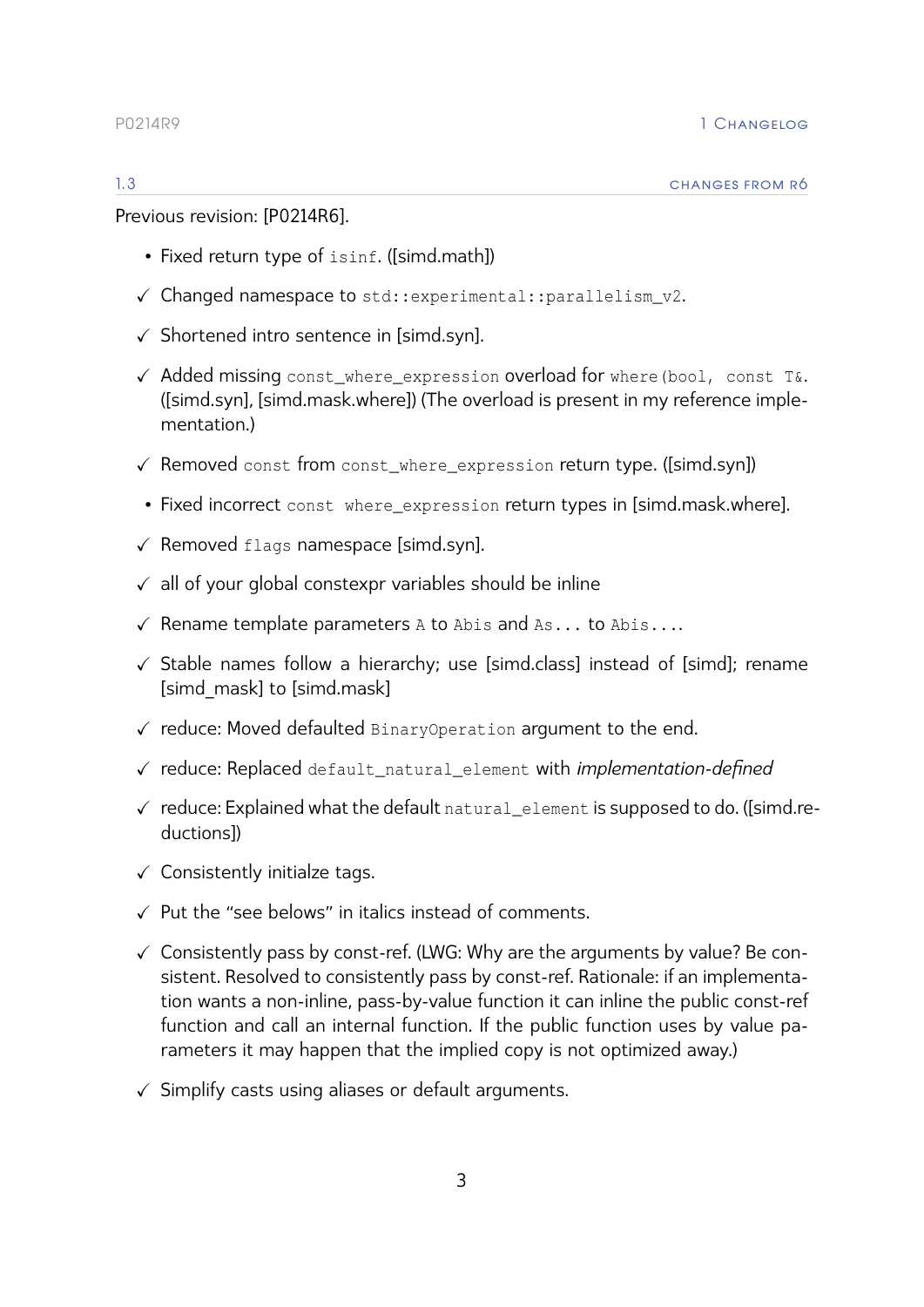- $\checkmark$  Split second reduce overload in six functions, one without default neutral\_element and five explicitly overloaded for plus<>, multiplies<>, bit\_and<>, bit or, and bit xor.
- ✓ Improved requires clause on reduce to mention return type and generalize ABI tag type requirement.
- $\checkmark$  Require integral value\_type for bitwise reductions.
- $\checkmark$  Removed impossible condition from sime cast remark.
- $\checkmark$  Fixed masked hmin and hmax specification to use "forallmaskedi".
- ✓ Forward min, max, minmax, and clamp to std::min/max/minmax/clamp.
- ✓ scalar *is* not an alias for fixed\_size<1>.
- ✓ "an implementation *shall* support at least *all* …" [\(\[simd.abi\]\)](#page-23-1)
- ✓ Replaced "exact-bool" arguments from *implementation-defined* to *see below*.
- ✓ Reveresed "if" to "unless" logic.
- ✓ Fixed is\_mask to is\_simd\_mask.
- ✓ Fixed incorrect simd\_mask exposition-only member name to mask [\(\[simd.where](#page-26-0)[expr\]\)](#page-26-0).
- ✓ Fixed constraints on generator ctor to require generator be callable with all element indices.
- ✓ Fixed wording to allow vectorized execution of the generator.
- ✓ Moved all wording about "target" or "architecture" into non-normative notes.
- ✓ Add is\_simd\_flag\_type trait and use it for all loads and stores.
- ✓ Define and use the term *vectorizable type* to simplify the wording.
- ✓ Define "selected elements" in where\_expression to use it instead of data[i] where mask[i] is true.
- $\checkmark$  [\[simd.whereexpr\]](#page-26-0) reword what the members of where\_expression mean and where they come from
- ✓ Replaced "floating-point and integral" with "arithmetic".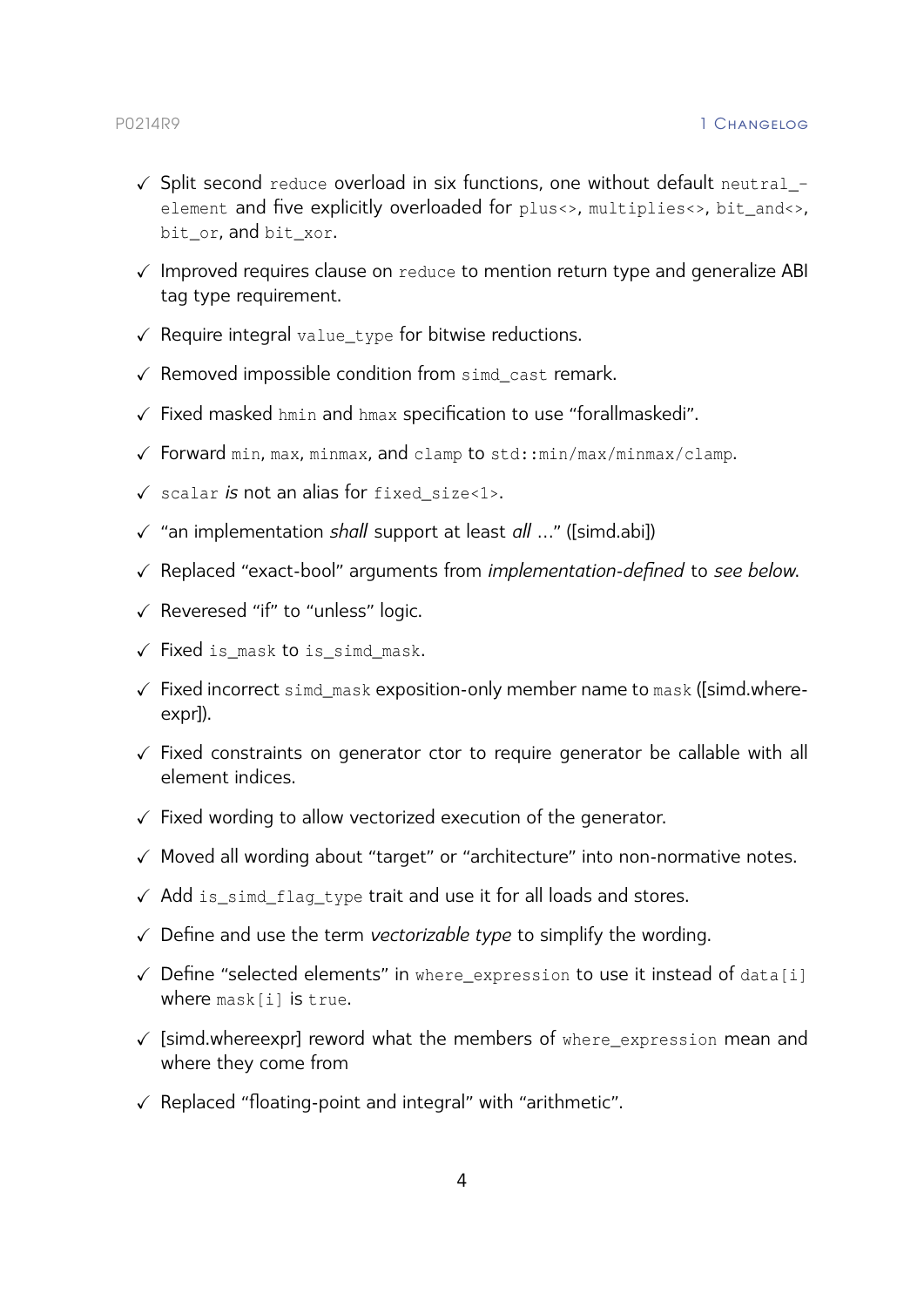- ✓ Consistently use "element" instead of "component".
- ✓ Consistently place "and"/"or" and the end of bullet points instead of the front.
- Allow shifts on signed integers as was requested by LEWG.
- $\checkmark$  Added introduction in [\[simd.general\].](#page-20-1)
- ✓ Added wording in [\[simd.general\]](#page-20-1) to clarify that the application of operations/ operators on elements in simd and simd\_mask are unsequenced with respect to each other.
- $\checkmark$  Fix Order: requires, effects, sync, post-cond, returns, throws, complexity, remarks, error-cond
- $\checkmark$  Removed repetitions of clause names.
- ✓ "Let X be foo" doesn't need a "Remarks" clause.
- ✓ Defined "vectorizable types" as a term for "arithmetic types other than bool".
- Removed immutable masked load. Requested in LWG review session because it's too clever and may block/hinder acceptance. LEWG queried/informed via reflector. Quick review of the issue at the start of Jacksonville meeting requested.
- Introduced exposition-only nodeduce t to replace remove const t [\(\[simd.mask.where\]\)](#page-46-0).
- Removed noexcept from hmin and hmax in the synopsis, to match the declarations below.

1.4 changes from r5

# Previous revision: [\[P0214R5\]](#page-58-6).

- Renamed memload to copy\_from and memstore to copy\_to. [\(\[simd.copy\],](#page-34-0) [\[simd.mask.copy\]\)](#page-44-0)
- Fixed split to never convert the value\_type. [\(\[simd.casts\]\)](#page-39-0)
- Added missing long double overload of ceil. [\(\[simd.math\]\)](#page-41-0)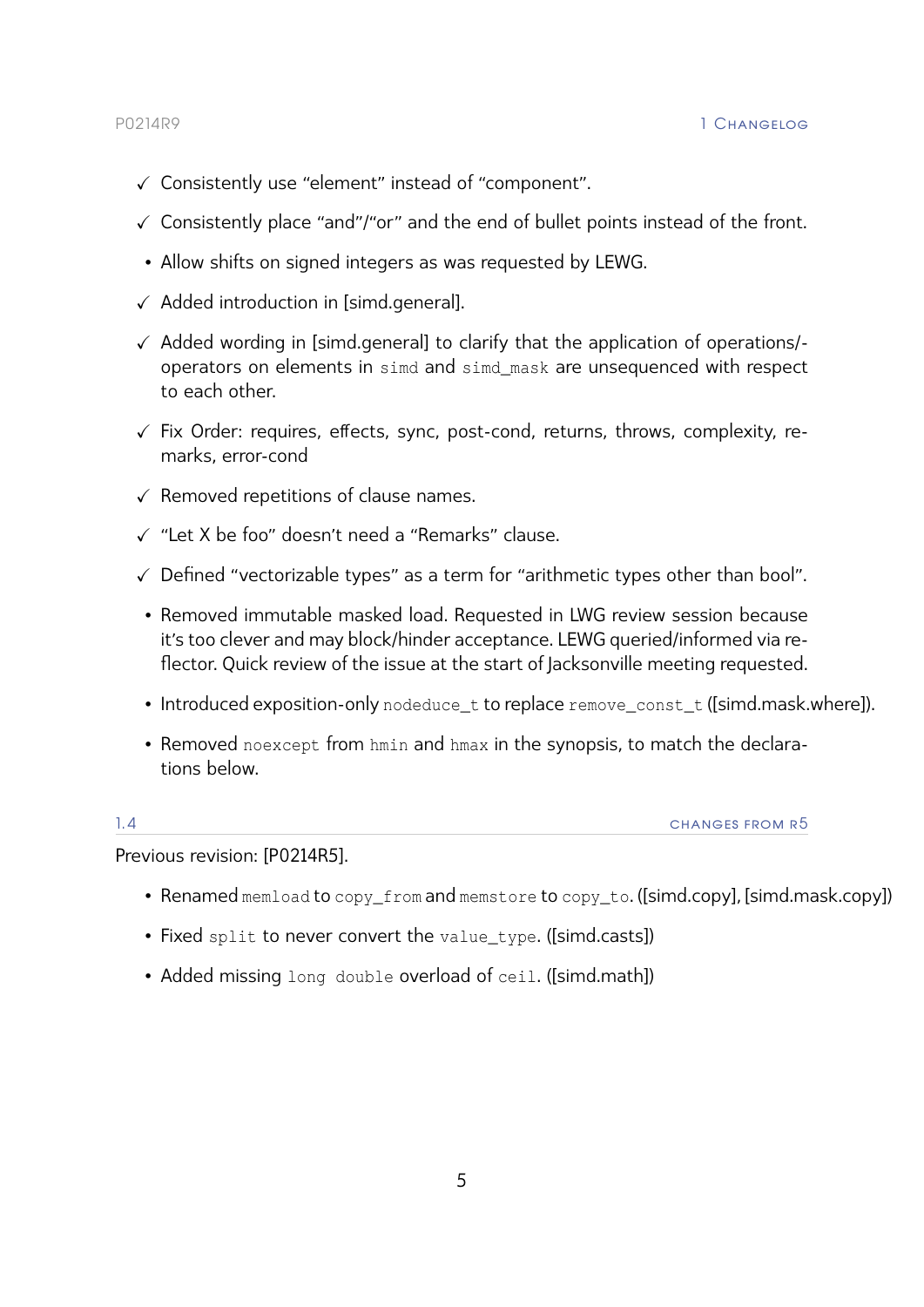# 1.5 changes from r4

Previous revision: [\[P0214R4\]](#page-58-7).

• Changed align\_val\_t argument of overaligned<N> and overaligned\_tag<N> to size\_t. (Usage is otherwise too cumbersome.)

changes after LEWG Review

- Remove section on naming (after the topic was discussed and decided in LEWG).
- Rename datapar to simd and mask to simd\_mask.
- Remove incorrect template parameters to scalar boolean reductions.
- Merge proposed simd cast into the wording (using Option 3) and extend static simd cast accordingly.
- Merge proposed split and concat functions into the wording.
- Since the target is a TS, place headers into experimental/ directory.

| $\sim$<br>. | CHANGES FROM R3 |
|-------------|-----------------|
|             |                 |

Previous revision: [\[P0214R3\]](#page-58-8).

changes before Kona

- Add special math overloads for signed char and short. They are important to avoid widening to multiple SIMD registers and since no integer promotion is applied for simd types.
- Editorial: Prefer using over typedef.
- Overload shift operators with int argument for the right hand side. This enables more efficient implementations. This signature is present in the Vc library, and was forgotten in the wording.
- Remove empty section about the omission of logical operators.
- Modify simd\_mask compares to return a simd\_mask instead of bool [\(\[simd.mask.c](#page-45-0)om[parison\]\)](#page-45-0). This resolves an inconsistency with all the other binary operators.
- Editorial: Improve reference member specification [\(\[simd.overview\]\)](#page-29-0).
- Require swap(v[0], v[1]) to be valid [\(\[simd.overview\]\)](#page-29-0).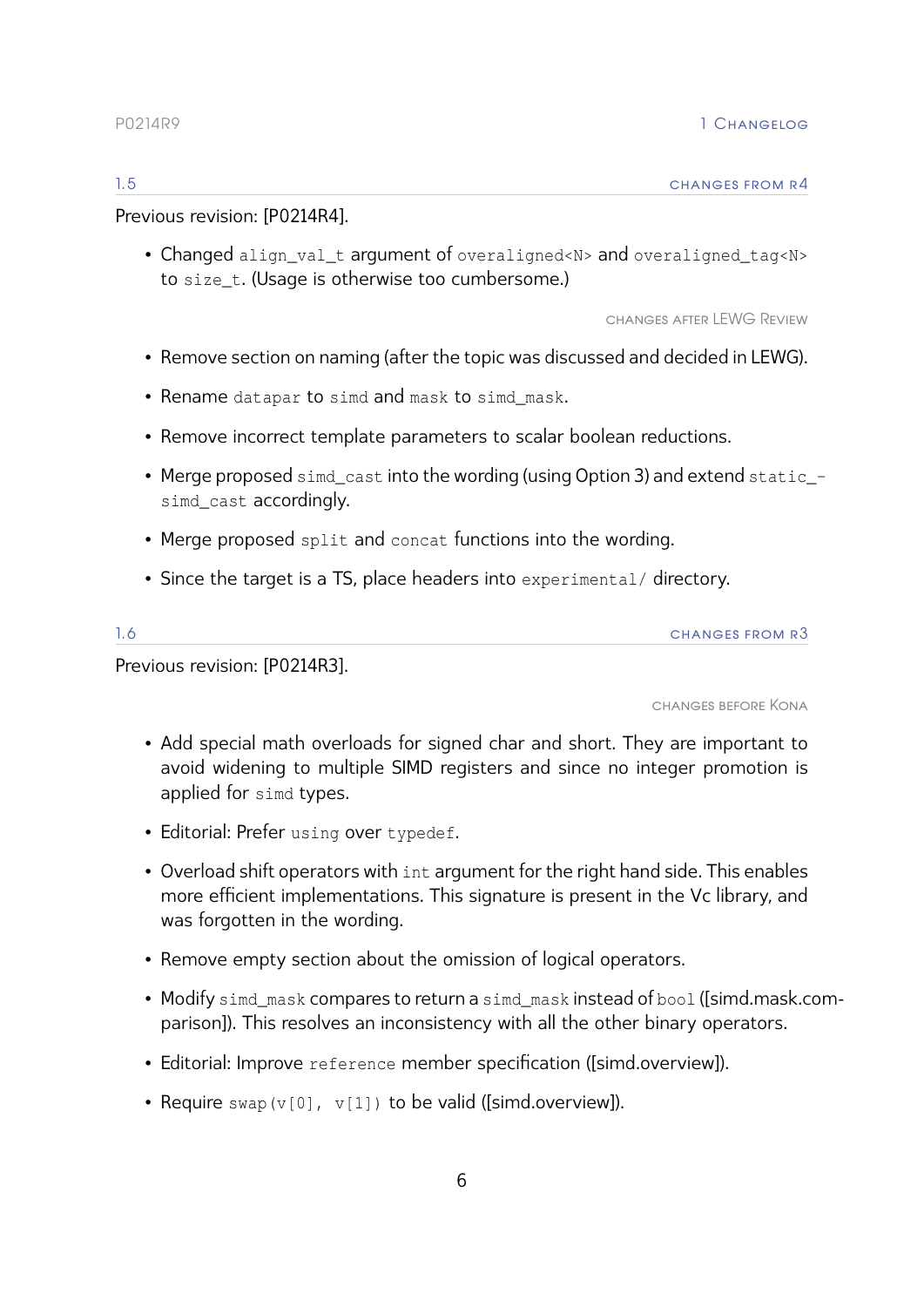- Fixed inconsisteny of masked load constructor after move of memload to where expression [\(\[simd.whereexpr\]\)](#page-26-0).
- Editorial: Use Requires clause instead of Remarks to require the memory argument to loads and stores to be large enough [\(\[simd.whereexpr\],](#page-26-0) [\[simd.copy\],](#page-34-0) [\[simd.mask.copy\]\)](#page-44-0).
- Add a note to special math functions that precondition violation is UB [\(\[simd.math\]\)](#page-41-0).
- Bugfix: Binary operators involving two simd:: reference objects must work [\(\[simd.overview\]\)](#page-29-0).
- Editorial: Replace Note clauses in favor of [ *Note: end note* ].
- Editorial: Replace UB Remarks on load/store alignment requirements with Requires clauses.
- Add an example section [\(4\)](#page-19-0).

changes after Kona

- design related:
	- Readd bool overloads of mask reductions and ensure that implicit conversions to bool are ill-formed.
	- Clarify effects of using an ABI parameter that is not available on the target [\(\[simd.overview\],](#page-30-0) [\[simd.mask.overview\],](#page-43-0) [\[simd.traits\]\)](#page-25-1).
	- Split where\_expression into const and non-const class templates.
	- Add section on naming.
	- Discuss the questions/issues raised on max fixed size in Kona [\(Section 7.11\)](#page-56-0).
	- Make max fixed size dependent on T.
	- Clarify that converting loads and stores only work with arrays of non-bool arithmetic type [\(\[simd.copy\]\)](#page-34-0).
	- Discuss simd mask and bitset reduction interface differences.
	- Relax requirements on return type of generator function for the generator constructor [\(\[simd.ctor\]\)](#page-33-0).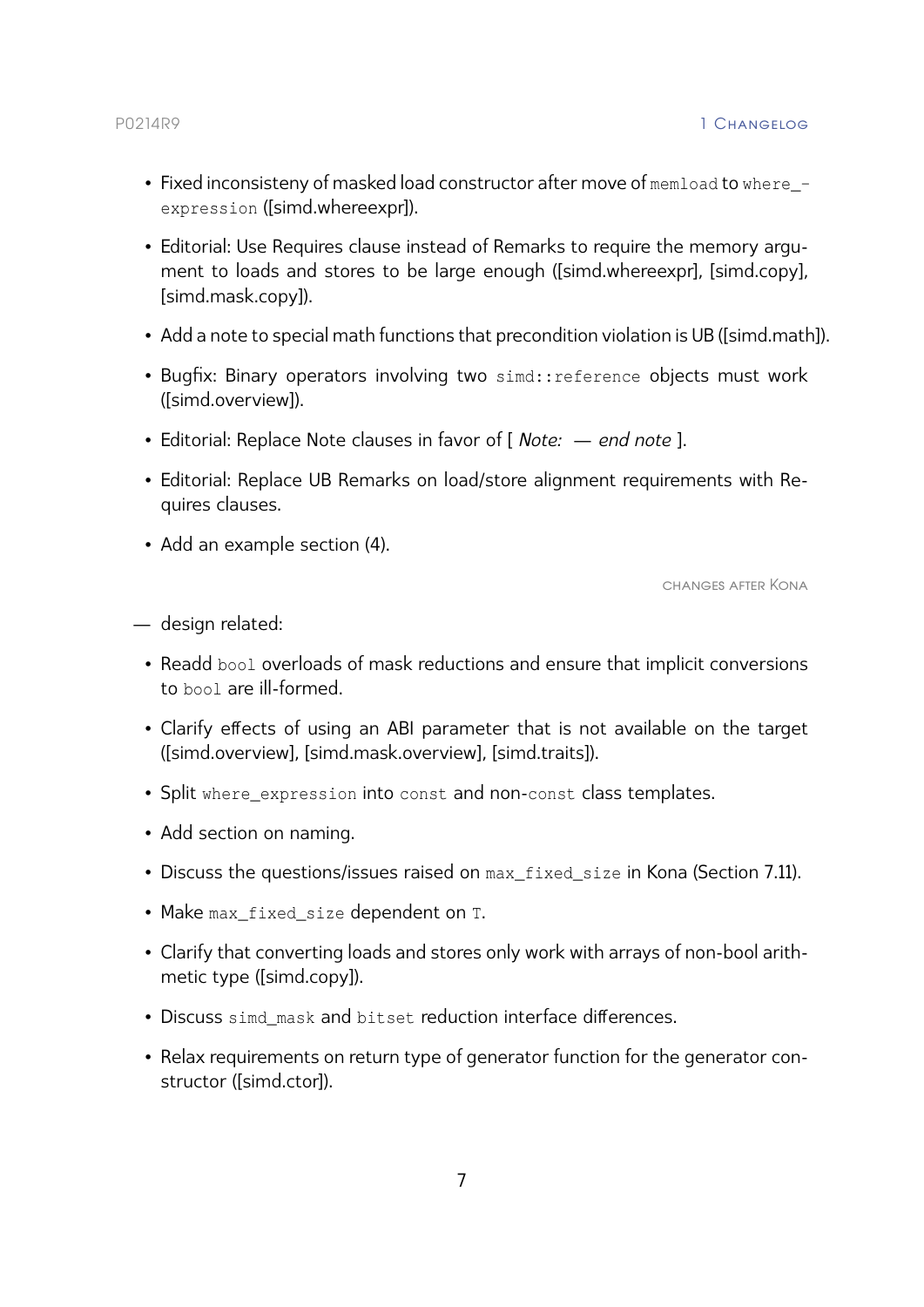# P0214R9 1 Changelog

- Remove overly generic simd\_cast function.
- Add proposal for a widening cast function.
- Add proposal for split and concat cast functions.
- Add noexcept or "Throws: Nothing." to most functions.
- wording fixes & improvements:
	- Remove non-normative noise about ABI tag types [\(\[simd.abi\]\)](#page-23-1).
	- Remove most of the text about vendor-extensions for ABI tag types, since it's QoI [\(\[simd.abi\]\)](#page-23-1).
	- Clarify the differences and intent of compatible<T> vs. native<T> [\(\[simd.abi\]\)](#page-23-1).
	- Move definition of where\_expression out of the synopsis [\(\[simd.whereexpr\]\)](#page-26-0).
	- Editorial: Improve is\_simd and is\_mask wording [\(\[simd.traits\]\)](#page-25-2).
	- Make *ABI tag* a consistent term and add is\_abi\_tag trait [\(\[simd.traits\],](#page-25-2) [\[simd.abi\]\)](#page-23-1).
	- Clarify that simd\_abi::fixed\_size<N> must support all N matching all possible extended ABI tags [\(\[simd.abi\]\)](#page-23-1).
	- Clarify abi\_for\_size wording [\(\[simd.traits\]\)](#page-25-2).
	- Turn memory alignment into a trait with a corresponding memory alignment v variable template.
	- Clarify memory\_alignment wording; when it has no value member; and imply its value through a reference to the load and store functions [\(\[simd.traits\]\)](#page-25-2).
	- Remove exposition-only where\_expression constructor and make expositiononly data members private [\(\[simd.whereexpr\]\)](#page-26-0).
	- Editorial: use "shall not participate in overload resolution unless" consistently.
	- Add a note about variability of max\_fixed\_size [\(\[simd.abi\]\)](#page-23-1).
	- Editorial: use "target architecture" and "currently targeted system" consistently.
	- Add margin notes presenting a wording alternative that avoids "target system" and "target architecture" in normative text.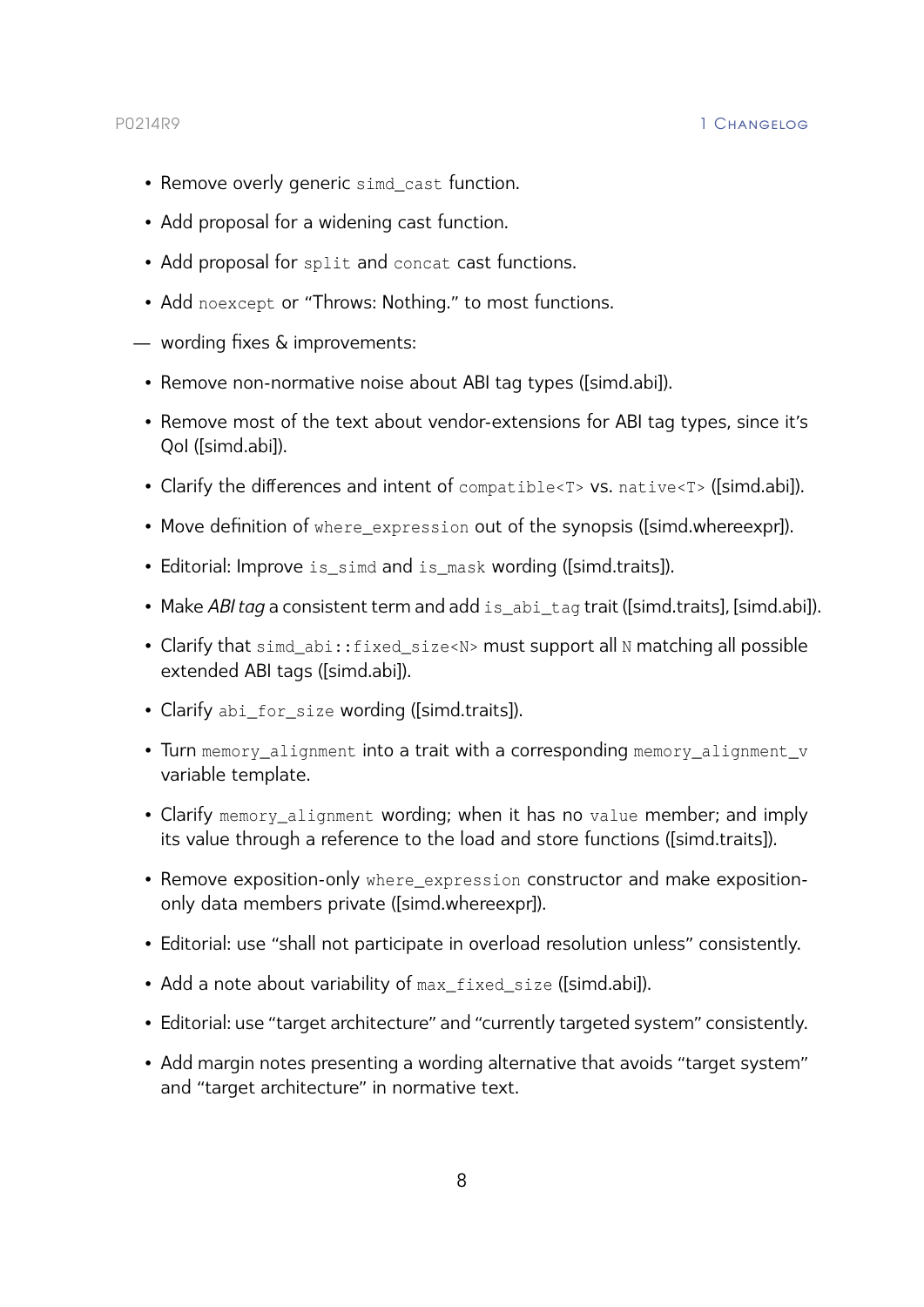- Specify result of masked reduce with empty mask [\(\[simd.reductions\]\)](#page-37-0).
- Editorial: clean up the use of "supported" and resolve contradictions resulting from incorrect use of conventions in the rest of the standard text [\(\[simd.overview\],](#page-30-0) [\[simd.mask.overview\],](#page-43-0) [\[simd.traits\]\)](#page-25-2).
- Add [Section 6 Feature Detection Macros.](#page-47-0)

| - - | CHANGES FROM R2 |
|-----|-----------------|
|     |                 |

Previous revision: [\[P0214R2\]](#page-58-9).

- Fixed return type of masked reduce [\(\[simd.reductions\]\)](#page-37-0).
- Added binary min, max, minmax, and clamp [\(\[simd.alg\]\)](#page-41-1).
- Moved member min and max to non-member hmin and hmax, which cannot easily be optimized from reduce, since no function object such as std::plus exists [\(\[simd.reductions\]\)](#page-37-0).
- Fixed neutral element of masked hmin/hmax and drop UB [\(\[simd.reductions\]\)](#page-37-0).
- Removed remaining reduction member functions in favor of non-member reduce (as requested by LEWG).
- Replaced init parameter of masked reduce with neutral\_element [\(\[simd.re](#page-37-0)[ductions\]\)](#page-37-0).
- Extend where\_expression to support const simd objects [\(\[simd.mask.where\]\)](#page-46-0).
- Fixed missing explicit keyword on simd\_mask(bool) constructor [\(\[simd.mask.ctor\]\)](#page-43-1).
- Made binary operators for simd and simd\_mask friend functions of simd and simd\_mask, simplifying the SFINAE requirements considerably [\(\[simd.binary\],](#page-36-0) [\[simd.mask.binary\]\)](#page-45-1).
- Restricted broadcasts to only allow non-narrowing conversions [\(\[simd.ctor\]\)](#page-33-0).
- Restricted simd to simd conversions to only allow non-narrowing conversions with fixed size ABI [\(\[simd.ctor\]\)](#page-33-0).
- Added generator constructor (as discussed in LEWG in Issaquah) [\(\[simd.ctor\]\)](#page-33-0).
- Renamed copy\_from to memload and copy\_to to memstore. [\(\[simd.copy\],](#page-34-0) [\[simd.mask.copy\]\)](#page-44-0)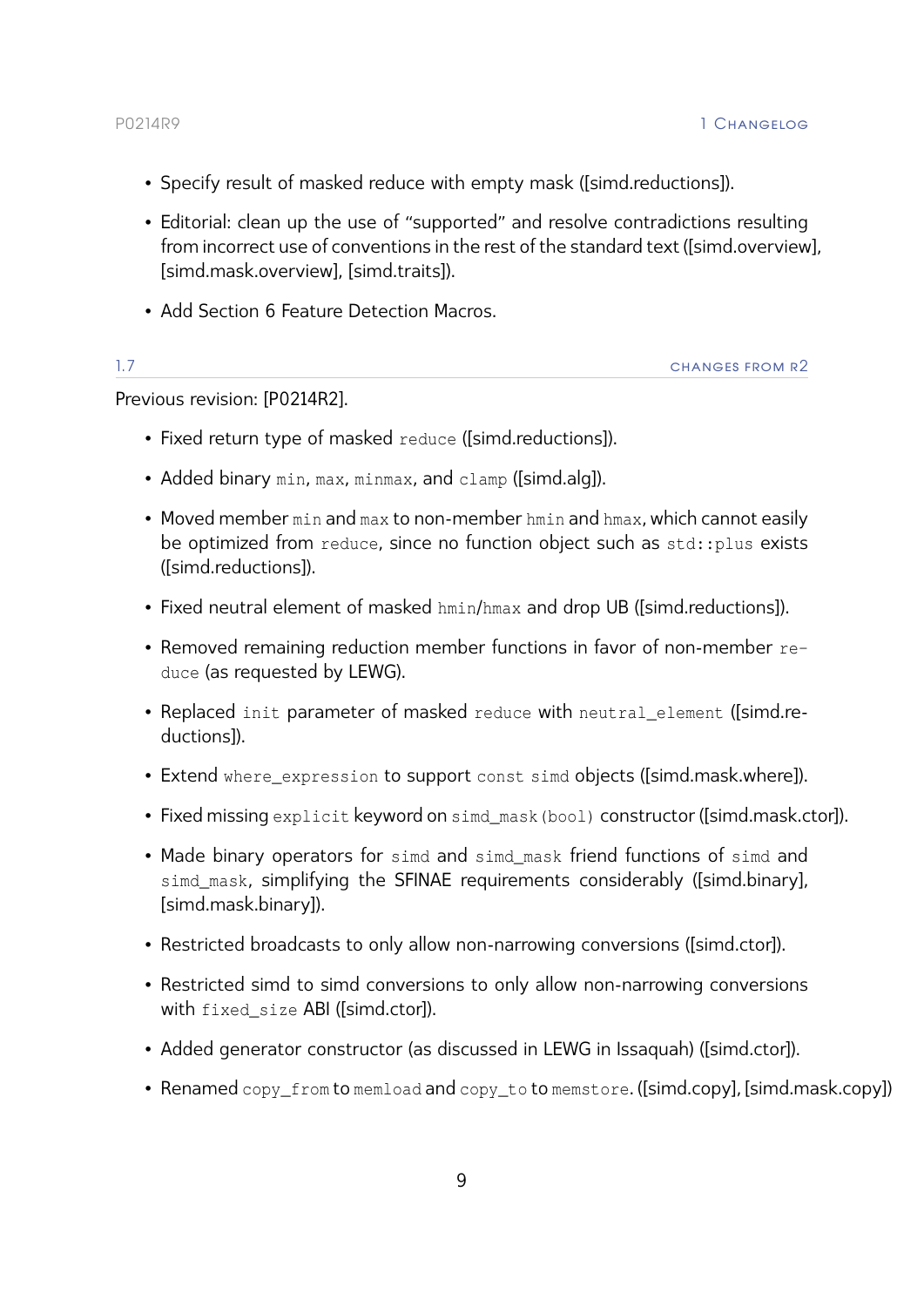- Documented effect of overaligned\_tag<N> as Flags parameter to load/store. [\(\[simd.copy\],](#page-34-0) [\[simd.mask.copy\]\)](#page-44-0)
- Clarified cv requirements on T parameter of simd and simd mask.
- Allowed all implicit simd\_mask conversions with fixed\_size ABI and equal size [\(\[simd.mask.ctor\]\)](#page-43-1).
- Made increment and decrement of where expression return void.
- Added static\_simd\_cast for simple casts [\(\[simd.casts\]\)](#page-39-0).
- Clarified default constructor [\(\[simd.overview\], \[simd.overview\]\)](#page-29-0).
- Clarified simd and simd mask with invalid template parameters to be complete types with deleted constructors, destructor, and assignment [\(\[simd.overview\],](#page-29-0) [\[simd.overview\]\)](#page-29-0).
- Wrote a new subsection for a detailed description of where\_expression [\(\[simd.wh](#page-26-0)ere[expr\]\)](#page-26-0).
- Moved masked loads and stores from simd and simd mask to where expression [\(\[simd.whereexpr\]\)](#page-26-0). This required two more overloads of where to support value objects of type simd\_mask [\(\[simd.mask.where\]\)](#page-46-0).
- Removed where\_expression::operator! [\(\[simd.whereexpr\]\)](#page-26-0).
- Added aliases native simd, native mask, fixed size simd, fixed size mask [\(\[simd.syn\]\)](#page-20-2).
- Removed bool overloads of mask reductions awaiting a better solution [\(\[simd.ma](#page-45-2)sk.re[ductions\]\)](#page-45-2).
- Removed special math functions with f and 1 suffix and 1 and 11 prefix [\(\[simd.math\]\)](#page-41-0).
- Modified special math functions with mixed types to use fixed size instead of abi for size [\(\[simd.math\]\)](#page-41-0).
- Added simple ABI cast functions to\_fixed\_size, to\_native, and to\_compatible [\(\[simd.casts\]\)](#page-39-0).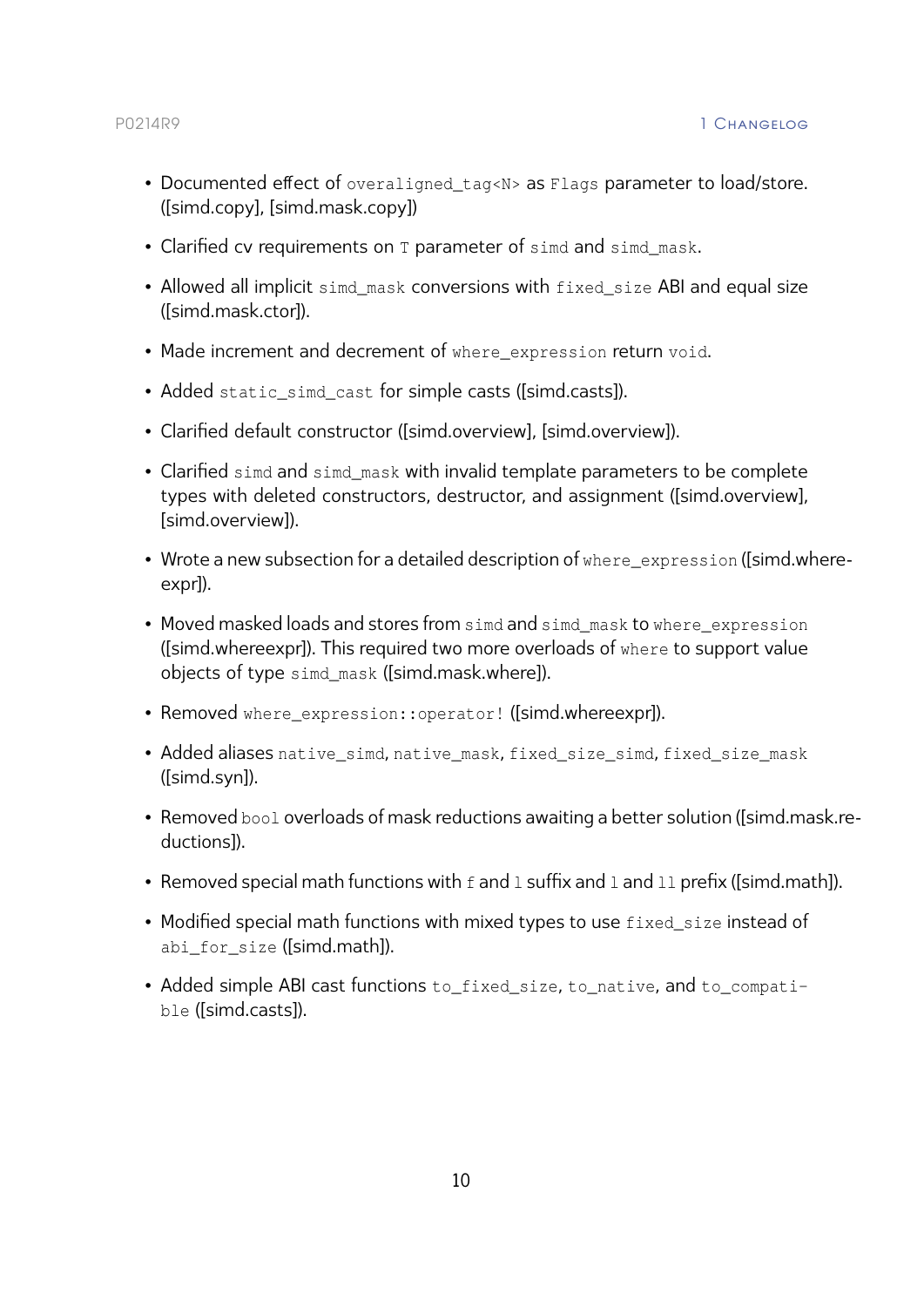Previous revision: [\[P0214R1\]](#page-58-10).

- Fixed converting constructor synopsis of simd and simd mask to also allow varying Abi types.
- Modified the wording of simd mask::native handle() to make the existence of the functions implementation-defined.
- Updated the discussion of member types to reflect the changes in R1.
- Added all previous SG1 straw poll results.
- Fixed *commonabi* to not invent native Abi that makes the operator ill-formed.
- Dropped table of math functions.
- Be more explicit about the implementation-defined Abi types.
- Discussed resolution of the simd\_abi::fixed\_size<N> design [\(7.7.4\)](#page-52-0).
- Made the compatible and native ABI aliases depend on T [\(\[simd.abi\]\)](#page-23-1).
- Added max\_fixed\_size constant [\(\[simd.abi\]\)](#page-23-0).
- Added masked loads.
- Added rationale for return type of simd::operator-() [\(7.10\)](#page-55-0).
- SG1 guidance:
	- Dropped the default load / store flags.
	- Renamed the (un)aligned flags to element\_aligned and vector\_aligned.
	- Added an overaligned<N> load / store flag.
	- Dropped the ampersand on native\_handle (no strong preference).
	- Completed the set of math functions (i.e. add trig, log, and exp).
- LEWG (small group) guidance:
- Dropped native\_handle and add non-normative wording for supporting static\_ cast to implementation-defined SIMD extensions.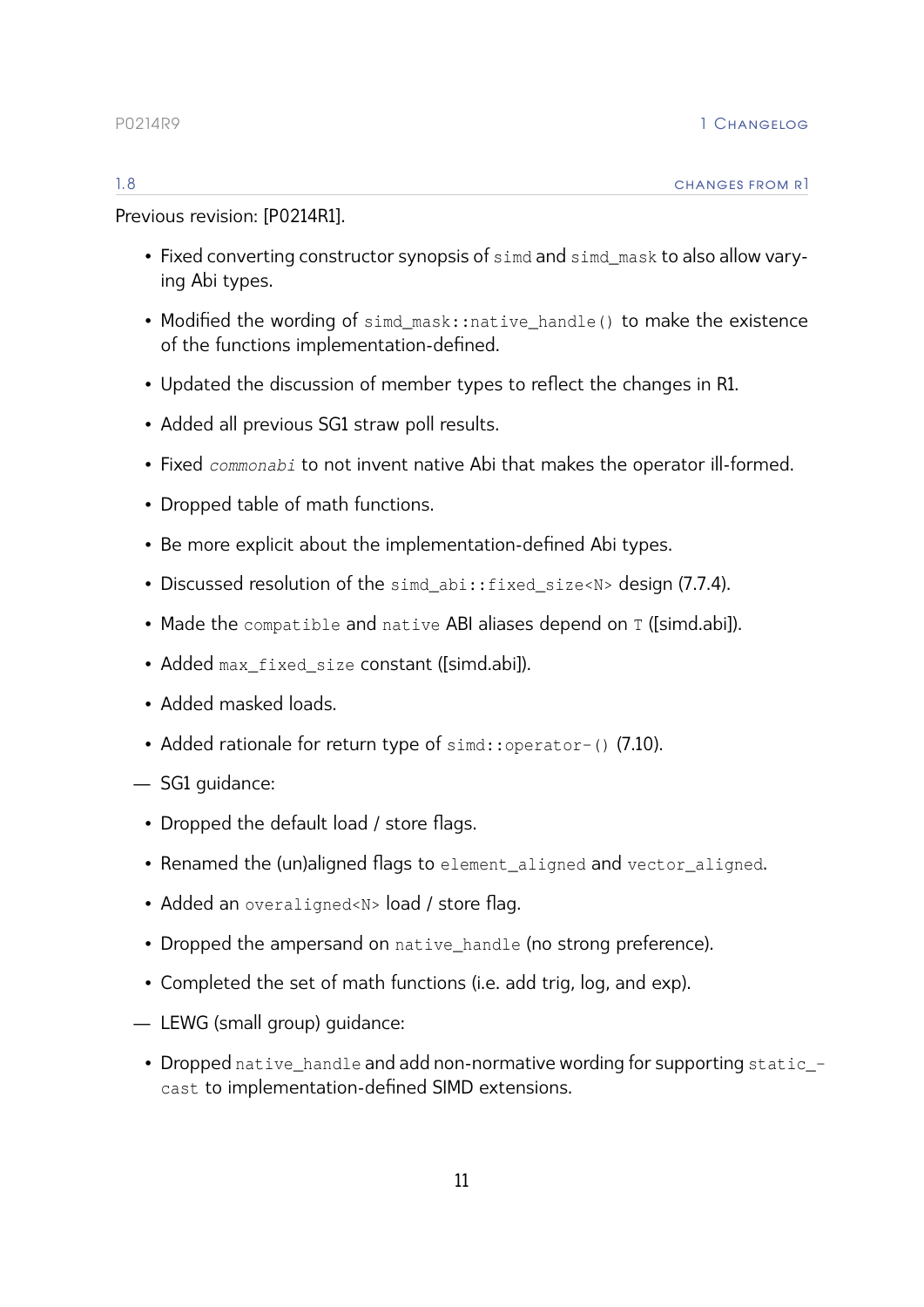- Dropped non-member load and store functions. Instead have copy from and copy to member functions for loads and stores. [\(\[simd.copy\],](#page-34-0) [\[simd.mask.copy\]\)](#page-44-0) (Did not use the load and store names because of the unfortunate inconsistency with std::atomic.)
- Added algorithm overloads for simd reductions. Integrate with where to enable masked reductions. [\(\[simd.reductions\]\)](#page-37-0) This made it necessary to spell out the class where\_expression.

1.9 changes from r0

Previous revision: [\[P0214R0\]](#page-58-11).

- Extended the simd\_abi tag types with a fixed\_size<N> tag to handle arbitrarily sized vectors [\(\[simd.abi\]\)](#page-23-1).
- Converted memory\_alignment into a non-member trait [\(\[simd.traits\]\)](#page-25-2).
- Extended implicit conversions to handle sime abi:: fixed\_size<N> [\(\[simd.ctor\]\)](#page-33-0).
- Extended binary operators to convert correctly with simd\_abi::fixed\_size<N> [\(\[simd.binary\]\)](#page-36-0).
- Dropped the section on "simd logical operators". Added a note that the omission is deliberate.
- Added logical and bitwise operators to simd mask [\(\[simd.mask.binary\]\)](#page-45-1).
- Modified simd\_mask compares to work better with implicit conversions [\(\[simd.ma](#page-45-0)sk.com[parison\]\)](#page-45-0).
- Modified where to support different Abi tags on the simd\_mask and simd arguments [\(\[simd.mask.where\]\)](#page-46-0).
- Converted the load functions to non-member functions. SG1 asked for guidance from LEWG whether a load-expression or a template parameter to load is more appropriate.
- Converted the store functions to non-member functions to be consistent with the load functions.
- Added a note about masked stores not invoking out-of-bounds accesses for masked-off elements of the vector.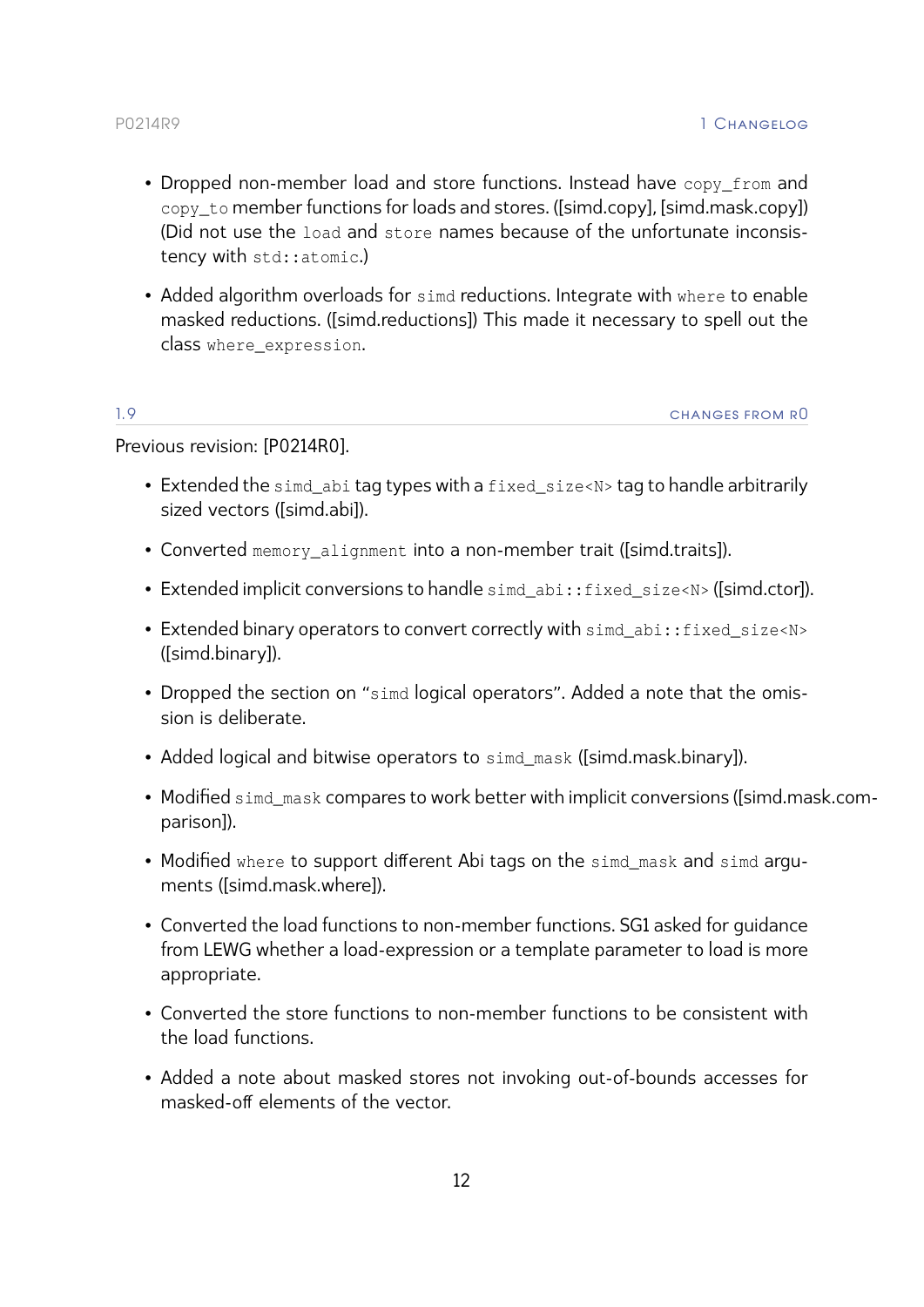- Converted the return type of simd::operator[] to return a smart reference instead of an lvalue reference.
- Modified the wording of simd\_mask::operator[] to match the reference type returned from simd::operator[].
- Added non-trig/pow/exp/log math functions on simd.
- Added discussion on defaulting load/store flags.
- Added sum, product, min, and max reductions for simd.
- Added load constructor.
- Modified the wording of native handle() to make the existence of the functions implementation-defined, instead of only the return type. Added a section in the discussion (cf. Section [7.8\)](#page-54-0).
- Fixed missing flag objects.

<span id="page-13-0"></span>

| ⌒   | <b>STRAW POLLS</b>         |
|-----|----------------------------|
| 2.1 | <b>SGI AT CHICAGO 2013</b> |

Poll: Pursue SIMD/data parallel programming via types?

| ςF | F. | N | $\mathsf{A}$ | <b>SA</b> |
|----|----|---|--------------|-----------|
|    | 8  | 5 | 0            |           |

2.2 sg1 at urbana 2014

- Poll: SF = ABI via namespace, SA = ABI as template parameter  $\mathsf{SF} \mid \mathsf{F} \mid \mathsf{N} \mid \mathsf{A} \mid \mathsf{SA}$  $0 | 0 | 6 | 11 | 2$
- Poll: Apply size promotion to vector operations? SF = shortv + shortv = intv

| 5F | - | $\mathsf{A}$ | $\sim$ $\sim$ |
|----|---|--------------|---------------|
|    |   | 6            |               |

• Poll: Apply "sign promotion" to vector operations?  $SF =$  ushortv + shortv = ushorty;  $SA = no$  mixed signed/unsigned arithmetic

| ⊂⊫ | F      | N | $\mathsf{A}$ | <b>SA</b> |
|----|--------|---|--------------|-----------|
|    | −<br>כ | כ |              |           |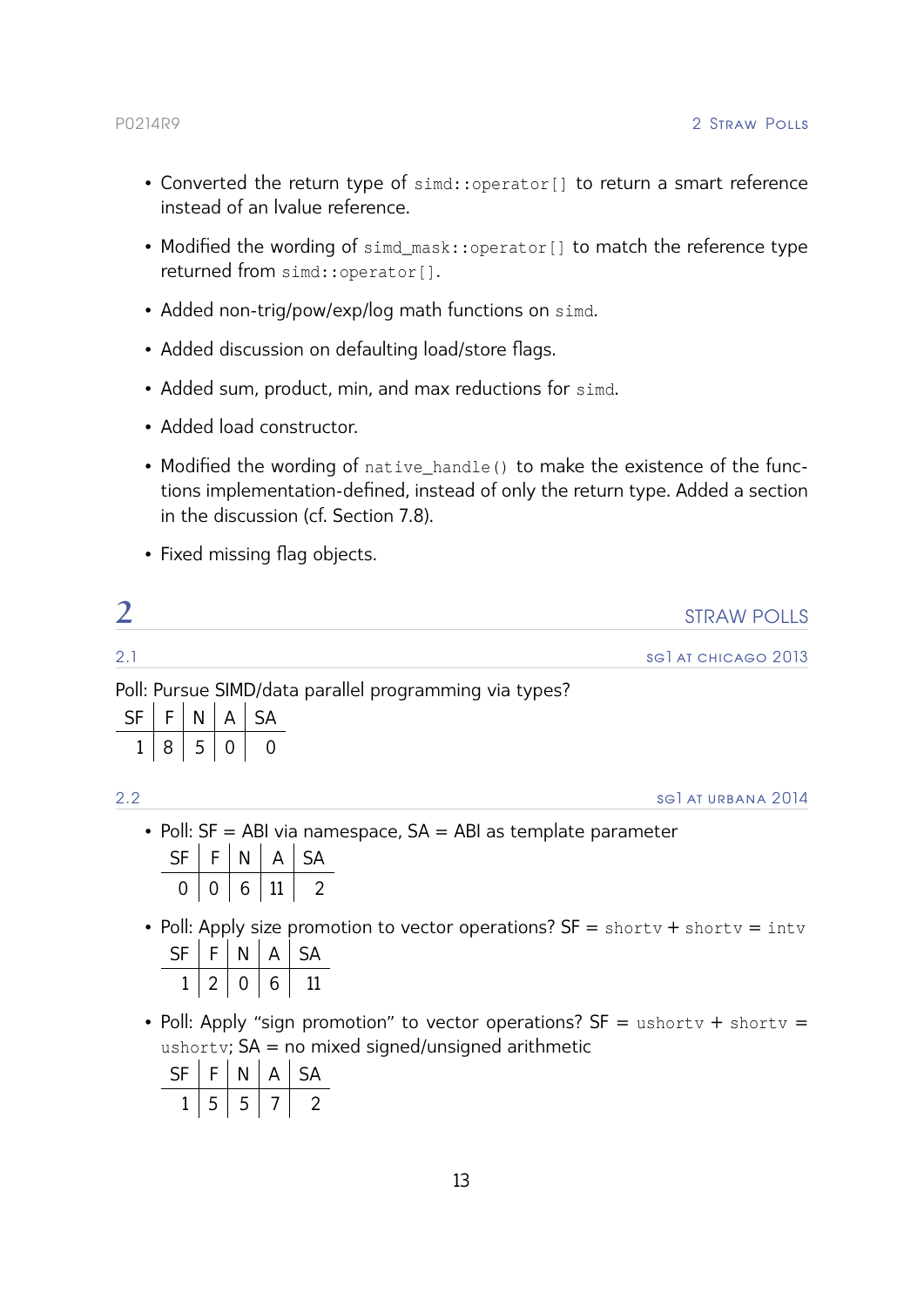2.3 sg1 at lenexa 2015

Poll: Make vector types ready for LEWG with arithmetic, compares, write-masking, and math?

| SF | $F \mid$          |              | $N \mid A$ | SA S |
|----|-------------------|--------------|------------|------|
| 10 | $+6$ <sup>+</sup> | $\sqrt{2}$ 0 |            |      |

2.4 sg1 at jax 2016

• Poll: Should subscript operator return an lvalue reference?

| SF | F | N           | $\mathsf{A}$ | SA |
|----|---|-------------|--------------|----|
|    |   | $6 \mid 10$ | -2.          |    |

• Poll: Should subscript operator return a "smart reference"?

| <b>SF</b> | F | N  | A            | -SA |
|-----------|---|----|--------------|-----|
|           |   | 10 | $\mathbf{0}$ |     |

• Poll: Specify simd width using ABI tag, with a special template tag for fixed size.

| S⊧ | F. | N | $\mathsf{A}$ | $S_{\mathbf{A}}$ |
|----|----|---|--------------|------------------|
|    |    |   |              |                  |

• Poll: Specify simd width using <T, N, abi>, where abi is not specified by the user.  $SF$   $F$   $N$   $\Delta$ 

|  | יי | 宀 | ∼ |
|--|----|---|---|
|  | ┍  |   |   |

2.5 sg1 at oulu 2016

• Poll: Keep native\_handle in the wording (dropping the ampersand in the return type)?

| SF | FI | N              | IA. | <b>SA</b> |
|----|----|----------------|-----|-----------|
| 0  | 6  | $\overline{3}$ |     |           |

• Poll: Should the interface provide a way to specify a number for over-alignment?

| SF | F | N      | A | <b>SA</b> |
|----|---|--------|---|-----------|
|    | 6 | ┍<br>C |   |           |

• Poll: Should loads and stores have a default load/store flag?

| SF | F. | Ν | $\mathsf{A}$ | <b>SA</b> |
|----|----|---|--------------|-----------|
|    |    |   | 4            |           |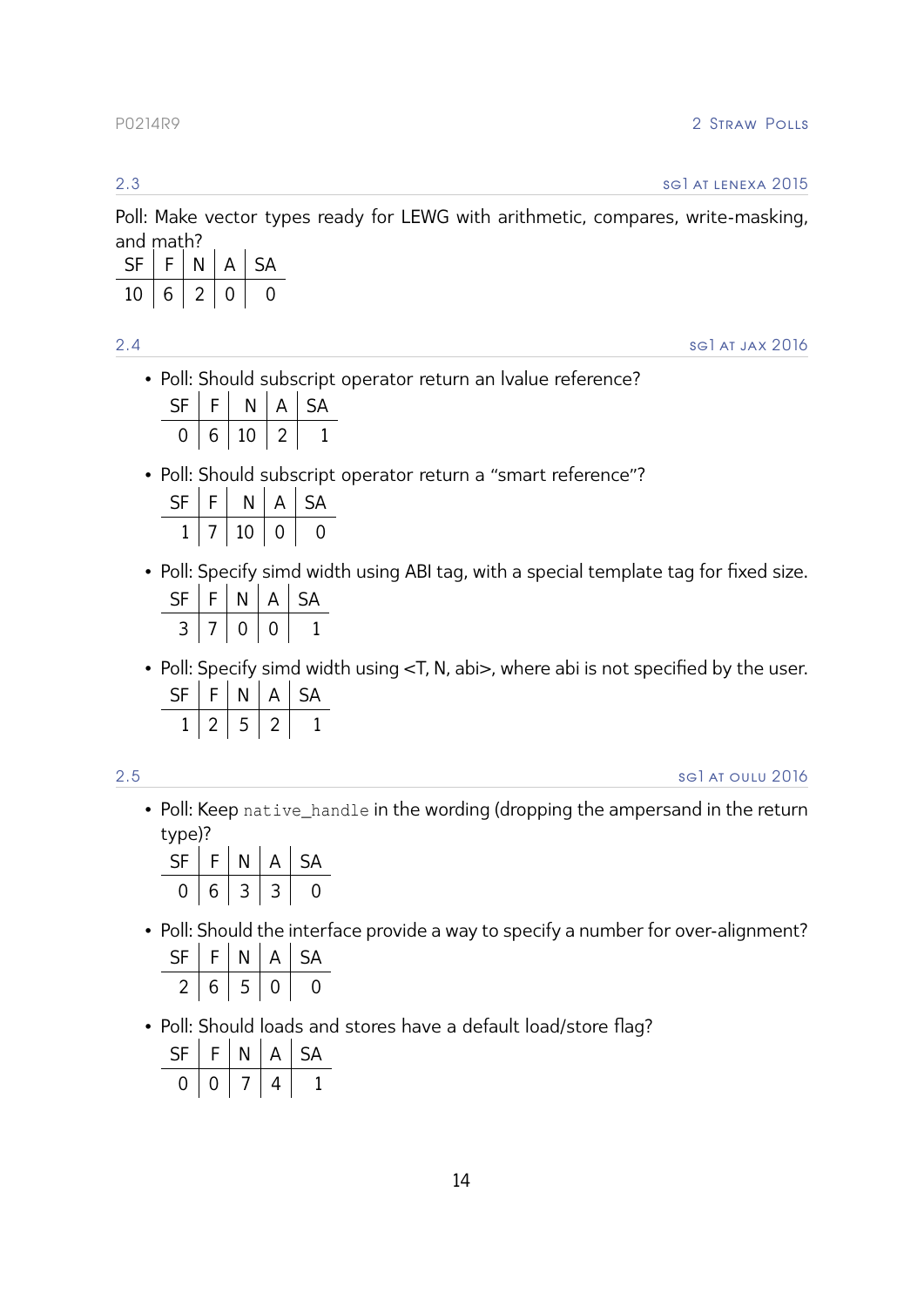• Poll: Unary minus on unsigned simd should be ill formed

| SF | F.   | N | IA.              | SA            |
|----|------|---|------------------|---------------|
|    | $-5$ | 6 | $\left( \right)$ | $\rightarrow$ |

- Poll: Reductions only as free functions  $\rightarrow$  unanimous consent
- Poll: Jens should work with the author and return with an updated paper  $\rightarrow$  unanimous consent

2.7 LEWG AT KONA 2017

• Poll: Want operator<< (signed) to work except where it's undefined for the underlying integer?

 $\rightarrow$  unanimous consent

• Poll: Should there be overloads for where and (simd mask and simd) reductions with bool/builtin types in place of simd\_mask/simd?

| SF | ⊏ | Ν | $\overline{A}$ | -SA |
|----|---|---|----------------|-----|
|    | 5 | 6 |                |     |

• Poll: Should there be a named "widen" function that widens the element type T from (e.g.) int to long, but rejects int to short? The number of elements is not changed.

 $\rightarrow$  unanimous consent

- Poll: Should there be a named "concat" functions that concatenates several simds with the same element type, but potentially different length? The latter two operations are currently lumped together in simd cast. The widen / concat questions, I think, comes down to whether we want the current simd\_cast or not.
	- $\rightarrow$  unanimous consent
- Poll: We still have a few open ends on implicit conversions ([https://github.](https://github.com/mattkretz/wg21-papers/issues/26) [com/mattkretz/wg21- papers/issues/26](https://github.com/mattkretz/wg21-papers/issues/26), [https://github.com/mattkretz/wg2](https://github.com/mattkretz/wg21-papers/issues/3)1- papers/ [issues/3](https://github.com/mattkretz/wg21-papers/issues/3)). The current paper is rather strict, there may be room for more implicit conversions without introducing safety problems. Should we postpone any changes in this area to after TS feedback?

 $\rightarrow$  unanimous consent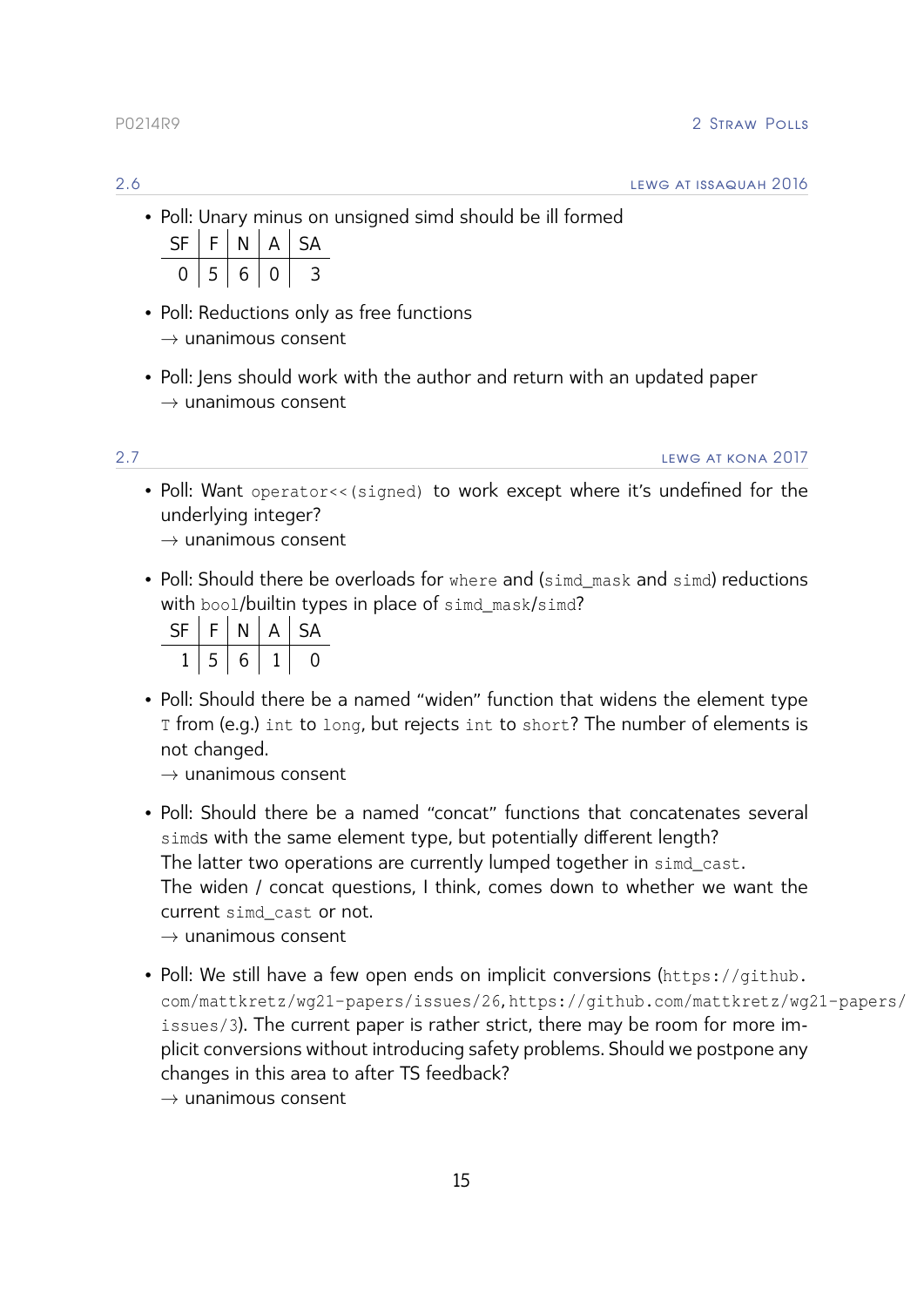• Poll: Keep or drop simd\_abi::max\_fixed\_size? (cf. [https://github.com/mattkr](https://github.com/mattkretz/wg21-papers/issues/38)etz/ [wg21- papers/issues/38](https://github.com/mattkretz/wg21-papers/issues/38))

Authors will come back with a proposal

cf. [Section 7.11](#page-56-0)

• Poll: Add a list of possible names for "simd" and "where" to the paper.  $\rightarrow$  unanimous consent

2.8 lewg at toronto 2017

• Poll: Use Option 3 (support both element type and simd type as cast template argument, instead of just either one of them) for static\_simd\_cast and simd\_ cast.

 $\rightarrow$  unanimous consent

- Poll: Use abi\_for\_size\_t instead of unconditionally using fixed\_size for split and concat. Revisit the question after TS feedback.  $\rightarrow$  unanimous consent
- Poll: Name it datapar (in favor) or simd (against)?

| <b>SF</b> | F. | N | $\Delta$ | <b>SA</b> |
|-----------|----|---|----------|-----------|
|           | 4  |   | 5        | 4         |

We want TS feedback on the name, i.e. whether anyone is confused about the applicability of the feature because of the name.

• Poll: Name mask (in favor) or simdmask (against)?

| -SF | c. | Ν | A | -SA |
|-----|----|---|---|-----|
|     |    | 2 |   |     |

• Poll: Name simd\_mask (in favor) or simdmask (against)?

| SF | F | N | д | $\overline{a}$ |
|----|---|---|---|----------------|
|    | 6 |   |   |                |

• Poll: where (in favor) vs. masked (against)?

| SF     | F | N | $\mathsf{A}$ | <b>SA</b> |
|--------|---|---|--------------|-----------|
| ┍<br>⊐ |   | ┘ |              |           |

No consensus for change, revisit after TS feedback.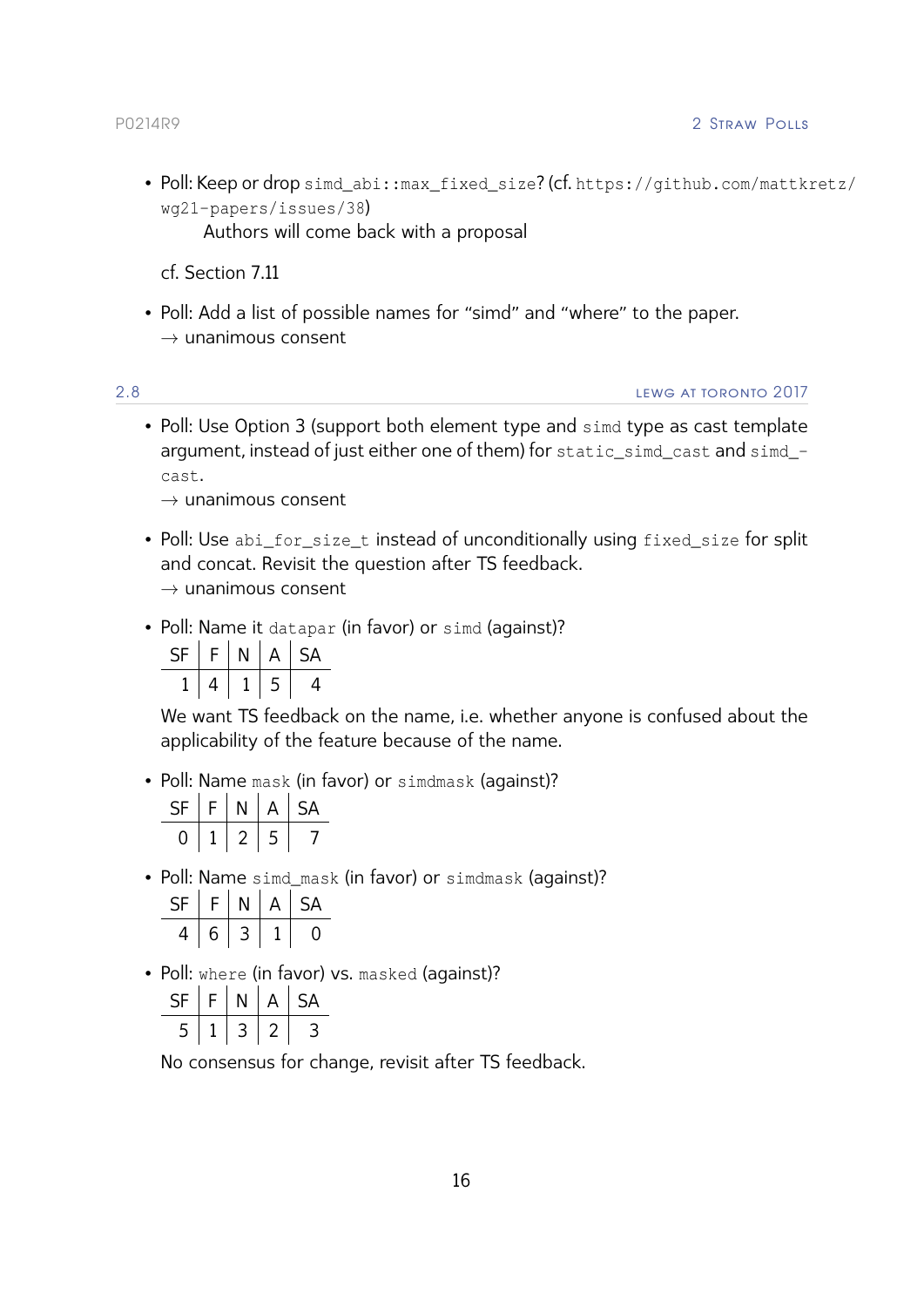# P0214R9 3 INTRODUCTION

• Vote for your preference for a name for the load/store functions

|  | load   memload   load_from   copy_from |  |
|--|----------------------------------------|--|
|  |                                        |  |

• Poll: load\_from (in favor) vs. copy\_from (against)?  $SF \mid F \mid N \mid A \mid SA$ 

No consensus to override the author's preference (copy\_from).

- Poll: Keep simd\_mask reductions as free functions with the current names. Consider follow-up papers if any names need to be changed (e.g. for consistency).  $\rightarrow$  unanimous consent
- Poll: Forward to LWG for TS

| F.           |              | $\mathsf{A}$ | $\sim$ $\sim$ |
|--------------|--------------|--------------|---------------|
| $\mathbf{v}$ | $\mathbf{I}$ |              |               |

2.9 lewg at jacksonville 2018

• Poll: Change the parameter order for simd reduce to place the identity value after the binary op?

| -SF | F. |    | $\overline{A}$ | -SA |
|-----|----|----|----------------|-----|
|     | 0  | -2 | 10             | З   |

• Poll: Change std::abi\_for\_size\_t to simd\_abi::deduce\_t?  $\mathsf{SF} \mid \mathsf{F} \mid \mathsf{N} \mid \mathsf{A} \mid \mathsf{SA}$  $2 | 8 | 1 | 0 | 0$ 

<span id="page-17-0"></span>

| ⌒   | <b>INTRODUCTION</b>           |
|-----|-------------------------------|
| 3.1 | SIMD REGISTERS AND OPERATIONS |

Since many years the number of SIMD instructions and the size of SIMD registers have been growing. Newer microarchitectures introduce new operations for optimizing certain (common or specialized) operations. Additionally, the size of SIMD registers has increased and may increase further in the future.

The typical minimal set of SIMD instructions for a given scalar data type comes down to the following: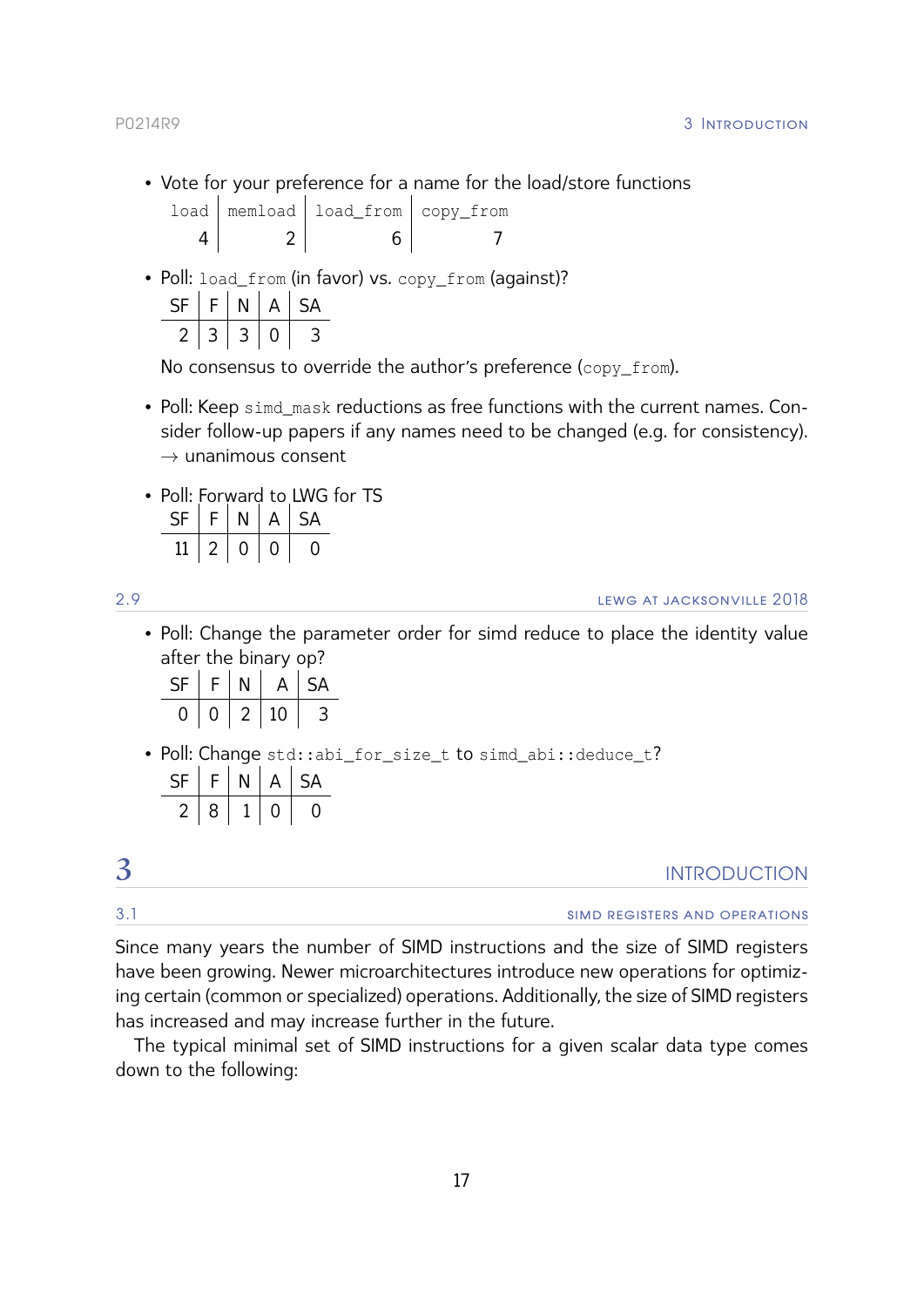- $\bullet$  Load instructions: load  ${\cal W}_{\tt T}$  successive scalar values starting from a given address into a SIMD register.
- $\bullet\,$  Store instructions: store from a SIMD register to  ${\cal W}^{}_{\mathtt{T}}$  successive scalar values at a given address.
- Arithmetic instructions: apply the arithmetic operation to each pair of scalar values in the two SIMD registers and store the results back to a SIMD register.
- Compare instructions: apply the compare operation to each pair of scalar values in the two SIMD registers and store the results back to a SIMD mask register.
- Bitwise instructions: bitwise operations on SIMD registers.
- Shuffle instructions: permutation and/or blending of scalars in (a) SIMD register(s).

The set of available instructions may differ considerably between different microarchitectures of the same CPU family. Furthermore there are different SIMD register sizes. Future extensions will certainly add more instructions and larger SIMD registers.

# 3.2 motivation for data -parallel types

SIMD registers and operations are the low-level ingredients to efficient programming for SIMD CPUs. At a more abstract level this is is not only about SIMD CPUs, but efficient data-parallel execution (CPUs, GPUs, possibly FPGAs and classical vector supercomputers). Operations on fundamental types in C++ form the abstraction for CPU registers and instructions. Thus, a data-parallel type (SIMD type) can provide the necessary interface for writing software that can utilize data-parallel hardware efficiently. Higher-level abstractions can be built on top of these types. Note that if a low-level access to SIMD is not provided, users of C<sup>++</sup> are either constrained to work within the limits of the provided abstraction or resort to non-portable extensions, such as SIMD intrinsics.

In some cases the compiler might generate better code if only the intent is stated instead of an exact sequence of operations. Therefore, higher-level abstractions might seem preferable to low-level SIMD types. In my experience this is a non-issue because programming with SIMD types makes intent very clear and compilers can optimize sequences of SIMD operations just like they can for scalar operations. SIMD types do not lead to an easy and obvious answer for efficient and easily usable data structures, though. But, in contrast to vector loops, SIMD types make unsuitable data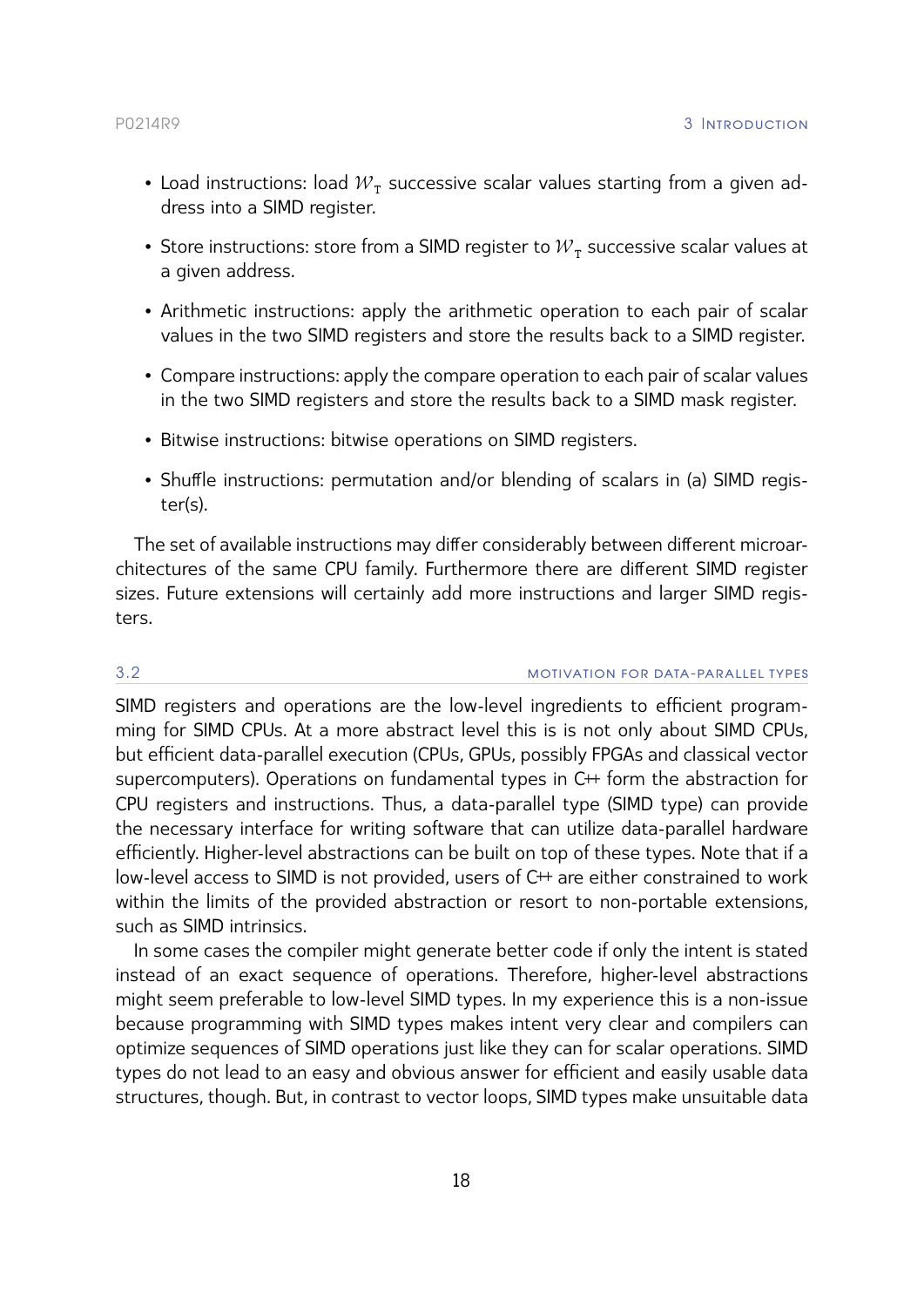structures glaringly obvious and can significantly support the developer in creating more suitable data layouts.

One major benefit from SIMD types is that the programmer can gain an intuition for SIMD. This subsequently influences further design of data structures and algorithms to better suit SIMD architectures.

There are already many users of SIMD intrinsics (and thus a primitive form of SIMD types). Providing a cleaner and portable SIMD API would provide many of them with a better alternative. Thus, SIMD types in C<sup>++</sup> would capture and improve on widespread existing practice.

The challenge remains in providing *portable* SIMD types and operations.

3.3 problem in the contract of the contract of the contract of the contract of the contract of the contract of the contract of the contract of the contract of the contract of the contract of the contract of the contract of

C++ has no means to use SIMD operations directly. There are indirect uses through automatic loop vectorization or optimized algorithms (that use extensions to C/C<sup>++</sup> or assembly for their implementation).

All compiler vendors (that I worked with) add intrinsics support to their compiler products to make SIMD operations accessible from C. These intrinsics are inherently not portable and most of the time very directly bound to a specific instruction. (Compilers are able to statically evaluate and optimize SIMD code written via intrinsics, though.)

<span id="page-19-0"></span>

| - | - - |
|---|-----|
|   |     |

4.1 loop vectorization

This shows a low-level approach of manual loop chunking + epilogue for vectorization ("Leave no room for a lower-level language below C++ (except assembler)." [\[2\]](#page-58-12)). It also shows SIMD loads, operations, write-masking (blending), and stores.

```
using floatv = native_simd<float>;
void f() {
 alignas(memory_alignment_v<floatv>) float data[N];
 fill_data(data);
 size_t i = 0;
 for (; i + floatv::size() <= N; i += floatv::size()) {
   floatv v(&data[i], vector aligned);
   where(v > 100.f, v) = 100.f + (v - 100.f) * 0.1f;
   v.copy_to(&data[i], vector_aligned);
  }
  for (; i < N; ++i) {
   float x = data[i];
```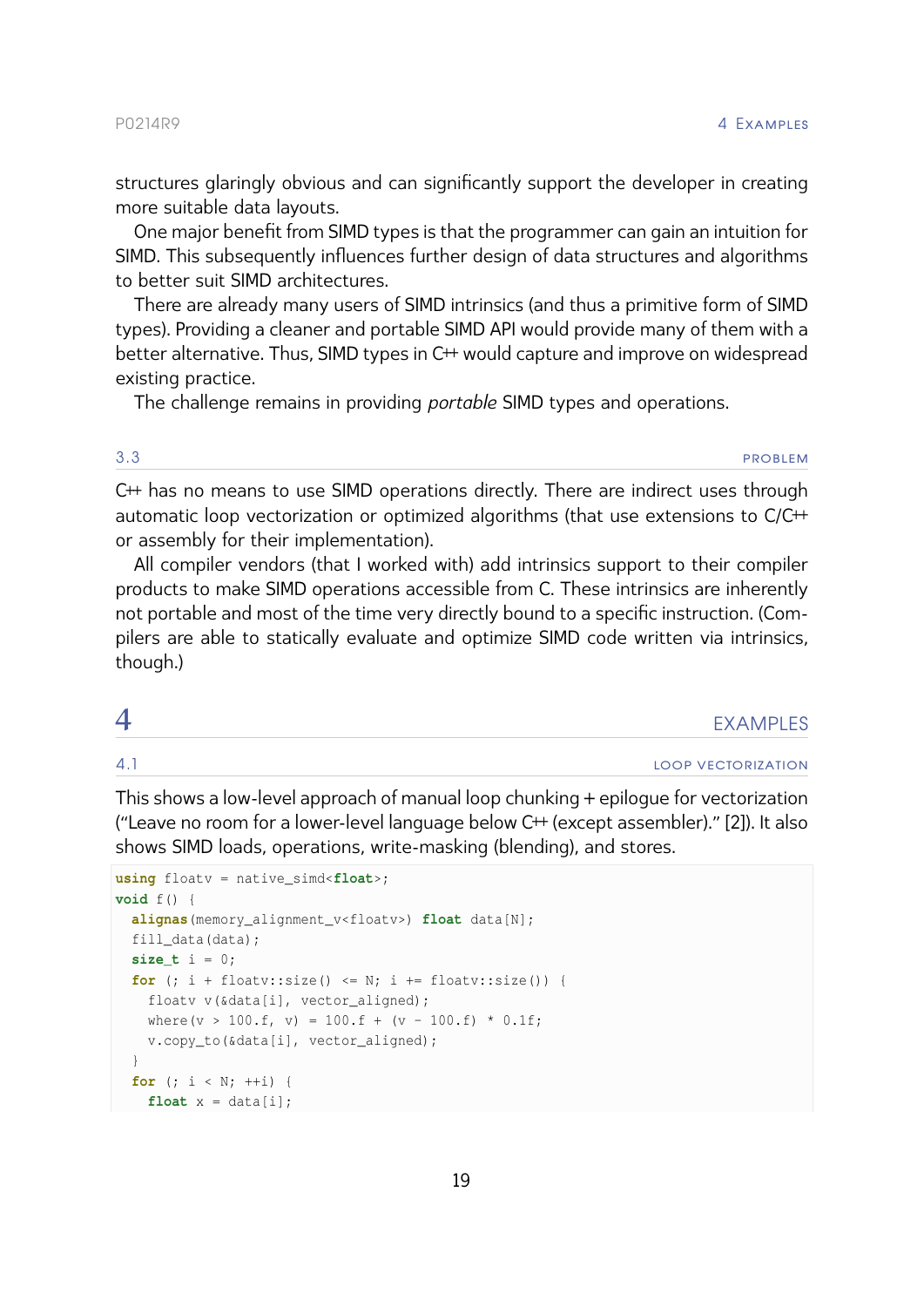```
if (x > 100.f) {
    x = 100.f + (x - 100.f) * 0.1f;
  }
 data[i] = x;}
```
}

# <span id="page-20-0"></span> $5$  WORDING

The following is a draft targeting inclusion into the Parallelism TS 2. It defines a basic set of data-parallel types and operations.

# (5.1) 8 Data-Parallel Types [simd.types]

# $(5.1.1)$  8.1 General  $\sim$  8.1 General  $\sim$  8.1 General  $\sim$  8.1 General  $\sim$  8.1 General  $\sim$  8.1 General  $\sim$  8.1 General  $\sim$  8.1 General  $\sim$  8.1 General  $\sim$  8.1 General  $\sim$  8.1 General  $\sim$  8.1 General  $\sim$  8.1 Gen

- <span id="page-20-1"></span>1 The data-parallel library consists of data-parallel types and operations on these types. A data-parallel type consists of elements of an underlying arithmetic type, called the *element type*. The number of elements is a constant for each data-parallel type and called the *width* of that type.
- 2 Throughout this Clause, the term *data-parallel type* refers to all *supported* [\[simd.overview\]](#page-29-0) specializations of the simd and simd\_mask class templates. A *data-parallel object* is an object of *data-parallel type*.
- 3 An *element-wise operation* applies a specified operation to the elements of one or more data-parallel objects. Each such application is unsequenced with respect to the others. A *unary element-wise operation* is an elementwise operation that applies a unary operation to each element of a data-parallel object. A *binary element-wise operation* is an element-wise operation that applies a binary operation to corresponding elements of two dataparallel objects.
- 4 Throughout this Clause, the set of *vectorizable types* for a data-parallel type comprises all cv-unqualified arithmetic types other than bool.
- 5 [ *Note:* The intent is to support acceleration through data-parallel execution resources, such as SIMD registers and instructions or execution units driven by a common instruction decoder. If such execution resources are unavailable, the interfaces support a transparent fallback to sequential execution. — *end note* ]

# (5.1.2 ) 8.2 Header <experimental/simd> synopsis [simd.syn]

```
namespace std::experimental {
  inline namespace parallelism_v2 {
   namespace simd_abi {
      struct scalar {};
      template <int N> struct fixed_size {};
      template <typename T> inline constexpr int max_fixed_size = implementation-defined;
      template <typename T> using compatible = implementation-defined;
      template <typename T> using native = implementation-defined;
      template <class T, size_t N> struct deduce { using type = see below ; };
```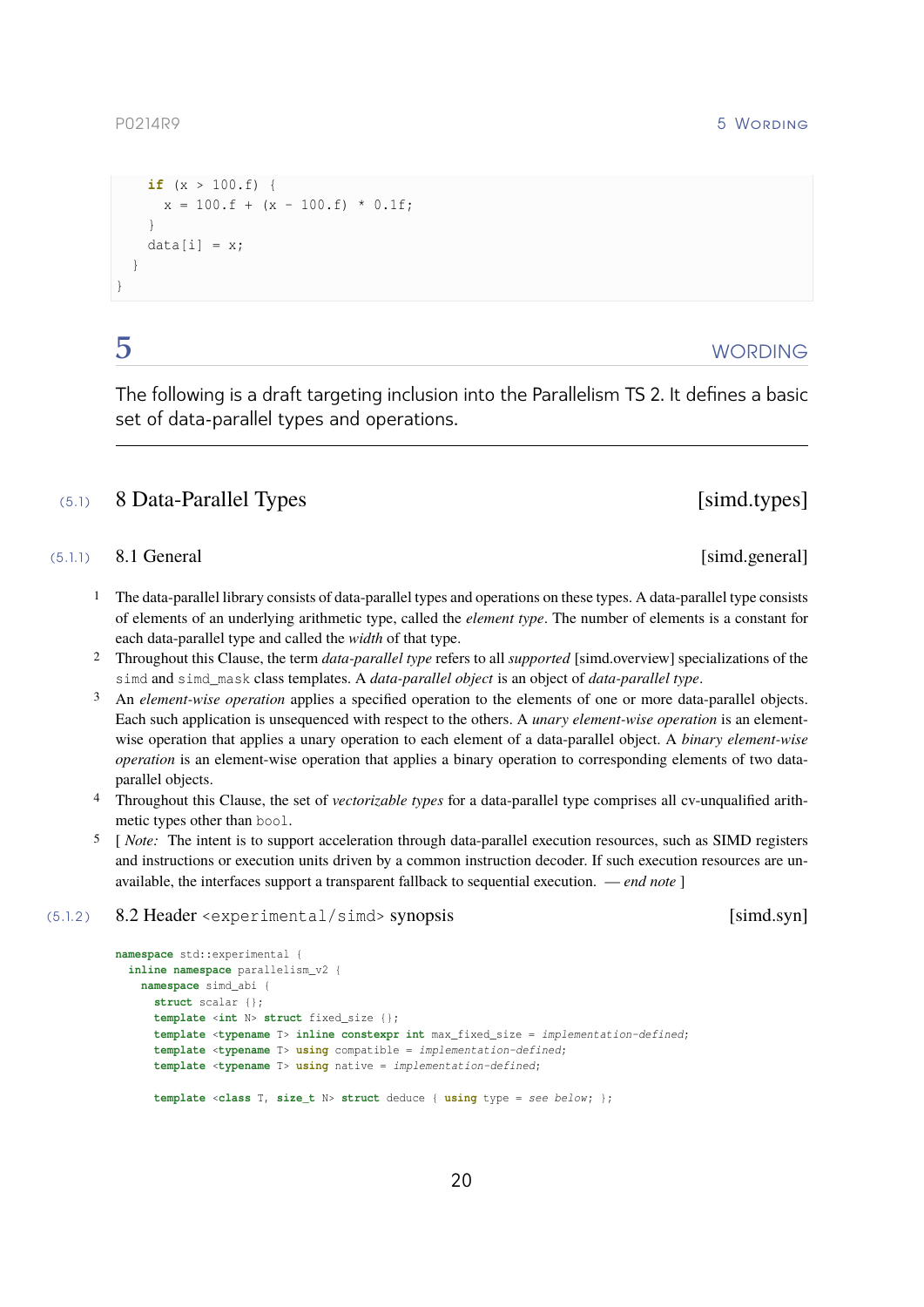```
\mathbf{1}struct element_aligned_tag {};
struct vector_aligned_tag {};
template <size_t> struct overaligned_tag {};
inline constexpr element_aligned_tag element_aligned{};
inline constexpr vector_aligned_tag vector_aligned{};
template <size_t N> inline constexpr overaligned_tag<N> overaligned{};
/ / traits [simd.traits]
template <class T> struct is_abi_tag;
template <class T> inline constexpr bool is_abi_tag_v = is_abi_tag<T>::value;
template <class T> struct is_simd;
template <class T> inline constexpr bool is_simd_v = is_simd<T>::value;
template <class T> struct is_simd_mask;
template <class T> inline constexpr bool is_simd_mask_v = is_simd_mask<T>::value;
template <class T> struct is_simd_flag_type;
template <class T> inline constexpr bool is_simd_flag_type_v = is_simd_flag_type<T>::value;
template <class T, class Abi = simd_abi::compatible<T>> struct simd_size;
template <class T, class Abi = simd_abi::compatible<T>>
inline constexpr size_t simd_size_v = simd_size<T, Abi>::value;
template <class T, class U = typename T::value_type> struct memory_alignment;
template <class T, class U = typename T::value_type>
inline constexpr size_t memory_alignment_v = memory_alignment<T, U>::value;
/ / class template simd [simd.class]
template <class T, class Abi = simd_abi::compatible<T>> class simd;
template <class T> using native_simd = simd<T, simd_abi::native<T>>;
template <class T, int N> using fixed_size_simd = simd<T, simd_abi::fixed_size<N>>;
/ / class template simd_mask [simd.mask.class]
template <class T, class Abi = simd_abi::compatible<T>> class simd_mask;
template <class T> using native simd mask = simd mask<T, simd abi::native<T>>;
template <class T, int N> using fixed_size_simd_mask = simd_mask<T, simd_abi::fixed_size<N>>;
/ / casts [simd.casts]
template <class T, class U, class Abi> see below simd_cast(const simd<U, Abi>&);
template <class T, class U, class Abi> see below static_simd_cast(const simd<U, Abi>&);
template <class T, class Abi>
fixed_size_simd<T, simd_size_v<T, Abi>> to_fixed_size(const simd<T, Abi>&) noexcept;
template <class T, class Abi>
fixed_size_simd_mask<T, simd_size_v<T, Abi>> to_fixed_size(const simd_mask<T, Abi>&) noexcept;
template <class T, int N> native_simd<T> to_native(const fixed_size_simd<T, N>&) noexcept;
template <class T, int N> native_simd_mask<T> to_native(const fixed_size_simd_mask<T, N>&) noexcept;
template <class T, int N> simd<T> to_compatible(const fixed_size_simd<T, N>&) noexcept;
template <class T, int N> simd_mask<T> to_compatible(const fixed_size_simd_mask<T, N>&) noexcept;
template <size_t... Sizes, class T, class Abi>
tuple<simd<T, simd_abi::deduce_t<T, Sizes>>...> split(const simd<T, Abi>&);
template <size_t... Sizes, class T, class Abi>
tuple<simd_mask<T, simd_abi::deduce_t<T, Sizes>>...> split(const simd_mask<T, Abi>&);
```
**template** <**class** T, **size\_t** N> **using** deduce\_t = **typename** deduce<T, N>::type;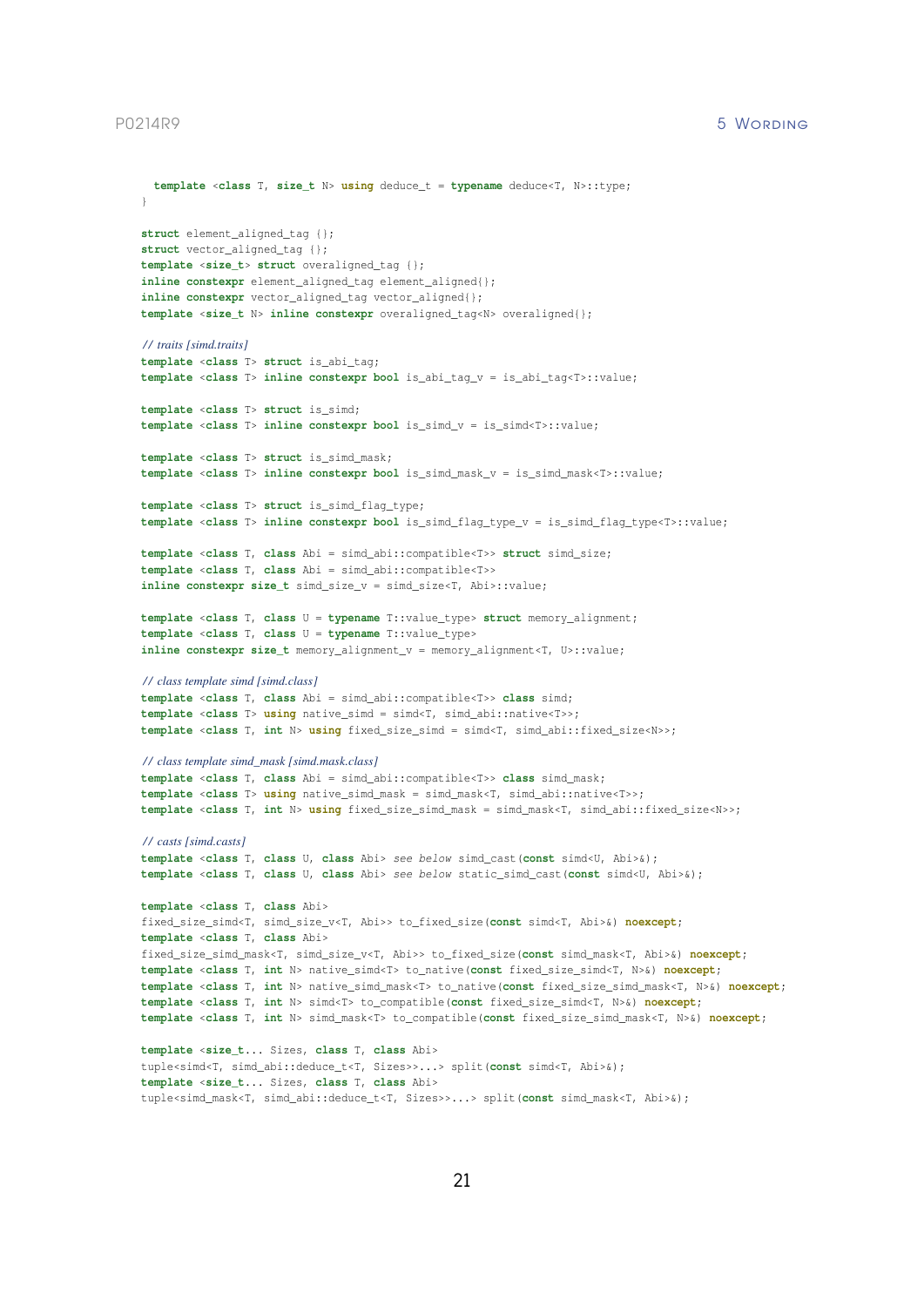```
template <class V, class Abi>
array<V, simd_size_v<typename V::value_type, Abi> / V::size()> split(
    const simd<typename V::value_type, Abi>&);
template <class V, class Abi>
array<V, simd_size_v<typename V::value_type, Abi> / V::size()> split(
    const simd_mask<typename V::value_type, Abi>&);
template <class T, class... Abis>
simd<T, simd_abi::deduce_t<T, (simd_size_v<T, Abis> + ...)>> concat(const simd<T, Abis>&...);
template <class T, class... Abis>
simd_mask<T, simd_abi::deduce_t<T, (simd_size_v<T, Abis> + ...)>> concat(const simd_mask<T, Abis>&...);
/ / reductions [simd.mask.reductions]
template <class T, class Abi> bool all_of(const simd_mask<T, Abi>&) noexcept;
template <class T, class Abi> bool any_of(const simd_mask<T, Abi>&) noexcept;
template <class T, class Abi> bool none_of(const simd_mask<T, Abi>&) noexcept;
template <class T, class Abi> bool some_of(const simd_mask<T, Abi>&) noexcept;
template <class T, class Abi> int popcount(const simd_mask<T, Abi>&) noexcept;
template <class T, class Abi> int find_first_set(const simd_mask<T, Abi>&);
template <class T, class Abi> int find_last_set(const simd_mask<T, Abi>&);
bool all_of(see below ) noexcept;
bool any_of(see below ) noexcept;
bool none_of(see below ) noexcept;
bool some_of(see below ) noexcept;
int popcount (see below) noexcept;
int find_first_set(see below ) noexcept;
int find_last_set(see below ) noexcept;
/ / masked assignment [simd.whereexpr]
template <class M, class T> class const_where_expression;
template <class M, class T> class where_expression;
/ / masked assignment [simd.mask.where]
template <class T> struct nodeduce { using type = T; }; / / exposition only
template <class T> using nodeduce_t = typename nodeduce<T>::type; / / exposition only
template <class T, class Abi>
where_expression<simd_mask<T, Abi>, simd<T, Abi>> where(const typename simd<T, Abi>::mask_type&,
                                                         simd<T, Abi>&) noexcept;
template <class T, class Abi>
const_where_expression<simd_mask<T, Abi>, simd<T, Abi>> where(const typename simd<T, Abi>::mask_type&,
                                                               const simd<T, Abi>&) noexcept;
template <class T, class Abi>
where_expression<simd_mask<T, Abi>, simd_mask<T, Abi>> where(const nodeduce_t<simd_mask<T, Abi>>&,
                                                              simd_mask<T, Abi>&) noexcept;
template <class T, class Abi>
const_where_expression<simd_mask<T, Abi>, simd_mask<T, Abi>> where(const nodeduce_t<simd_mask<T, Abi>>&,
                                                                    const simd_mask<T, Abi>&) noexcept;
template <class T> where_expression<bool, T> where(see below k, T& d) noexcept;
template <class T>
const_where_expression<bool, T> where(see below k, const T& d) noexcept;
/ / reductions [simd.reductions]
template <class T, class Abi, class BinaryOperation = plus<>>
```

```
T reduce(const simd<T, Abi>&, BinaryOperation = {});
```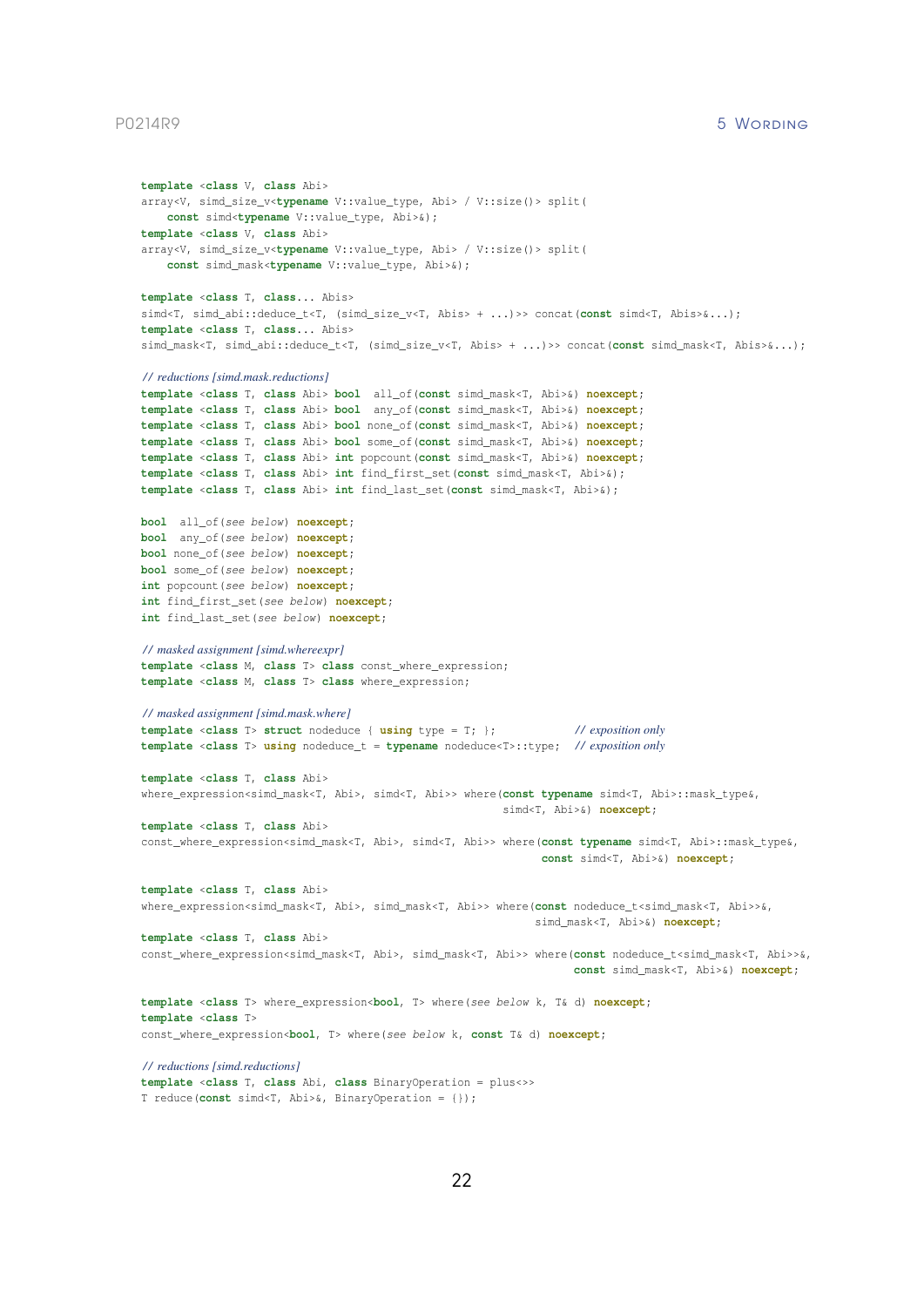```
template <class M, class V, class BinaryOperation>
  typename V:: value type reduce (const const where expression<M, V>& x,
                                typename V::value_type identity_element, BinaryOperation binary_op);
 template <class M, class V>
  typename V::value_type reduce(const const_where_expression<M, V>& x, plus<> binary_op = {});
  template <class M, class V>
 typename V::value_type reduce(const const_where_expression<M, V>& x, multiplies<> binary_op);
  template <class M, class V>
  typename V::value_type reduce(const const_where_expression<M, V>& x, bit_and<> binary_op);
  template <class M, class V>
 typename V::value_type reduce(const const_where_expression<M, V>& x, bit_or<> binary_op);
  template <class M, class V>
 typename V::value_type reduce(const const_where_expression<M, V>& x, bit_xor<> binary_op);
  template <class T, class Abi> T hmin(const simd<T, Abi>&);
  template <class M, class V> typename V::value_type hmin(const const_where_expression<M, V>&);
  template <class T, class Abi> T hmax(const simd<T, Abi>&);
 template <class M, class V> typename V::value_type hmax(const const_where_expression<M, V>&);
  / / algorithms [simd.alg]
  template <class T, class Abi> simd<T, Abi> min(const simd<T, Abi>&, const simd<T, Abi>&) noexcept;
  template <class T, class Abi> simd<T, Abi> max(const simd<T, Abi>&, const simd<T, Abi>&) noexcept;
 template <class T, class Abi>
 pair<simd<T, Abi>, simd<T, Abi>> minmax(const simd<T, Abi>&, const simd<T, Abi>&) noexcept;
 template <class T, class Abi>
 simd<T, Abi> clamp(const simd<T, Abi>& v, const simd<T, Abi>& lo, const simd<T, Abi>& hi);
}
```
<span id="page-23-1"></span>1 The header <experimental/simd> defines class templates, tag types, trait types, and function templates for element-wise operations on data-parallel objects.

# (5.1.2.1) 8.2.1 simd ABI tags [simd.abi] [simd.abi]

}

```
namespace simd_abi {
  struct scalar {};
  template <int N> struct fixed_size {};
  template <typename T> inline constexpr int max_fixed_size = implementation-defined;
  template <typename T> using compatible = implementation-defined;
  template <typename T> using native = implementation-defined;
\overline{ }
```
<span id="page-23-0"></span>1 An *ABI tag* is a type in the simd\_abi namespace that indicates a choice of size and binary representation for objects of data-parallel type. [ *Note:* The intent is for the size and binary representation to depend on the target architecture. — *end note* ] The ABI tag, together with a given element type implies a number of elements. ABI tag types are used as the second template argument to simd and simd\_mask. [ *Note:* The ABI tag is orthogonal to selecting the machine instruction set. The selected machine instruction set limits the usable ABI tag types, though (see [\[simd.overview\]\)](#page-30-0). The ABI tags enable users to safely pass objects of data-parallel type between translation unit boundaries (e.g. function calls or I/O). — *end note* ]

<sup>2</sup> Use of the scalar tag type requires data-parallel types to store a single element (i.e., simd  $\leq$  7, simd  $$ abi::scalar>::size() returns 1). [ *Note:* scalar is not an alias for fixed\_size<1>. — *end note* ]

<sup>3</sup> The value of max fixed size <T> is at least 32.

<sup>4</sup> Use of the simd\_abi::fixed\_size<N> tag type requires data-parallel types to store N elements (i.e. simd<T, simd\_abi::fixed\_size<N>>::size() returns N). simd<T, fixed\_size<N>> and simd\_-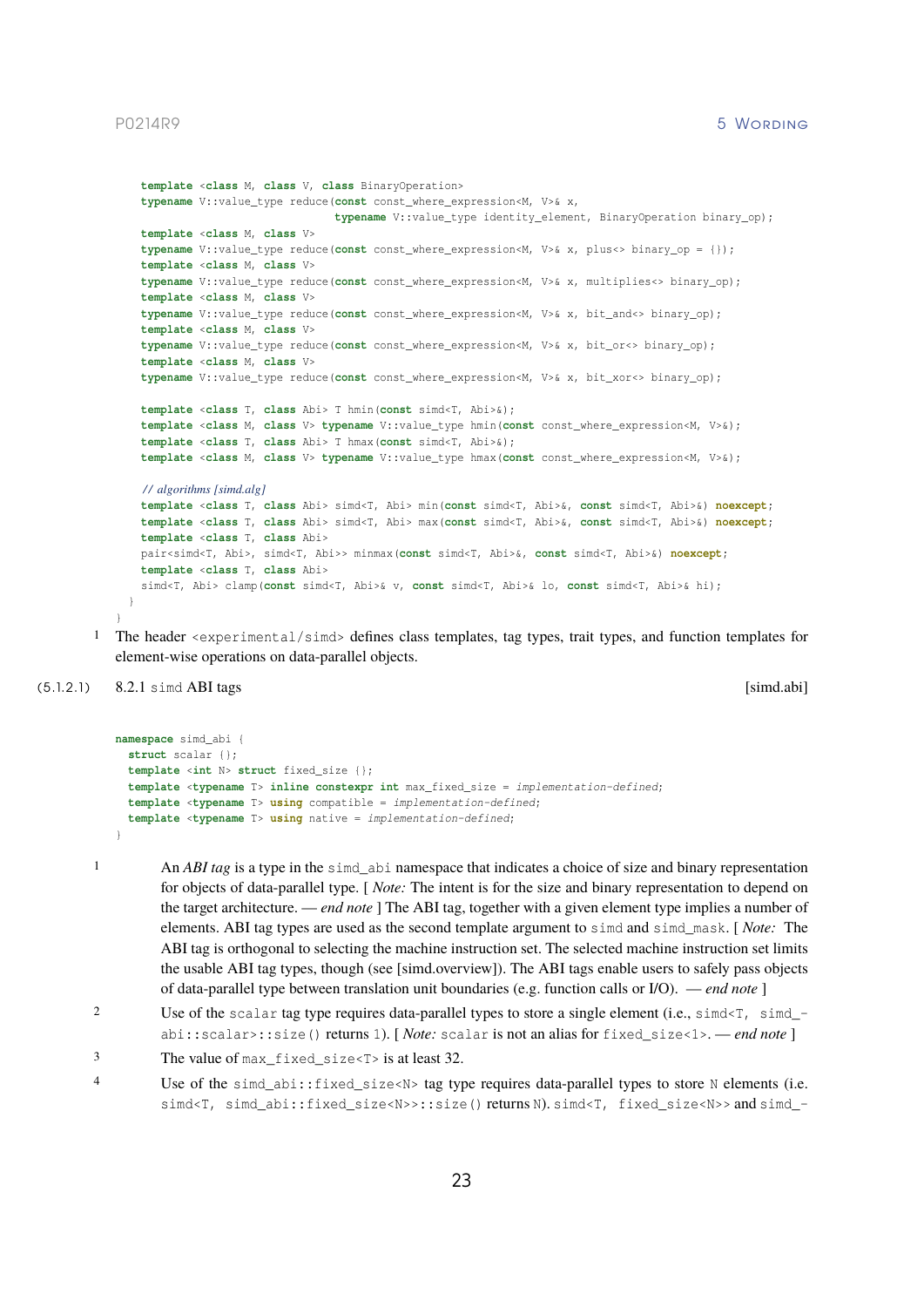mask<T, fixed\_size<N>> with  $N > 0$  and  $N \leq max\_fixed\_size$ <T> shall be supported. Additionally, for every supported  $sim\$ T, Abi> (see [\[simd.overview\]\)](#page-30-0), where Abi is an ABI tag that is not a specialization of simd  $abi$ :: fixed size, N == simd<T,  $Abi$ :: size() shall be supported.

[ *Note:* It is unspecified whether simd<T, fixed\_size<N>> with N > max\_fixed\_size<T> is supported. The value of max\_fixed\_size<T> can depend on compiler flags and can change between different compiler versions. — *end note* ]

[*Note:* An implementation can choose to forego ABI compatibility between differently compiled translation units for simd and simd mask specializations using the same simd abi::fixed size<N> tag. Otherwise, the efficiency of  $s$  ind $\leq$  7, Abi  $>$  is likely to be better than for  $s$  ind $\leq$  7, fixed\_size $\leq$  simd\_size\_v<T, Abi>>> (with Abi not a specialization of simd\_abi::fixed\_size). — *end note* ]

5 An implementation may define additional *extended ABI tag* types in the simd\_abi namespace, to support other forms of data-parallel computation.

6 compatible<T> is an implementation-defined alias for an ABI tag. [ *Note:* The intent is to use the ABI tag producing the most efficient data-parallel execution for the element type T that ensures ABI compatibility between translation units on the target architecture. — *end note* ]

[ *Example:* Consider a target architecture supporting the extended ABI tags \_\_simd128 and \_\_simd256, where the simd256 type requires an optional ISA extension on said target architecture. Also, the target architecture does not support long double with either ABI tag. The implementation therefore defines

- compatible<T> as an alias for  $\sin(128)$  for all vectorizable T, except long double,
- and compatible<long double> as an alias for scalar.
- *end example* ]

7 native<T> is an implementation-defined alias for an ABI tag. [ *Note:* The intent is to use the ABI tag producing the most efficient data-parallel execution for the element type T that is supported on the currently targeted system. For target architectures without ISA extensions, the native<T> and compatible<T> aliases will likely be the same. For target architectures with ISA extensions, compiler flags may influence the native<T> alias while compatible<T> will be the same independent of such flags. — *end note* ]

[ *Example:* Consider a target architecture supporting the extended ABI tags \_\_simd128 and \_\_simd256, where hardware support for simd256 only exists for floating-point types. The implementation therefore defines native<T> as an alias for

- $\_\$ simd256 if T is a floating-point type,
- and simd128 otherwise.

— *end example* ]

```
namespace simd_abi {
  template <class T, size_t N> struct deduce { using type = see below ; };
}
```
8 The member type shall be present if and only if

- T is a vectorizable type, and
- simd abi::fixed size<N> is supported (see [\[simd.abi\]\)](#page-23-0).

- 9 Where present, the member typedef type shall name an ABI tag type that satisfies
	- simd size  $v < T$ , type> == N, and
	- simd<T, type> is default constructible (see [\[simd.overview\]\)](#page-30-0),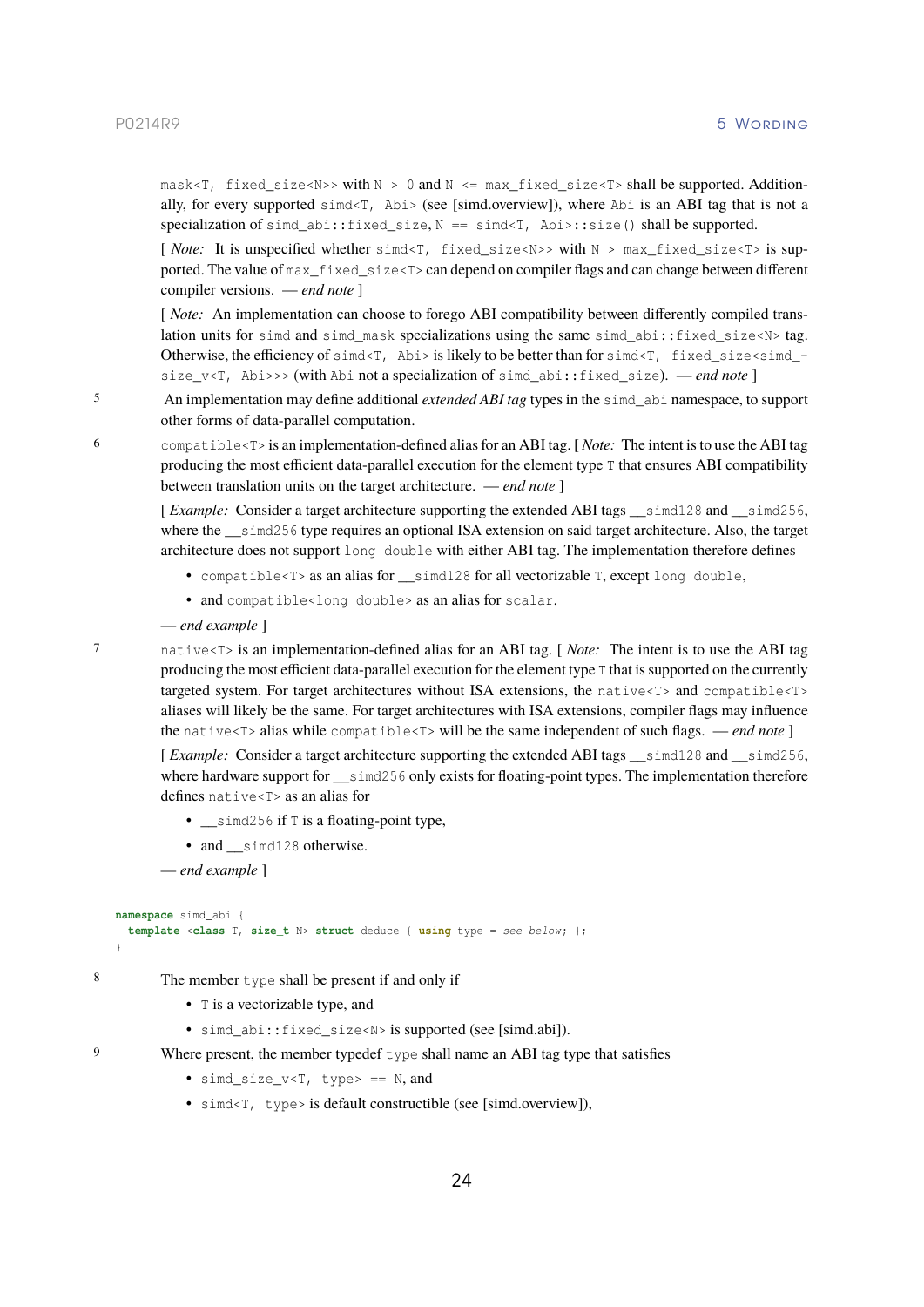If N is 1, the member typedef type is simd\_abi::scalar. Otherwise, if there are multiple ABI tag types that satisfy the constraints, the member typedef type is implementation-defined. [ *Note:* It is expected that extended ABI tags can produce better optimizations and thus are preferred over simd abi::fixed size<N>. — *end note* ]

- <span id="page-25-2"></span>10 The behavior of a program that adds specializations for deduce is undefined.
- (5.1.2.2 ) 8.2.2 simd type traits [simd.traits]

### **template** <**class** T> **struct** is\_abi\_tag { *see below* };

- 1 The type is\_abi\_tag<T> is a UnaryTypeTrait with a BaseCharacteristic of true\_type if T is a standard or extended ABI tag, and false\_type otherwise.
- <sup>2</sup> The behavior of a program that adds specializations for is abi tag is undefined.

**template** <**class** T> **struct** is\_simd { *see below* };

- 3 The type is simd<T> is a UnaryTypeTrait with a BaseCharacteristic of true type if T is a specialization of the simd class template, and false\_type otherwise.
- <sup>4</sup> The behavior of a program that adds specializations for is\_simd is undefined.

**template** <**class** T> **struct** is\_simd\_mask { *see below* };

- 5 The type is\_simd\_mask<T> is a UnaryTypeTrait with a BaseCharacteristic of true\_type if T is an specialization of the simd mask class template, and false type otherwise.
- 6 The behavior of a program that adds specializations for is\_simd\_mask is undefined.

<span id="page-25-0"></span>**template** <**class** T> **struct** is\_simd\_flag\_type { *see below* };

- 7 The type is\_simd\_flag\_type<T> is a UnaryTypeTrait with a BaseCharacteristic of true\_type if T is one of
	- element\_aligned\_tag, or
	- vector\_aligned\_tag, or
	- overaligned\_tag<N> with N > 0 and N an integral power of two,
	- and false\_type otherwise.
- 8 The behavior of a program that adds specializations for is\_simd\_flag\_type is undefined.

<span id="page-25-1"></span>**template** <**class** T, **class** Abi = simd\_abi::compatible<T>> **struct** simd\_size { *see below* };

- 9 simd\_size<T, Abi> shall have a member value if and only if
	- T is a vectorizable type, and
	- is\_abi\_tag\_v<Abi> is true.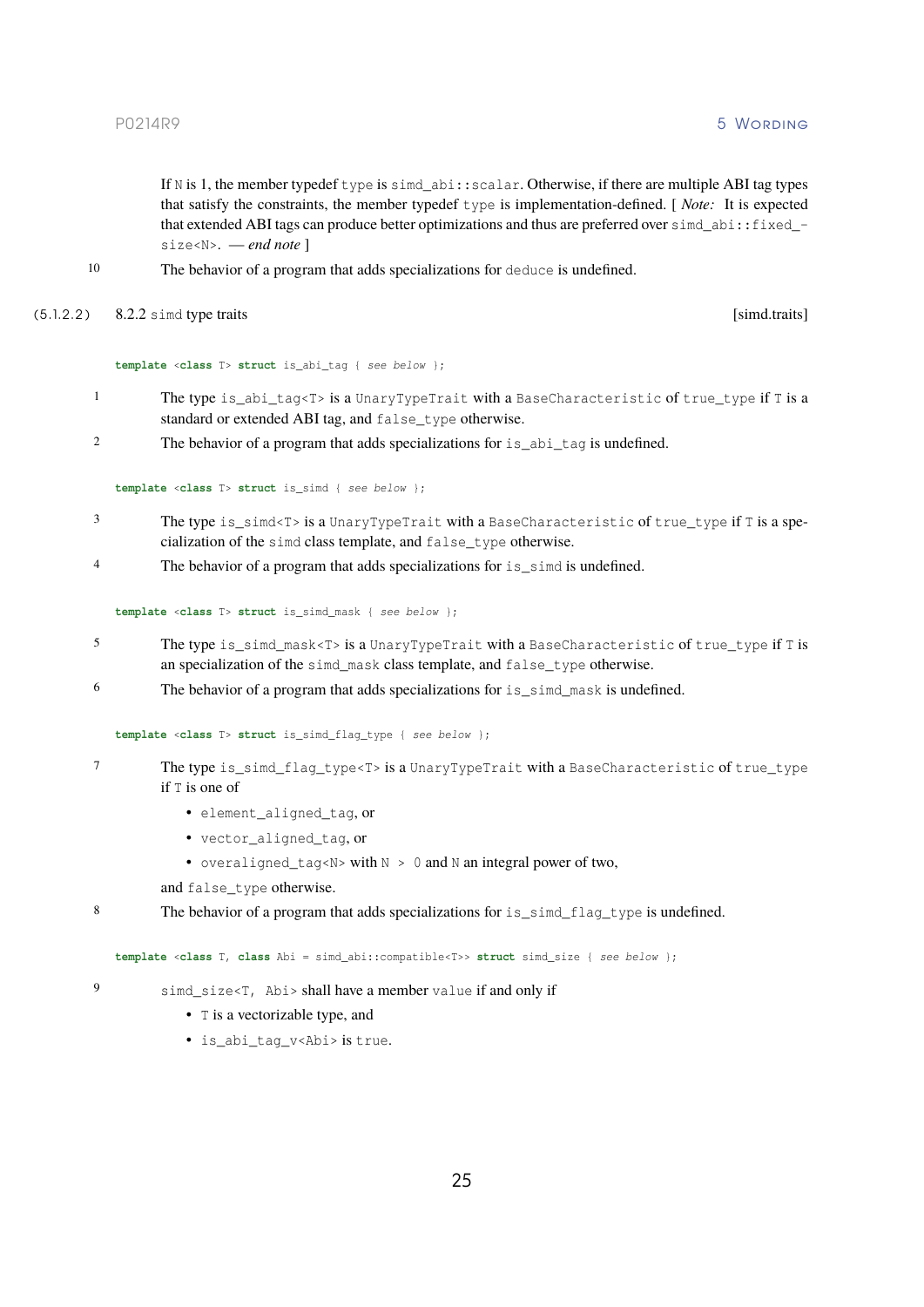[ *Note:* The rules are different from [\[simd.overview\]](#page-30-0) — *end note* ]

- 10 If value is present, the type simd\_size<T, Abi> is a BinaryTypeTrait with a BaseCharacteristic of integral constant<size  $t$ , N> with N equal to the number of elements in a simd<T, Abi> object. [ *Note:* If simd<T, Abi> is not supported for the currently targeted system, simd\_size<T, Abi>::value produces the value simd<T, Abi>::size() would return if it were supported. — *end note* ]
- 11 The behavior of a program that adds specializations for simd\_size is undefined.

**template** <**class** T, **class** U = **typename** T::value\_type> **struct** memory\_alignment { *see below* };

- 12 memory\_alignment<T, U> shall have a member value if and only if
	- is simd mask v<T> is true and U is bool, or
	- is\_simd\_v<T> is true and U is a vectorizable type.
- 13 If value is present, the type memory\_alignment<T, U> is a BinaryTypeTrait with a BaseCharac-teristic of integral constant<size t, N> for some implementation-defined N (see [\[simd.copy\]](#page-34-0) and [\[simd.mask.copy\]\)](#page-44-0). [*Note: value identifies the alignment restrictions on pointers used for (convert*ing) loads and stores for the given type T on arrays of type U. — *end note* ]
- 14 The behavior of a program that adds specializations for memory\_alignment is undefined.

```
(5.1.2.3 ) 8.2.3 Class templates const_where_expression and where_expression [simd.whereexpr]
```

```
namespace std::experimental {
 inline namespace parallelism_v2 {
   template <class M, class T> class const_where_expression {
     const M mask; / / exposition only
     T& data; / / exposition only
    public:
     const_where_expression(const const_where_expression&) = delete;
     const_where_expression& operator=(const const_where_expression&) = delete;
     T operator-() const &&;
      T operator+() const &&;
      T operator~() const &&;
     template <class U, class Flags> void copy_to(U* mem, Flags f) const &&;
    };
    template <class M, class T>
    class where_expression : public const_where_expression<M, T> {
   public:
     template <class U> void operator=(U&& x) &&;
     template <class U> void operator+=(U&& x) &&;
     template <class U> void operator-=(U&& x) &&;
     template <class U> void operator*=(U&& x) &&;
      template <class U> void operator/=(U&& x) &&;
      template <class U> void operator%=(U&& x) &&;
     template <class U> void operator&=(U&& x) &&;
     template <class U> void operator|=(U&& x) &&;
     template <class U> void operator^=(U&& x) &&;
      template <class U> void operator<<=(U&& x) &&;
```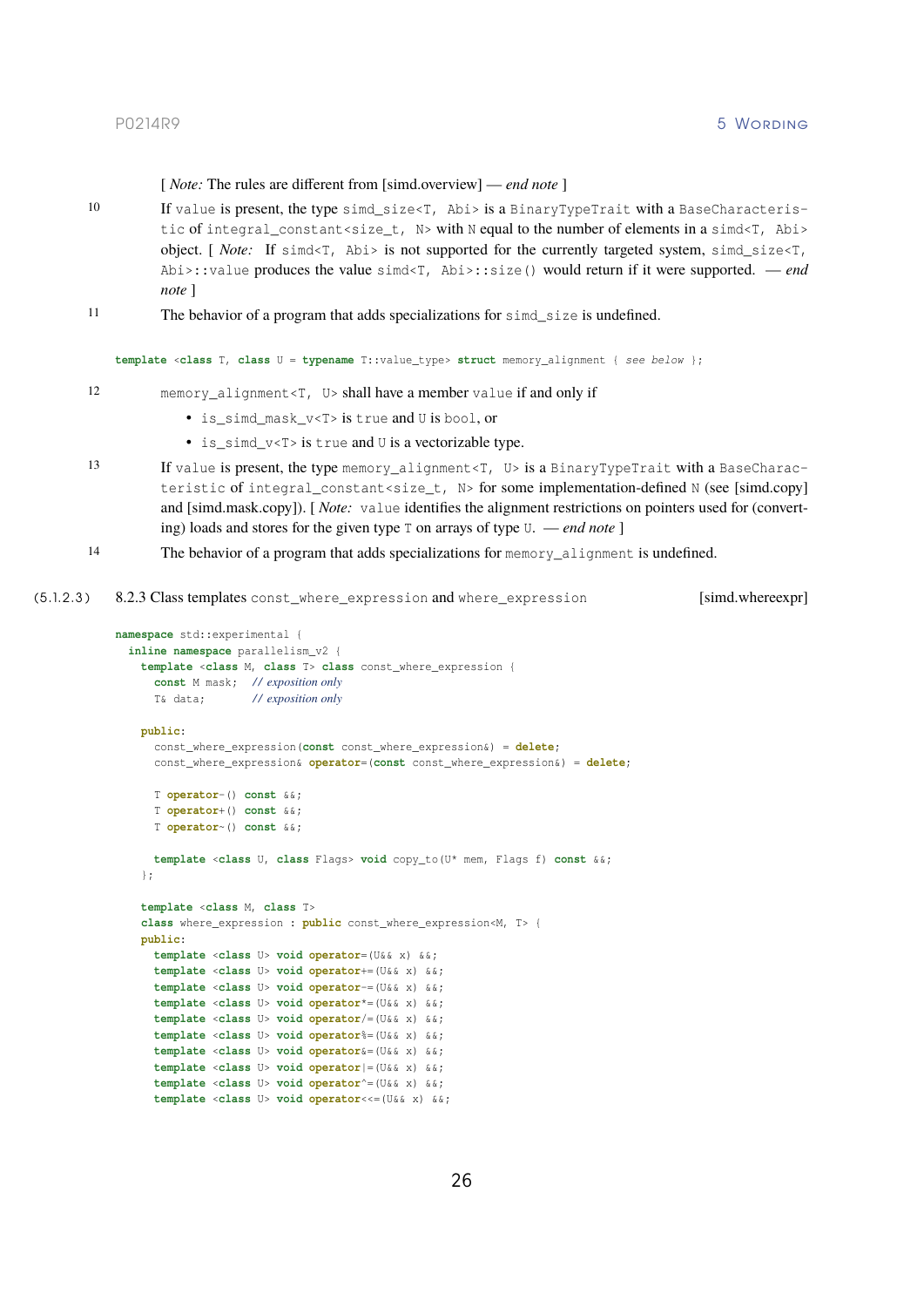```
template <class U> void operator>>=(U&& x) &&;
      void operator++() &&;
      void operator++(int) &&;
      void operator--() &&;
     void operator--(int) &&;
     template <class U, class Flags> void copy_from(const U* mem, Flags) &&;
   };
 }
}
```
- 1 The class templates const\_where\_expression and where\_expression abstract the notion of selecting elements of a given object of arithmetic or data-parallel type.
- 2 The first template argument M shall be cv-unqualified bool or a cv-unqualified simd\_mask specialization.
- 3 If M is bool, T shall be a cv-unqualified arithmetic type. Otherwise, T shall either be M or typename M::simd\_ type.
- 4 In this subclause, if M is bool, data[0] is used interchangeably for data, mask[0] is used interchangeably for mask, and M::size() is used interchangeably for 1.
- 5 The *selected indices* signify the integers  $i \in \{j \in \mathbb{N}_0 | j < \mathbb{N}:$  size ()  $\bigwedge$  mask [j]  $\}$ . The *selected elements* signify the elements data[i] for all selected indices i.
- 6 In this subclause, the type value\_type is an alias for T if M is bool, or an alias for typename T::value\_type if is\_simd\_mask\_v<M> is true.
- 7 [ *Note:* The where functions [simd.mask.where] initialize mask with the first argument to where and data with the second argument to where. — *end note* ]

```
T operator-() const &&;
T operator+() const &&;
T operator~() const &&;
```
- 8 *Returns:* A copy of data with the indicated unary operator applied to all selected elements.
- 9 *Throws:* Nothing.

```
template <class U, class Flags> void copy_to(U *mem, Flags) const &&;
```
- 10 *Requires:* If the template parameter Flags is vector\_aligned\_tag, mem shall point to storage aligned by memory\_alignment\_v<T, U>. If the template parameter Flags is overaligned\_tag<N>, mem shall point to storage aligned by N. If the template parameter Flags is element aligned tag, mem shall point to storage aligned by alignof(U). If M is not bool, the largest  $i \in [0, M: : size()$  where mask[i] is true is less than the number of values pointed to by mem.
- 11 *Effects:* Copies the selected elements as if mem[i] = static cast<U>(data[i]) for all selected indices i.
- 12 *Throws:* Nothing.
- 13 *Remarks:* This function shall not participate in overload resolution unless
	- is\_simd\_flag\_type\_v<Flags> is true, and
	- either
		- **–** U is bool and value\_type is bool, or
		- **–** U is a vectorizable type and value\_type is not bool.

```
template <class U> void operator=(U&& x) &&;
```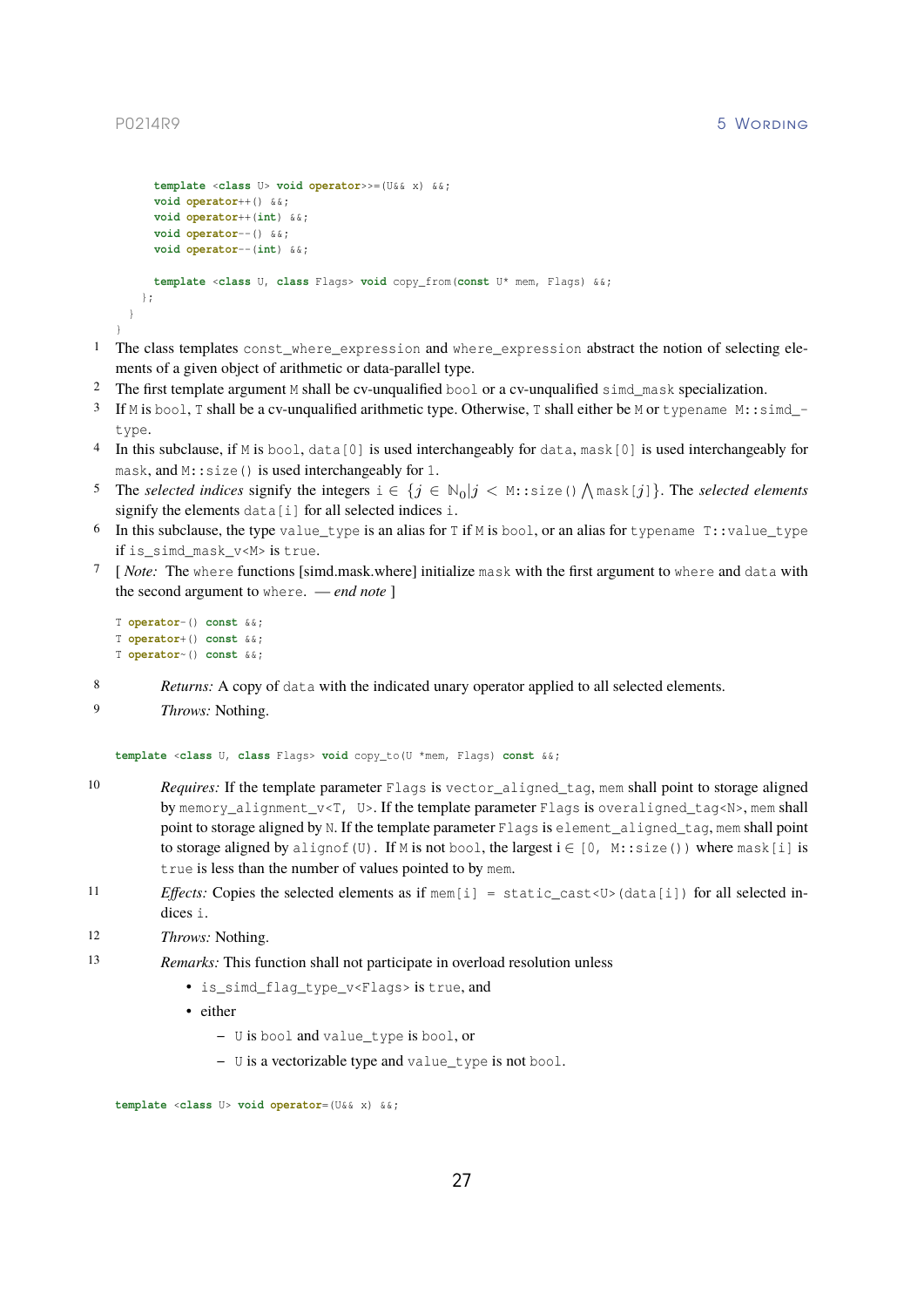- 
- 14 *Effects:* Replaces data[i] with static\_cast<T>(std::forward<U>(x))[i] for all selected indices i.
- 15 *Remarks:* This operator shall not participate in overload resolution unless U is convertible to T.

```
template <class U> void operator+=(U&& x) &&;
template <class U> void operator-=(U&& x) &&;
template <class U> void operator*=(U&& x) &&;
template <class U> void operator/=(U&& x) &&;
template <class U> void operator%=(U&& x) &&;
template <class U> void operator&=(U&& x) &&;
template <class U> void operator|=(U&& x) &&;
template <class U> void operator^=(U&& x) &&;
template <class U> void operator<<=(U&& x) &&;
template <class U> void operator>>=(U&& x) &&;
```
- 16 *Effects:* Replaces data[i] with static\_cast<T>(data @ std::forward<U>(x))[i] (where @ denotes the indicated operator) for all selected indices i.
- 17 *Remarks:* Each of these operators shall not participate in overload resolution unless the return type of data  $\&$  std::forward<U>(x) is convertible to T. It is unspecified whether the binary operator, implied by the compound assignment operator, is executed on all elements or only on the selected elements.

```
void operator++() &&;
void operator++(int) &&;
void operator--() &&;
void operator--(int) &&;
```
- 18 *Effects:* Applies the indicated operator to the selected elements.
- 19 *Remarks:* Each of these operators shall not participate in overload resolution unless the indicated operator can be applied to objects of type T.

**template** <**class** U, **class** Flags> **void** copy\_from(**const** U \*mem, Flags) &&;

- 20 *Requires:* If the template parameter Flags is vector aligned tag, mem shall point to storage aligned by memory\_alignment\_v<T, U>. If the template parameter Flags is overaligned\_tag<N>, mem shall point to storage aligned by N. If the template parameter Flags is element\_aligned\_tag, mem shall point to storage aligned by alignof(U). If is simd mask  $v \le M$  is true, for all selected indices i, i shall be less than the number of values pointed to by mem.
- 21 *Effects:* Replaces the selected elements as if data[i] = static\_cast<value\_type>(mem[i]) for all selected indices i.
- 22 *Remarks:* This function shall not participate in overload resolution unless
	- is\_simd\_flag\_type\_v<Flags> is true, and
	- either
		- **–** U is bool and value\_type is bool, or
		- **–** U is a vectorizable type and value\_type is not bool.

<span id="page-28-0"></span>(5.1.3) 8.3 Class template simd [simd.class]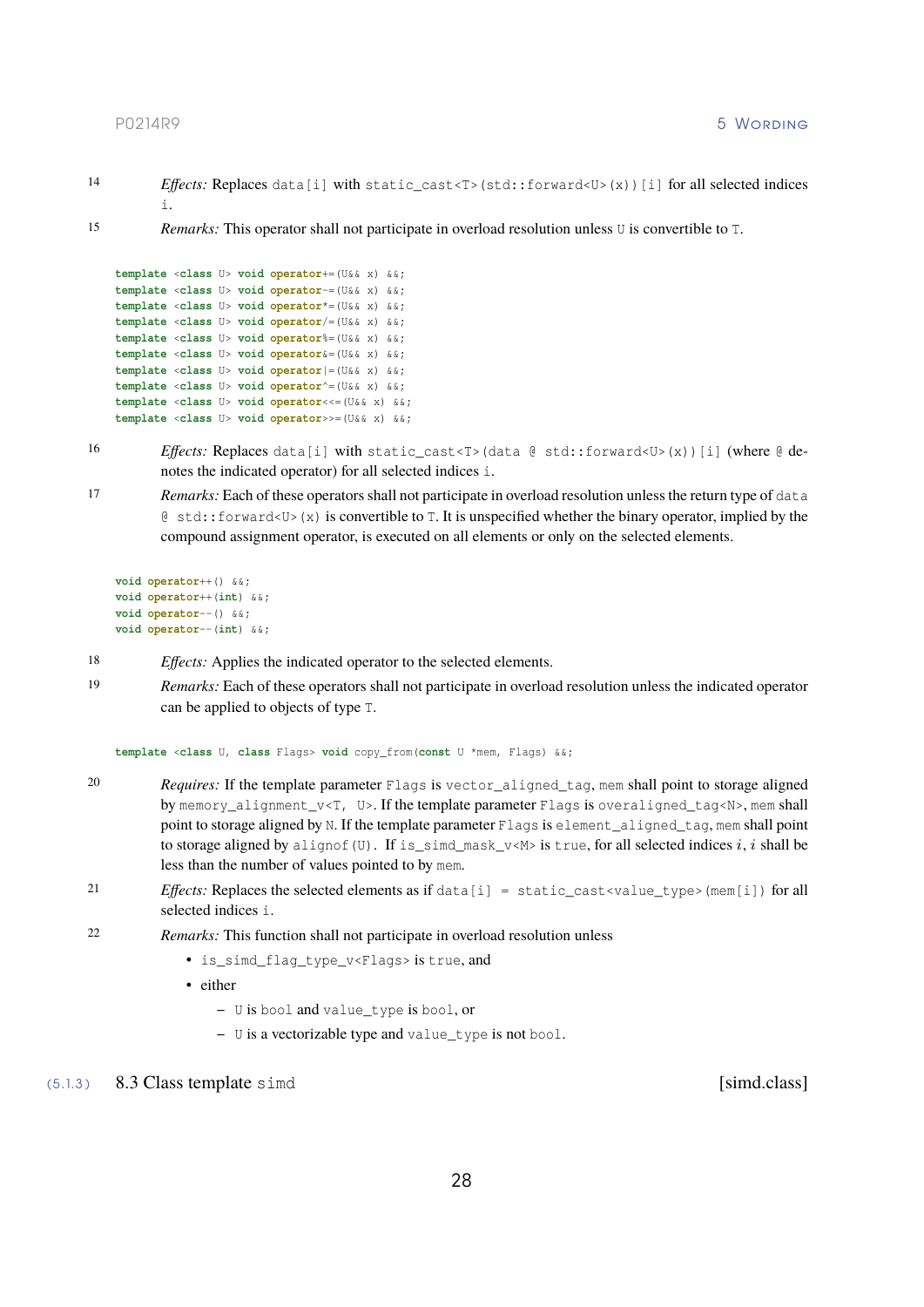<span id="page-29-0"></span>(5.1.3.1) 8.3.1 Class template simd overview [simd.overview] [simd.overview] **namespace** std::experimental { **inline namespace** parallelism\_v2 { **template** <**class** T, **class** Abi> **class** simd { **public**: **using** value\_type = T; **using** reference = *see below* ; **using** mask\_type = simd\_mask<T, Abi>; **using** abi\_type = Abi; **static constexpr size\_t** size() **noexcept**; simd() = **default**; */ / implicit type conversion constructor* **template** <**class** U> simd(**const** simd<U, simd\_abi::fixed\_size<size()>>&); */ / implicit broadcast constructor (see below for constraints)* **template** <**class** U> simd(U&& value); */ / generator constructor (see below for constraints)* **template** <**class** G> **explicit** simd(G&& gen); */ / load constructor* **template** <**class** U, **class** Flags> simd(**const** U\* mem, Flags f); */ / loads [simd.load]* **template** <**class** U, **class** Flags> **void** copy\_from(**const** U\* mem, Flags f); */ / stores [simd.store]* **template** <**class** U, **class** Flags> **void** copy\_to(U\* mem, Flags f) **const**; */ / scalar access [simd.subscr]* reference **operator**[](**size\_t**); value\_type **operator**[](**size\_t**) **const**; */ / unary operators [simd.unary]* simd& **operator**++(); simd **operator**++(**int**); simd& **operator**--(); simd **operator**--(**int**); mask\_type **operator**!() **const**; simd **operator**~() **const**; */ / see below* simd **operator**+() **const**; simd **operator**-() **const**; */ / binary operators [simd.binary]* **friend** simd **operator**+ (**const** simd&, **const** simd&); **friend** simd **operator**- (**const** simd&, **const** simd&); **friend** simd **operator**\* (**const** simd&, **const** simd&); **friend** simd **operator**/ (**const** simd&, **const** simd&); **friend** simd **operator**% (**const** simd&, **const** simd&); **friend** simd **operator**& (**const** simd&, **const** simd&); **friend** simd **operator**| (**const** simd&, **const** simd&); **friend** simd **operator**^ (**const** simd&, **const** simd&); **friend** simd **operator**<<(**const** simd&, **const** simd&); **friend** simd **operator**>>(**const** simd&, **const** simd&);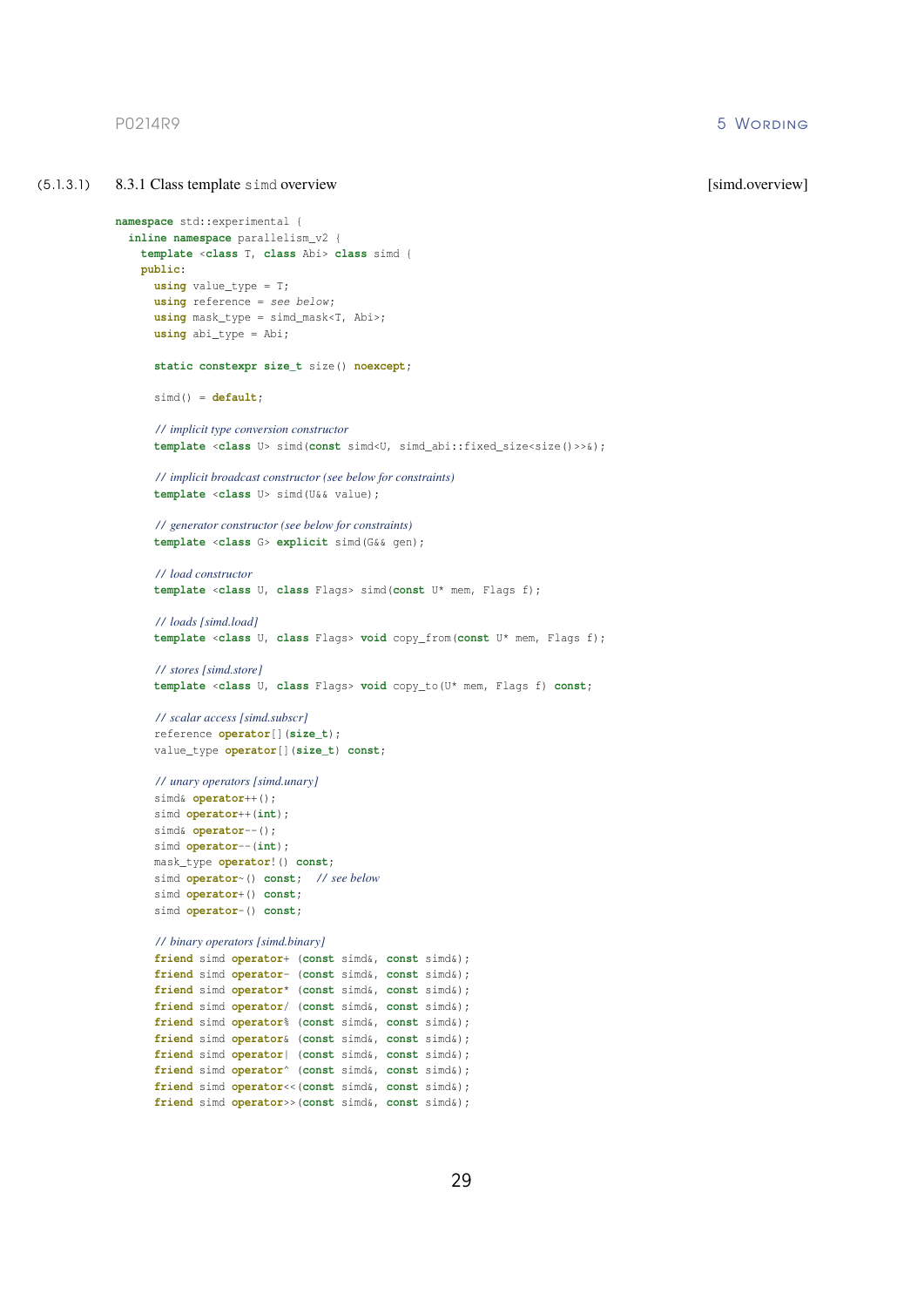<span id="page-30-0"></span>}

```
friend simd operator<<(const simd&, int);
    friend simd operator>>(const simd&, int);
    / / compound assignment [simd.cassign]
    friend simd& operator+= (simd&, const simd&);
    friend simd& operator-= (simd&, const simd&);
    friend simd& operator*= (simd&, const simd&);
    friend simd& operator/= (simd&, const simd&);
    friend simd& operator%= (simd&, const simd&);
    friend simd& operator&= (simd&, const simd&);
    friend simd& operator|= (simd&, const simd&);
    friend simd& operator^= (simd&, const simd&);
    friend simd& operator<<=(simd&, const simd&);
    friend simd& operator>>=(simd&, const simd&);
    friend simd& operator<<=(simd&, int);
    friend simd& operator>>=(simd&, int);
    / / compares [simd.comparison]
    friend mask_type operator==(const simd&, const simd&);
    friend mask_type operator!=(const simd&, const simd&);
    friend mask_type operator>=(const simd&, const simd&);
    friend mask_type operator<=(const simd&, const simd&);
    friend mask_type operator> (const simd&, const simd&);
    friend mask_type operator< (const simd&, const simd&);
  };
}
```
- 1 The class template simd is a data-parallel type. The width of a given simd specialization is a constant expression, determined by the template parameters.
- <sup>2</sup> Every specialization of simd shall be a complete type. The specialization simd $\leq$ T, Abi> is supported if T is a vectorizable type and
	- Abi is simd\_abi::scalar, or
	- •Abi is simd abi::fixed size<N>, with N constrained as defined in [\[simd.abi\].](#page-23-0)

If Abi is an extended ABI tag, it is implementation-defined whether simd<T, Abi> is supported. [ *Note:* The intent is for implementations to decide on the basis of the currently targeted system. — *end note* ]

If simd<T, Abi> is not supported, the specialization shall have a deleted default constructor, deleted destructor, deleted copy constructor, and deleted copy assignment.

[ *Example:* Consider an implementation that defines the extended ABI tags \_\_simd\_x and \_\_gpu\_y. When the compiler is invoked to translate to a machine that has support for the  $\_\text{simd} \times$  ABI tag for all arithmetic types other than long double and no support for the  $q$  qpu  $y$  ABI tag, then:

- simd<T, simd\_abi::\_gpu\_y> is not supported for any  $\text{T}$  and has a deleted constructor.
- simd<long double, simd\_abi::\_simd\_x> is not supported and has a deleted constructor.
- simd<double, simd\_abi::\_\_simd\_x> is supported.
- simd<long double, simd abi::scalar> is supported.

— *end example* ]

<sup>3</sup> Default initialization performs no initialization of the elements; value-initialization initializes each element with T(). [ *Note:* Thus, default initialization leaves the elements in an indeterminate state. — *end note* ]

**static constexpr size\_t** size() **noexcept**;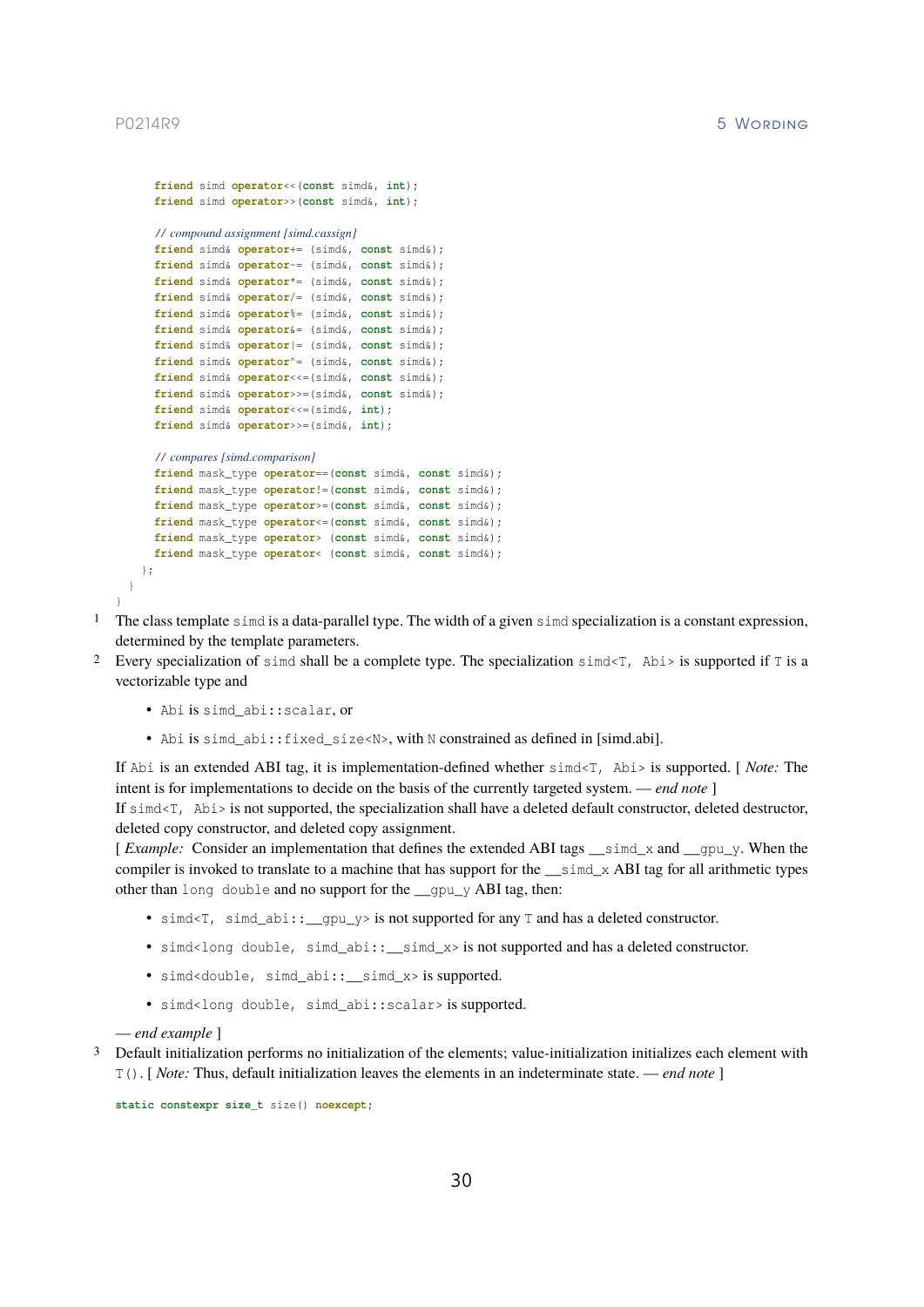- 4 *Returns:* The width of simd<T, Abi>.
- 5 Implementations should enable explicit conversion from and to implementation-defined types. This adds one or more of the following declarations to class simd:

```
explicit operator implementation-defined() const;
explicit simd(const implementation-defined& init);
```
[*Example:* Consider an implementation that supports the type <u>vec4f</u> and the function vec4f, vec4f<sub>-</sub> addsub(\_vec4f, \_vec4f) for the currently targeted system. A user may require the use of \_vec4f\_addsub for maximum performance and thus writes:

```
using V = simd<float, simd_abi::__simd128>;
V addsub(V a, V b) {
 return static_cast<V>(_vec4f_addsub(static_cast<__vec4f>(a), static_cast<__vec4f>(b)));
}
— end example ]
```
(5.1.3.2 ) 8.3.2 Element references [simd.reference]

- <span id="page-31-1"></span>1 A reference is an object that refers to an element in a simd or simd\_mask object. reference::value\_type is the same type as simd::value\_type or simd\_mask::value\_type, respectively.
- 2 Class reference is for exposition only. An implementation is permitted to provide equivalent functionality without providing a class with this name.

```
class reference / / exposition only
{
public:
   reference() = delete;
    reference(const reference &) = delete;
    operator value_type() const noexcept;
    template <class U> reference operator=(U&& x) &&;
   template <class U> reference operator+=(U&& x) &&;
    template <class U> reference operator-=(U&& x) &&;
    template <class U> reference operator*=(U&& x) &&;
    template <class U> reference operator/=(U&& x) &&;
    template <class U> reference operator%=(U&& x) &&;
    template <class U> reference operator|=(U&& x) &&;
    template <class U> reference operator&=(U&& x) &&;
    template <class U> reference operator^=(U&& x) &&;
    template <class U> reference operator<<=(U&& x) &&;
    template <class U> reference operator>>=(U&& x) &&;
   reference operator++() &&;
   value_type operator++(int) &&;
    reference operator--() &&;
   value_type operator--(int) &&;
    friend void swap(reference&& a, reference&& b) noexcept;
    friend void swap(value_type& a, reference&& b) noexcept;
    friend void swap(reference&& a, value_type& b) noexcept;
};
operator value_type() const noexcept;
```
3 *Returns:* The value of the element referred to by \*this.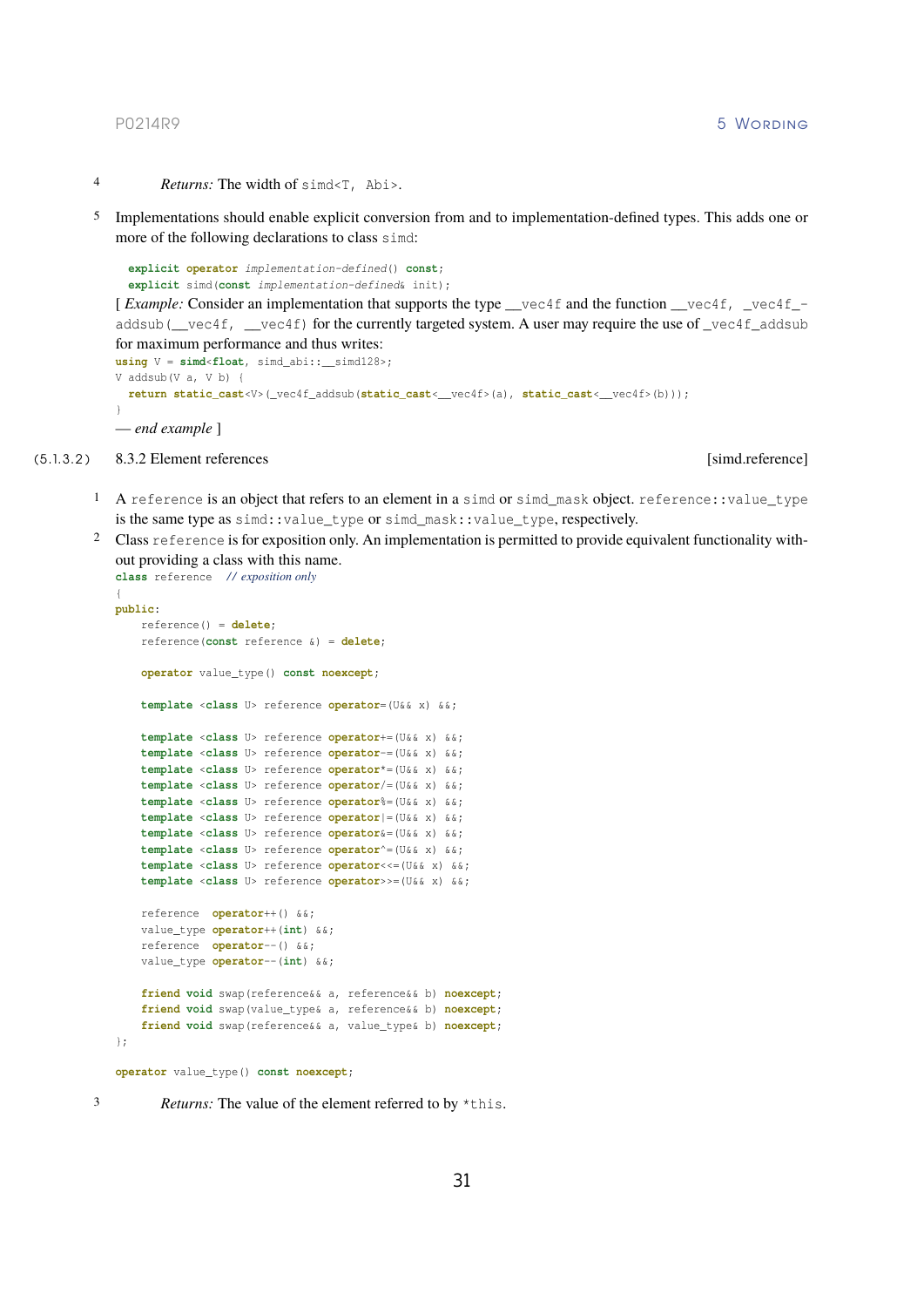```
template <class U> reference operator=(U&& x) &&;
```
- 4 *Effects:* Replaces the referred to element in simd or simd\_mask with static\_cast<value\_type>(std::for $ward < U > (x)$ ).
- 5 *Returns:* A copy of \*this.
- 6 *Remarks:* This function shall not participate in overload resolution unless declval <value\_type  $\>$  ()  $=$  std::forward<U>(x) is well-formed.

```
template <class U> reference operator+=(U&& x) &&;
template <class U> reference operator-=(U&& x) &&;
template <class U> reference operator*=(U&& x) &&;
template <class U> reference operator/=(U&& x) &&;
template <class U> reference operator%=(U&& x) &&;
template <class U> reference operator|=(U&& x) &&;
template <class U> reference operator&=(U&& x) &&;
template <class U> reference operator^=(U&& x) &&;
template <class U> reference operator<<=(U&& x) &&;
template <class U> reference operator>>=(U&& x) &&;
```
- 7 *Effects:* Applies the indicated compound operator to the referred to element in simd or simd\_mask and std::forward<U>(x).
- 8 *Returns:* A copy of \*this.
- 9 *Remarks:* This function shall not participate in overload resolution unless declval <value\_type  $\>$  ()  $\mathcal{C} = \text{std}$ ::forward<U>(x) (where  $\mathcal{C} =$  denotes the indicated compound assignment operator) is wellformed.

```
reference operator++() &&;
reference operator--() &&;
```
- 10 *Effects:* Applies the indicated operator to the referred to element in simd or simd\_mask.
- 11 *Returns:* A copy of \*this.
- 12 *Remarks:* This function shall not participate in overload resolution unless the indicated operator can be applied to objects of type value\_type.

```
value_type operator++(int) &&;
value_type operator--(int) &&;
```
- 13 *Effects:* Applies the indicated operator to the referred to element in simd or simd\_mask.
- 14 *Returns:* A copy of the referred to element before applying the indicated operator.
- 15 *Remarks:* This function shall not participate in overload resolution unless the indicated operator can be applied to objects of type value\_type.

```
friend void swap(reference&& a, reference&& b) noexcept;
friend void swap(value_type& a, reference&& b) noexcept;
friend void swap(reference&& a, value_type& b) noexcept;
```
16 *Effects:* Exchanges the values a and b refer to.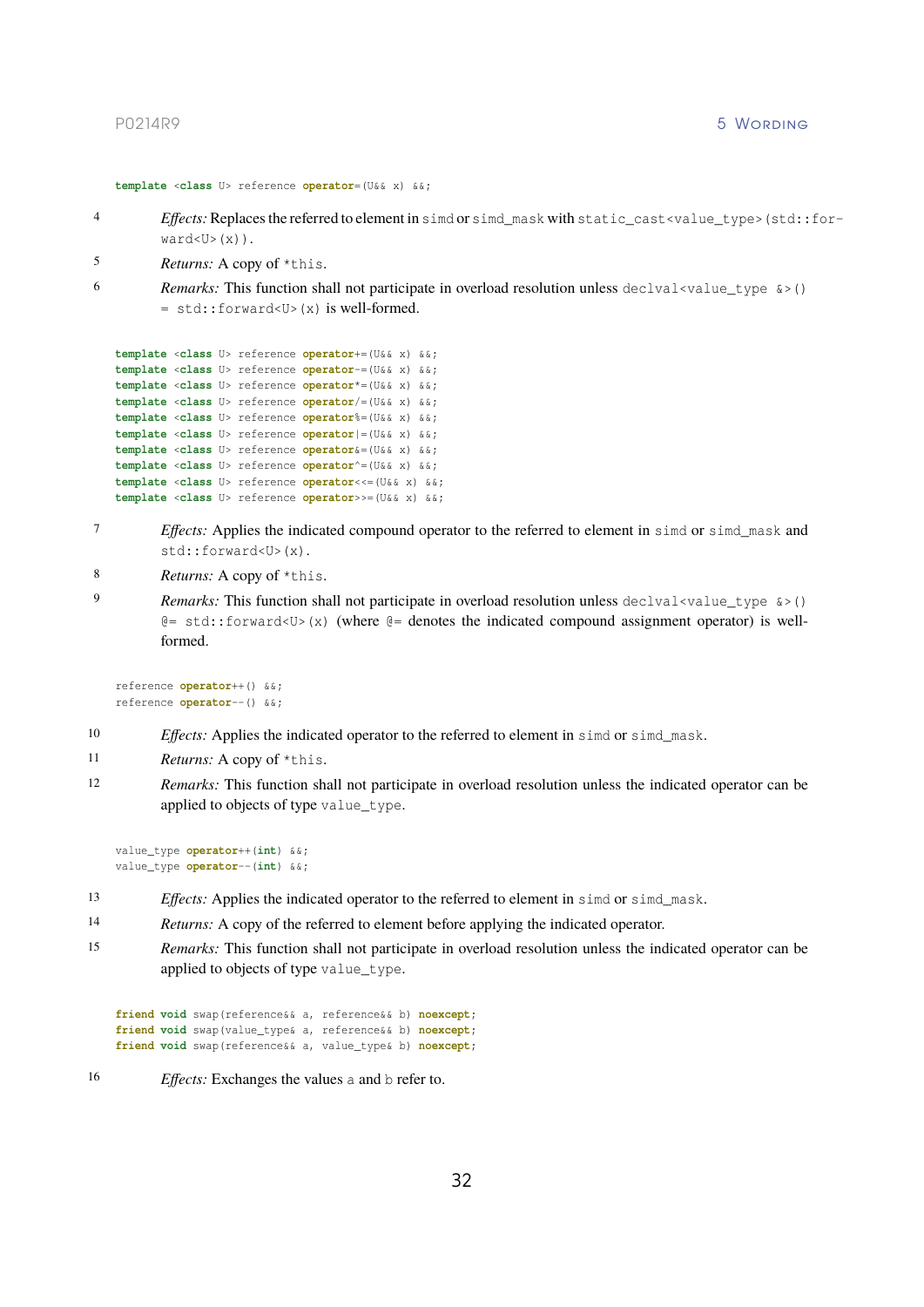### (5.1.3.3 ) 8.3.3 simd constructors [simd.ctor]

### <span id="page-33-0"></span>**template** <**class** U> simd(U&&);

- 1 *Effects:* Constructs an object with each element initialized to the value of the argument after conversion to value type.
- 2 *Throws:* Any exception thrown while converting the argument to value\_type.
- 3 *Remarks:* Let From identify the type remove\_cv\_t<remove\_reference\_t<U>>. This constructor shall not participate in overload resolution unless:
	- From is a vectorizable type and every possible value of From can be represented with type value  $$ type, or
	- From is not an arithmetic type and is implicitly convertible to value\_type, or
	- From is int, or
	- From is unsigned int and value\_type is an unsigned integral type.

```
template <class U> simd(const simd<U, simd abi::fixed size<size()>>& x);
```
- *4 Effects:* Constructs an object where the *i*-th element equals static cast<T>(x[i]) for all  $i \in [0, 1]$ size()).
- 5 *Remarks:* This constructor shall not participate in overload resolution unless
	- abi type is simd abi::fixed size<size()>, and
	- every possible value of U can be represented with type value\_type, and
	- if both U and value\_type are integral, the integer conversion rank [conv.rank] of value\_type is greater than the integer conversion rank of U.

**template** <**class** G> simd(G&& gen);

- $6$  *Effects:* Constructs an object where the *i*-th element is initialized to gen (integral constant < size t,  $i>()$ ).
- 7 *Remarks:* This constructor shall not participate in overload resolution unless simd (gen (integral constant<size\_t, i>())) is well-formed for all  $i \in [0, size()$ .
- 8 The calls to gen are unsequenced with respect to each other. Vectorization-unsafe standard library functions may not be invoked by gen ([algorithms.parallel.exec]).

**template** <**class** U, **class** Flags> simd(**const** U\* mem, Flags);

- 9 *Requires:* If the template parameter Flags is vector\_aligned\_tag, mem shall point to storage aligned by memory\_alignment\_v<simd, U>. If the template parameter Flags is overaligned\_tag<N>, mem shall point to storage aligned by N. If the template parameter Flags is element aligned tag, mem shall point to storage aligned by alignof(U). [mem, mem + size()) is a valid range.
- 10 *Effects:* Constructs an object where the *i*-th element is initialized to static\_cast<T>(mem[i]) for all i ∈ [0, size()).
- 11 *Remarks:* This constructor shall not participate in overload resolution unless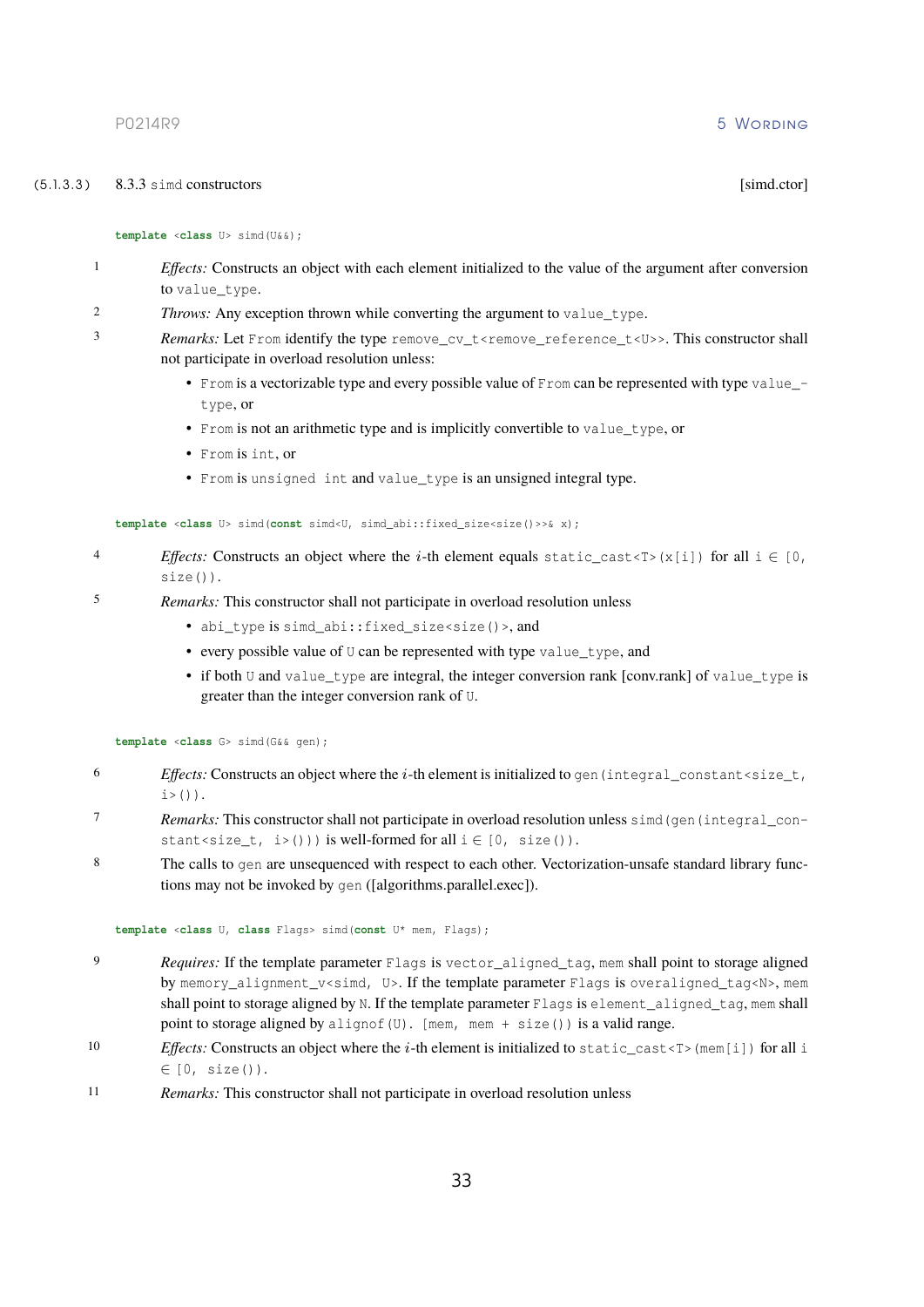- is\_simd\_flag\_type\_v<Flags> is true, and
- U is a vectorizable type.

# (5.1.3.4) 8.3.4 simd copy functions [simd.copy]

<span id="page-34-0"></span>**template** <**class** U, **class** Flags> **void** copy\_from(**const** U\* mem, Flags);

- 1 *Requires:* If the template parameter Flags is vector aligned tag, mem shall point to storage aligned by memory\_alignment\_v<simd, U>. If the template parameter Flags is overaligned\_tag<N>, mem shall point to storage aligned by N. If the template parameter Flags is element\_aligned\_tag, mem shall point to storage aligned by alignof(U). [mem, mem + size()) is a valid range.
- <sup>2</sup> *Effects:* Replaces the elements of the simd object such that the *i*-th element is assigned with static\_cast <T > (mem[i]) for all  $i \in [0, size()$ .
- 3 *Remarks:* This function shall not participate in overload resolution unless
	- is\_simd\_flag\_type\_v<Flags> is true, and
	- U is a vectorizable type.

**template** <**class** U, **class** Flags> **void** copy\_to(U\* mem, Flags) **const**;

- 4 *Requires:* If the template parameter Flags is vector\_aligned\_tag, mem shall point to storage aligned by memory\_alignment\_v<simd, U>. If the template parameter Flags is overaligned\_tag<N>, mem shall point to storage aligned by N. If the template parameter Flags is element\_aligned\_tag, mem shall point to storage aligned by alignof(U). [mem, mem + size()) is a valid range.
- 5 *Effects:* Copies all simd elements as if mem[i] = static\_cast<U>(operator[](i)) for all  $i \in [0,$ size()).
- 6 *Remarks:* This function shall not participate in overload resolution unless
	- is\_simd\_flag\_type\_v<Flags> is true, and
	- U is a vectorizable type.

### (5.1.3.5) 8.3.5 simd subscript operators [simd.subscr]

reference **operator**[](**size\_t** i);

```
1 Requires: i < size().
```

```
2 Returns: [simd.reference]) referring to the i-th element.
```

```
3 Throws: Nothing.
```
value\_type **operator**[](**size\_t** i) **const**;

- 4 *Requires:* i < size().
- 5 *Returns:* The value of the *i*-th element.
- 6 *Throws:* Nothing.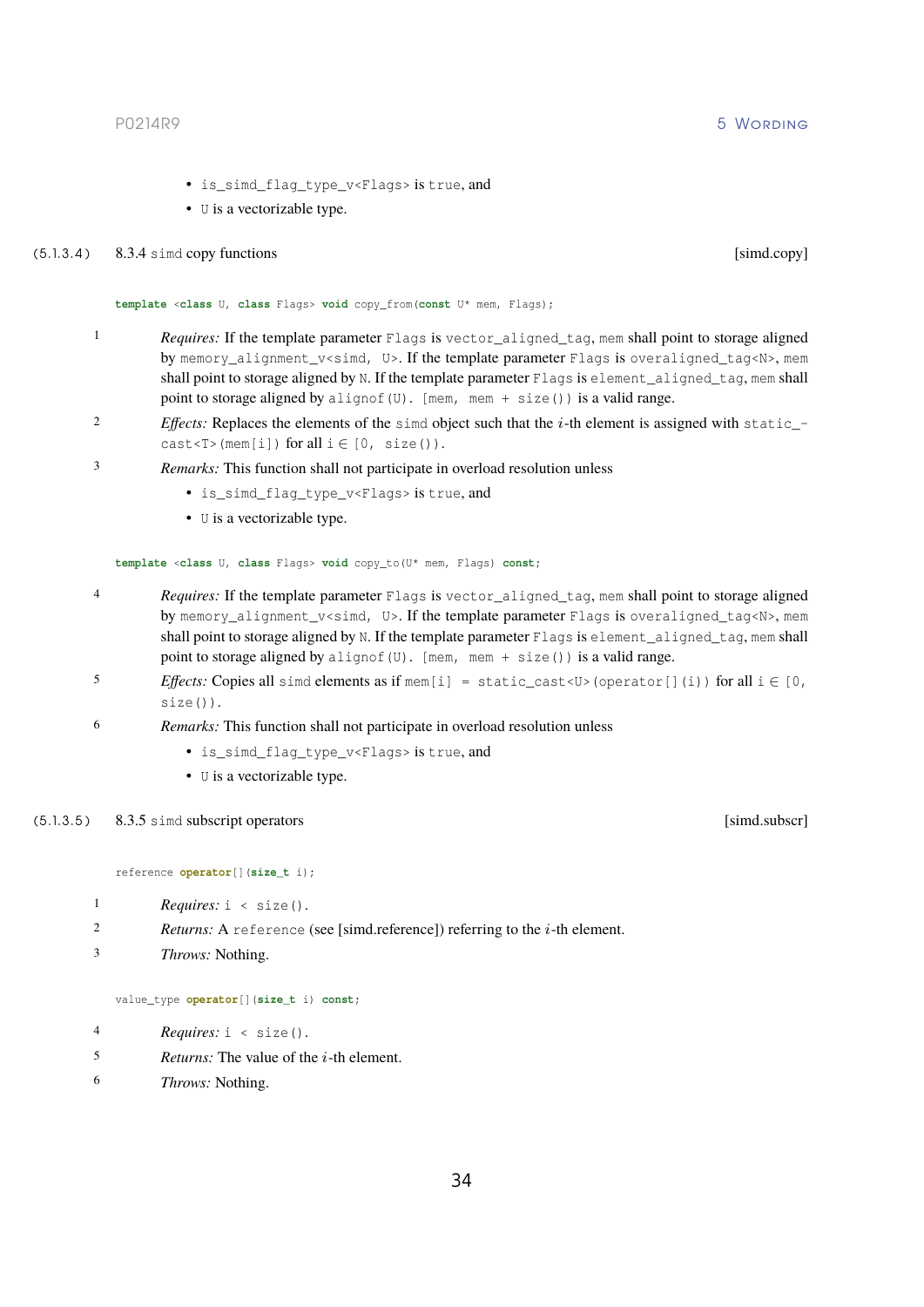# P0214R9 5 Wording to the contract of the contract of the contract of the contract of the contract of the contract of the contract of the contract of the contract of the contract of the contract of the contract of the contr

(5.1.3.6 ) 8.3.6 simd unary operators [simd.unary]

Effects in this subclause are applied as unary element-wise operations.

# simd& **operator**++();

- *Effects:* Increments every element by one.
- *Returns:* \*this.
- *Throws:* Nothing.

# simd **operator**++(**int**);

- *Effects:* Increments every element by one.
- *Returns:* A copy of \*this before incrementing.
- *Throws:* Nothing.

# simd& **operator**--();

- *Effects:* Decrements every element by one.
- *Returns:* \*this.
- *Throws:* Nothing.

# simd **operator**--(**int**);

- *Effects:* Decrements every element by one.
- *Returns:* A copy of \*this before decrementing.
- *Throws:* Nothing.

### mask\_type **operator**!() **const**;

- *Returns:* A simd\_mask object with the *i*-th element set to !operator[](i) for all  $i \in [0, size()$ .
- *Throws:* Nothing.

### simd **operator**~() **const**;

- *Returns:* A simd object where each bit is the inverse of the corresponding bit in \*this.
- *Throws:* Nothing.
- *Remarks:* simd::operator~() shall not participate in overload resolution unless T is an integral type.

### simd **operator**+() **const**;

- *Returns:* \*this.
- *Throws:* Nothing.

simd **operator**-() **const**;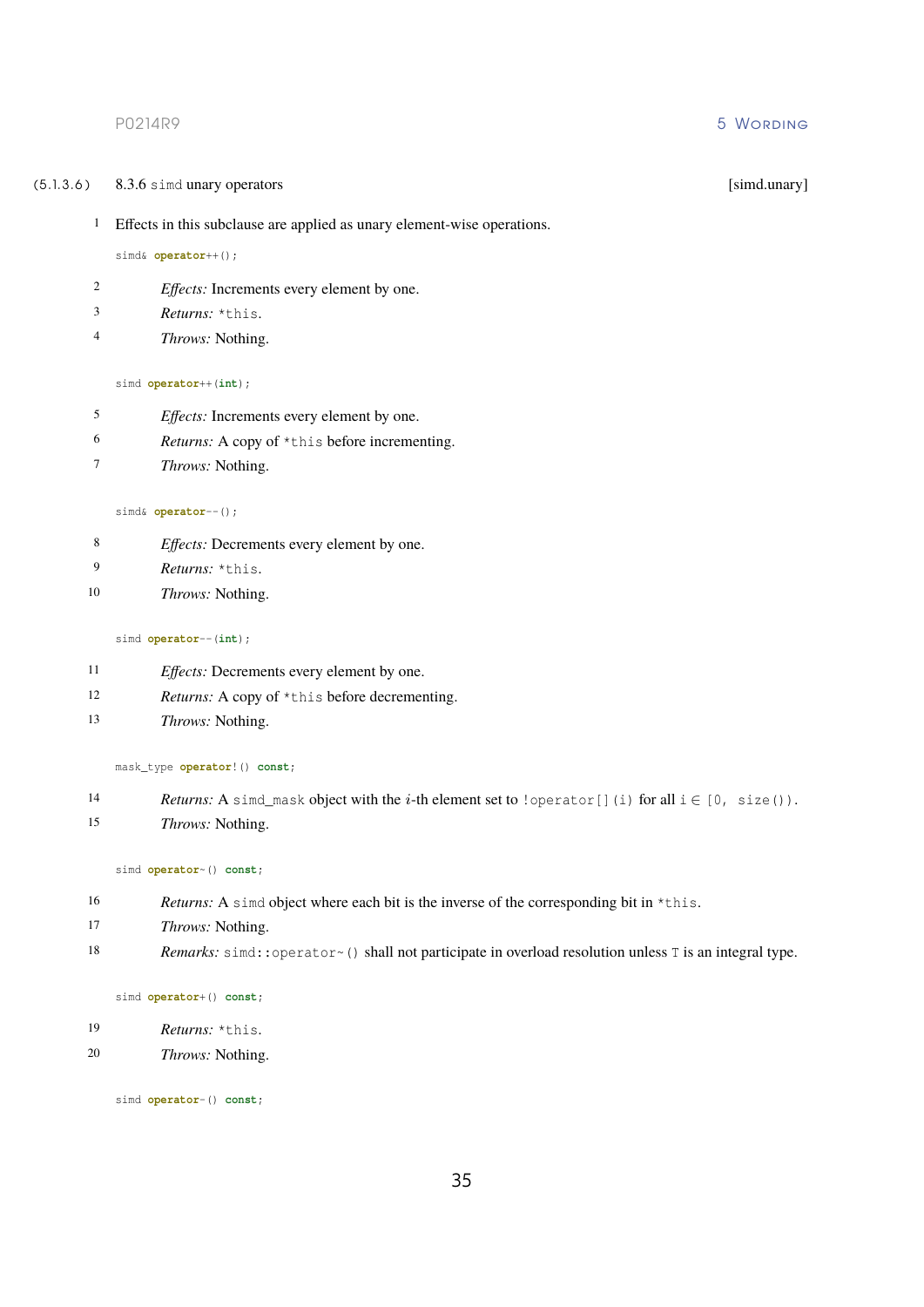21 *Returns:* A simd object where the *i*-th element is initialized to -operator [](i) for all  $i \in [0, size()$ . 22 *Throws:* Nothing.

# (5.1.4 ) 8.4 simd non-member operations [simd.nonmembers]

(5.1.4.1) 8.4.1 simd binary operators [simd.binary] [simd.binary]

```
friend simd operator+ (const simd& lhs, const simd& rhs);
friend simd operator- (const simd& lhs, const simd& rhs);
friend simd operator* (const simd& lhs, const simd& rhs);
friend simd operator/ (const simd& lhs, const simd& rhs);
friend simd operator% (const simd& lhs, const simd& rhs);
friend simd operator& (const simd& lhs, const simd& rhs);
friend simd operator| (const simd& lhs, const simd& rhs);
friend simd operator^ (const simd& lhs, const simd& rhs);
friend simd operator<<(const simd& lhs, const simd& rhs);
friend simd operator>>(const simd& lhs, const simd& rhs);
```
- 1 *Returns:* A simd object initialized with the results of the element-wise application of the indicated operator.
- 2 *Throws:* Nothing.
- 3 *Remarks:* Each of these operators shall not participate in overload resolution unless the indicated operator can be applied to objects of type value\_type.

```
friend simd operator<<(const simd& v, int n);
friend simd operator>>(const simd& v, int n);
```
- *A Returns:* A simd object where the *i*-th element is initialized to the result of applying the indicated operator to  $v[i]$  and n for all  $i \in [0, size()$ .
- 5 *Throws:* Nothing.
- 6 *Remarks:* These operators shall not participate in overload resolution unless the indicated operator can be applied to objects of type value\_type.
- (5.1.4.2 ) 8.4.2 simd compound assignment [simd.cassign]

**friend** simd& **operator**+= (simd& lhs, **const** simd& rhs); **friend** simd& **operator**-= (simd& lhs, **const** simd& rhs); **friend** simd& **operator**\*= (simd& lhs, **const** simd& rhs); **friend** simd& **operator**/= (simd& lhs, **const** simd& rhs); **friend** simd& **operator**%= (simd& lhs, **const** simd& rhs); **friend** simd& **operator**&= (simd& lhs, **const** simd& rhs); **friend** simd& **operator**|= (simd& lhs, **const** simd& rhs); **friend** simd& **operator**^= (simd& lhs, **const** simd& rhs); **friend** simd& **operator**<<=(simd& lhs, **const** simd& rhs); **friend** simd& **operator**>>=(simd& lhs, **const** simd& rhs); **friend** simd& **operator**<<=(simd& lhs, **int** n); **friend** simd& **operator**>>=(simd& lhs, **int** n);

P0214R9 5 Wording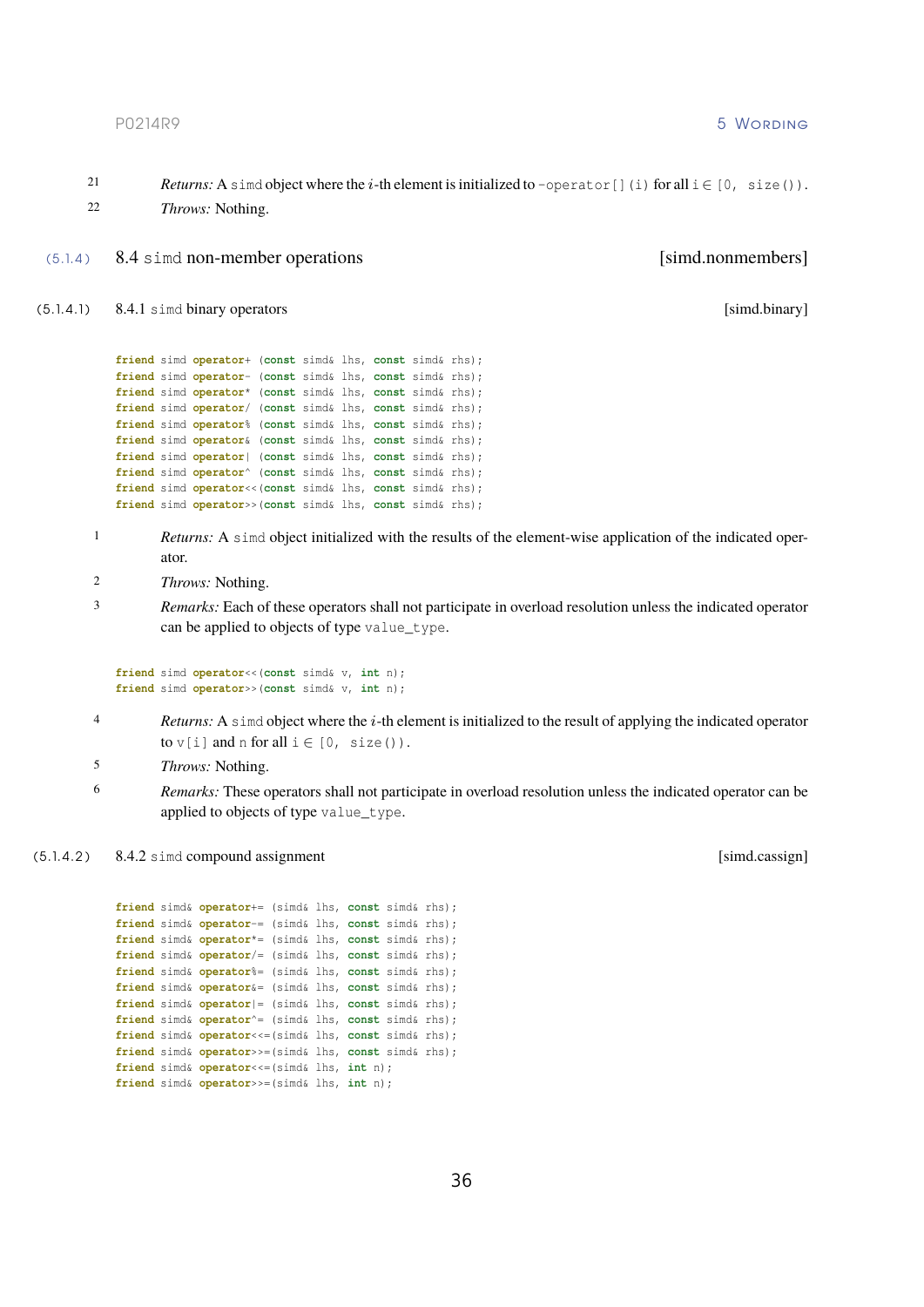- 1 *Effects:* These operators perform the indicated binary element-wise operation.
- 2 *Returns:* lhs.
- 3 *Throws:* Nothing.
- 4 *Remarks:* These operators shall not participate in overload resolution unless the indicated operator can be applied to objects of type value\_type.
- (5.1.4.3 ) 8.4.3 simd compare operators [simd.comparison]

```
friend mask_type operator==(const simd&, const simd&);
friend mask_type operator!=(const simd&, const simd&);
friend mask_type operator>=(const simd&, const simd&);
friend mask_type operator<=(const simd&, const simd&);
friend mask_type operator> (const simd&, const simd&);
friend mask_type operator< (const simd&, const simd&);
```
- 1 *Returns:* A simd mask object initialized with the results of the element-wise application of the indicated operator.
- <span id="page-37-0"></span>2 *Throws:* Nothing.
- (5.1.4.4 ) 8.4.4 simd reductions [simd.reductions]

1 In this subclause, BinaryOperation shall be a binary element-wise operation.

```
template <class T, class Abi, class BinaryOperation = plus<>>
T reduce(const simd<T, Abi>& x, BinaryOperation binary_op = {});
```
- 2 *Requires:* binary\_op shall be callable with two arguments of type T returning T, or callable with two arguments of type  $\sin \left(\frac{1}{2}\right)$ , A1> returning  $\sin \left(\frac{1}{2}\right)$ , A1> for every A1 that is an ABI tag type.
- 3 *Returns:*  $GENERALIZED\_SUM$  (binary\_op, x.data[i], ...) for all  $i \in [0, size()$ .
- 4 *Throws:* Any exception thrown from binary\_op.
- 5 [ *Note:* This overload of reduce does not require an initial value because x is guaranteed to be non-empty. — *end note* ]

```
template <class M, class V, class BinaryOperation>
typename V::value_type reduce(const const_where_expression<M, V>& x, typename V::value_type identity_element,
                              BinaryOperation binary_op);
```
- 6 *Requires:* binary\_op shall be callable with two arguments of type T returning T, or callable with two arguments of type  $\text{simd}$ , A1> returning  $\text{simd}$ , A1> for every A1 that is an ABI tag type. The results of binary\_op(identity\_element, x) and binary\_op(x, identity\_element) shall be equal to x for all finite values x representable by  $V: :value\_type$ .
- 7 *Returns:* If none\_of(x.mask), returns identity\_element. Otherwise, returns *GENERALIZED\_SUM* (binary\_ op, x.data[i], …) for all  $i \in \{j \in \mathbb{N}_0 | j < \text{\rm size}$  ()  $\bigwedge \text{\rm x}$  mask[ $j$ ]  $\}.$
- 8 *Throws:* Any exception thrown from binary\_op.

```
template <class M, class V>
typename V::value_type reduce(const const_where_expression<M, V>& x, plus<> binary_op = {});
```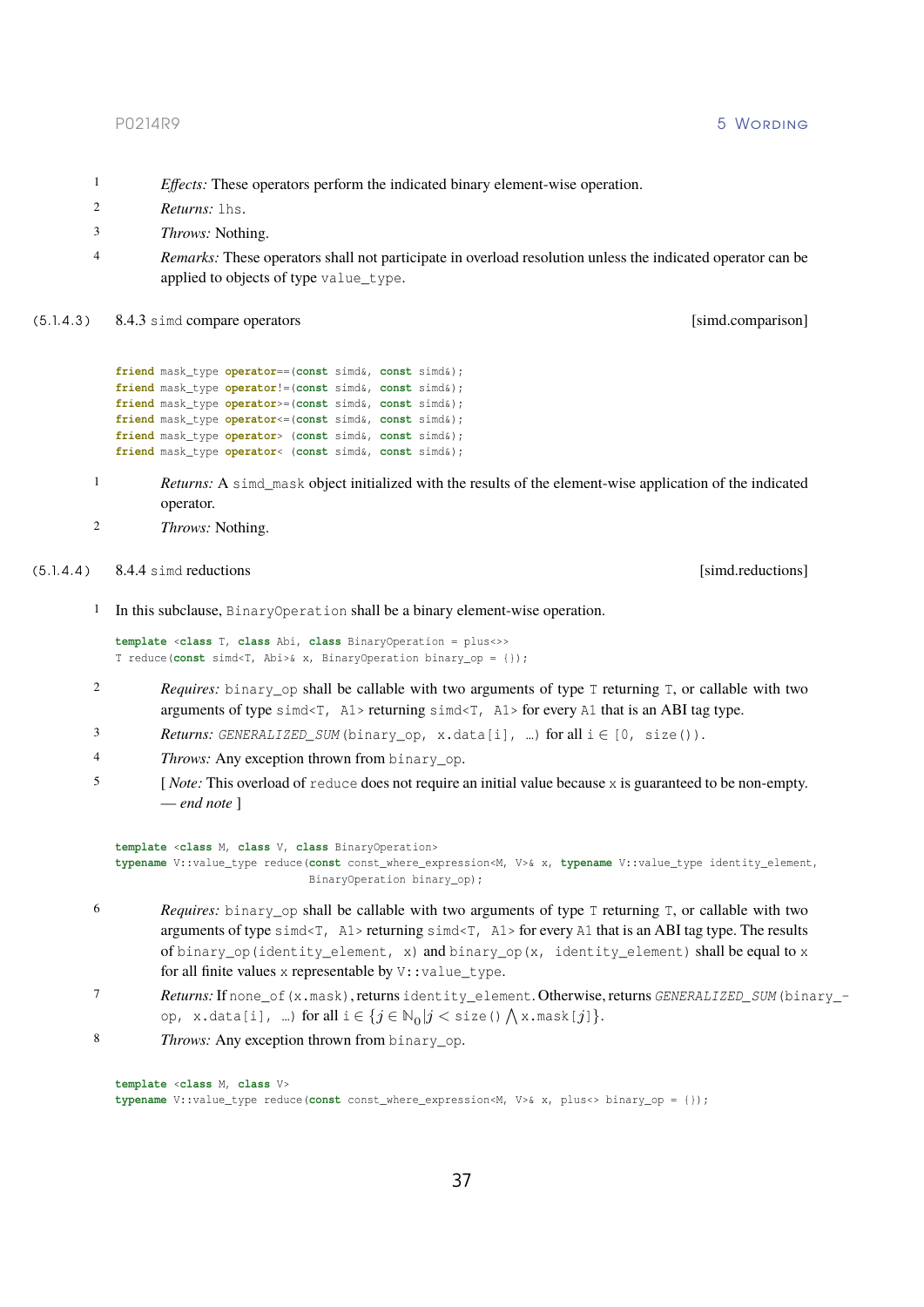# PO214R9 5 WORDING

| 9  | Returns: If none_of (x.mask), returns 0. Otherwise, returns GENERALIZED_SUM (binary_op, x.data[i],<br>) for all $i \in \{j \in \mathbb{N}_0   j <$ size () $\bigwedge x$ mask $[j]$ }.                                                                                                                                                              |
|----|-----------------------------------------------------------------------------------------------------------------------------------------------------------------------------------------------------------------------------------------------------------------------------------------------------------------------------------------------------|
| 10 | Throws: Nothing.                                                                                                                                                                                                                                                                                                                                    |
|    | template <class class="" m,="" v=""><br/>typename V::value_type reduce(const const_where_expression<m, v="">&amp; x, multiplies &lt;&gt; binary_op);</m,></class>                                                                                                                                                                                   |
| 11 | Returns: If none_of (x.mask), returns 1. Otherwise, returns GENERALIZED_SUM (binary_op, x.data[i],<br>) for all $i \in \{j \in \mathbb{N}_0   j <$ size () $\bigwedge x$ mask $[j]$ }.                                                                                                                                                              |
| 12 | Throws: Nothing.                                                                                                                                                                                                                                                                                                                                    |
|    | template <class class="" m,="" v=""><br/>typename V::value_type reduce(const const_where_expression<m, v="">&amp; x, bit_and&lt;&gt; binary_op);</m,></class>                                                                                                                                                                                       |
| 13 | Requires: is_integral_v <v::value_type> is true.</v::value_type>                                                                                                                                                                                                                                                                                    |
| 14 | Returns: If none_of (x.mask), returns ~V:: value_type (). Otherwise, returns GENERALIZED_SUM (binary_-<br>op, x.data[i], ) for all $i \in \{j \in \mathbb{N}_0   j <$ size () $\bigwedge$ x.mask[j] $\}.$                                                                                                                                           |
| 15 | Throws: Nothing.                                                                                                                                                                                                                                                                                                                                    |
|    | template <class class="" m,="" v=""><br/>typename V::value_type reduce(const const_where_expression<m, v="">&amp; x, bit_or&lt;&gt; binary_op);<br/>template <class class="" m,="" v=""><br/>typename V::value_type reduce(const const_where_expression<m, v="">&amp; x, bit_xor&lt;&gt; binary_op);</m,></class></m,></class>                      |
| 16 | Requires: is_integral_v <v:: value_type=""> is true.</v::>                                                                                                                                                                                                                                                                                          |
| 17 | Returns: If none_of (x.mask), returns 0. Otherwise, returns GENERALIZED_SUM (binary_op, x.data[i],<br>) for all $i \in \{j \in \mathbb{N}_0   j <$ size () $\bigwedge x$ mask $[j]$ }.                                                                                                                                                              |
| 18 | Throws: Nothing.                                                                                                                                                                                                                                                                                                                                    |
|    | template <class abi="" class="" t,=""> T hmin(const simd<t, abi="">&amp; x);</t,></class>                                                                                                                                                                                                                                                           |
| 19 | <i>Returns:</i> The value of an element $x[j]$ for which $x[j] \leq x[i]$ for all $i \in [0, \text{ size}()$ .                                                                                                                                                                                                                                      |
| 20 | Throws: Nothing.                                                                                                                                                                                                                                                                                                                                    |
|    | template <class class="" m,="" v=""> typename V:: value_type hmin(const const_where_expression<m, v="">&amp; x);</m,></class>                                                                                                                                                                                                                       |
| 21 | Returns: If none_of(x.mask), the return value is numeric_limits <v::value_type>::max(). Oth-<br/>erwise, returns the value of an element x.data[j] for which x.mask[j] == true and x.data[j] &lt;=<br/>x.data[i] for all <math>i \in \{j \in \mathbb{N}_0   j &lt;</math> size () <math>\bigwedge</math> x.mask[j] <math>\}.</math></v::value_type> |
| 22 | Throws: Nothing.                                                                                                                                                                                                                                                                                                                                    |
|    | template <class abi="" class="" t,=""> T hmax (const simd<t, abi="">&amp; x);</t,></class>                                                                                                                                                                                                                                                          |
| 23 | <i>Returns:</i> The value of an element $x[j]$ for which $x[j] \geq x[i]$ for all $i \in [0, \text{ size}()$ .                                                                                                                                                                                                                                      |
| 24 | Throws: Nothing.                                                                                                                                                                                                                                                                                                                                    |
|    |                                                                                                                                                                                                                                                                                                                                                     |

**template** <**class** M, **class** V> **typename** V::value\_type hmax(**const** const\_where\_expression<M, V>& x);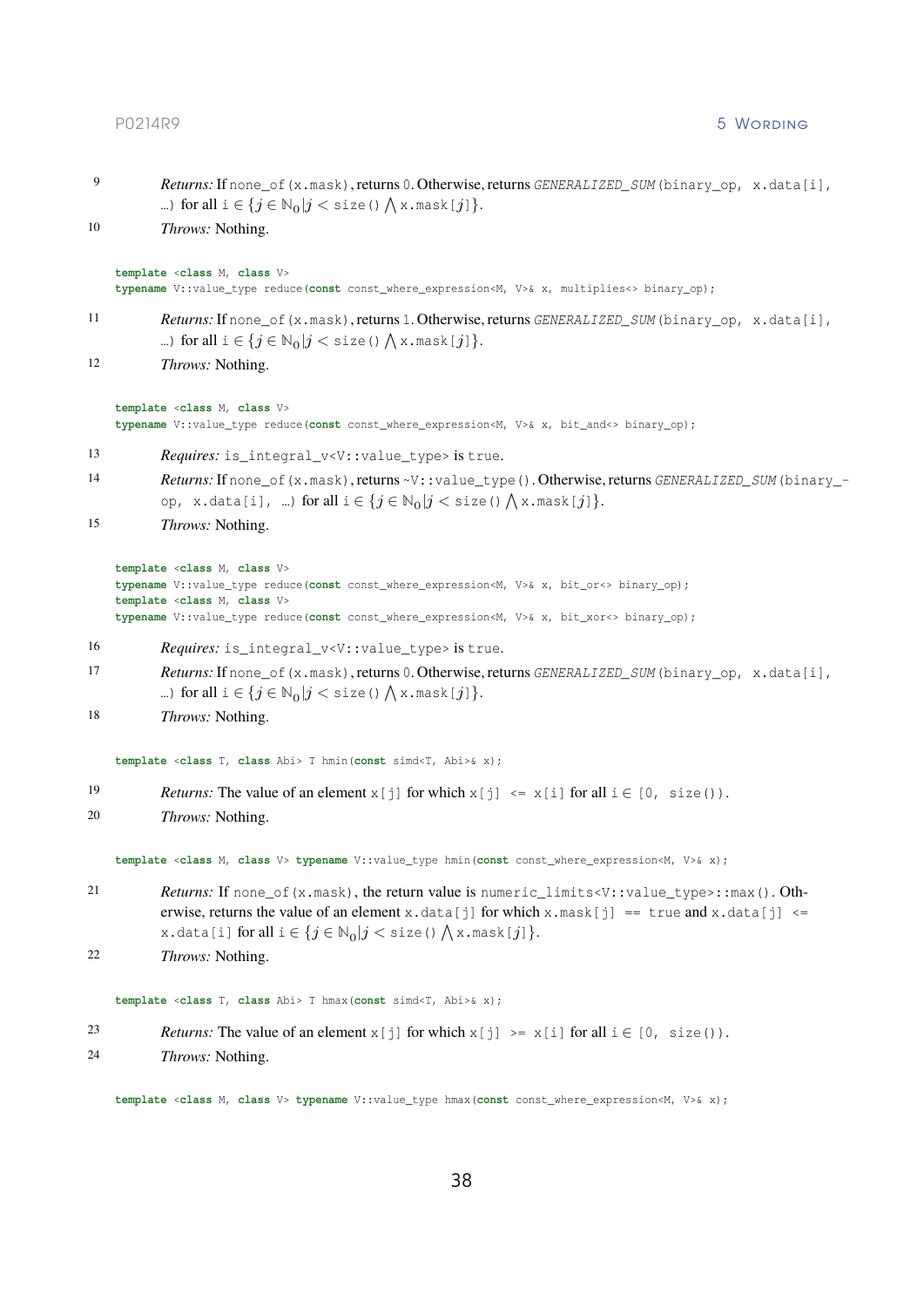- 25 *Returns:* If none\_of(x.mask), the return value is numeric\_limits<V::value\_type>::lowest(). Otherwise, returns the value of an element x.data[j] for which x.mask[j] == true and x.data[j]  $\Rightarrow$  x.data[i] for all  $i \in \{j \in \mathbb{N}_0 | j < \text{size(}) \bigwedge \text{x}$ .mask[ $j$ ]  $\}.$
- <span id="page-39-0"></span>26 *Throws:* Nothing.

### (5.1.4.5 ) 8.4.5 simd casts [simd.casts]

**template** <**class** T, **class** U, **class** Abi> *see below* simd\_cast(**const** simd<U, Abi>& x);

- 1 Let To identify T::value\_type if is\_simd\_v<T> is true, or T otherwise.
- 2 *Returns:* A simd object with the *i*-th element initialized to static\_cast<To>(x[i]) for all  $i \in [0, 1]$ size()).
- 3 *Throws:* Nothing.

# 4 *Remarks:* The function shall not participate in overload resolution unless

- every possible value of type U can be represented with type To, and
- either
	- **–** is\_simd\_v<T> is false, or
	- **–** T::size() == simd<U, Abi>::size() is true.

# 5 The return type is

- T if is simd v<T> is true, otherwise
- simd<T, Abi> if U is T, otherwise
- simd<T, simd\_abi::fixed\_size<simd<U, Abi>::size()>>.

**template** <**class** T, **class** U, **class** Abi> *see below* static\_simd\_cast(**const** simd<U, Abi>& x);

```
6 Let To identify T::value_type if is_simd_v<T> is true or T otherwise.
```
- *7 Returns:* A simd object with the i-th element initialized to static cast<To>(x[i]) for all  $i \in [0,$ size()).
- 8 *Throws:* Nothing.
- 9 *Remarks:* The function shall not participate in overload resolution unless either
	- is simd v<T> is false, or
		- T::size() == simd<U, Abi>::size() is true.

# 10 The return type is

- T if is simd v<T> is true, otherwise
- simd<T,  $Abi > i$  f either U is T or U and T are integral types that only differ in signedness, otherwise
- simd<T, simd abi::fixed size<simd<U, Abi>::size()>>.

```
template <class T, class Abi>
fixed_size_simd<T, simd_size_v<T, Abi>> to_fixed_size(const simd<T, Abi>& x) noexcept;
template <class T, class Abi>
fixed_size_simd_mask<T, simd_size_v<T, Abi>> to_fixed_size(const simd_mask<T, Abi>& x) noexcept;
```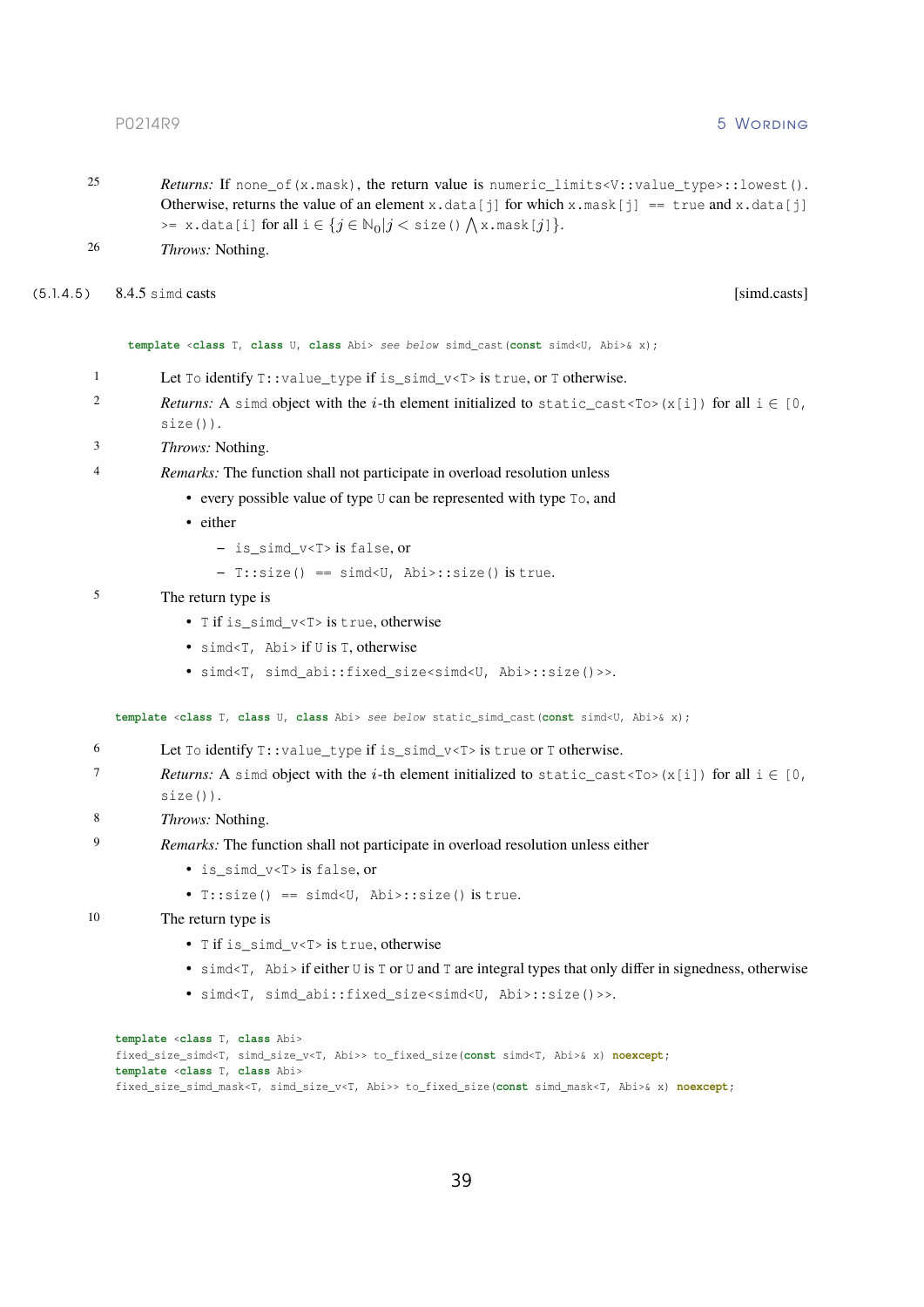11 *Returns:* A data-parallel object with the *i*-th element initialized to  $x[i]$  for all  $i \in [0, size()$ .

**template** <**class** T, **int** N> native\_simd<T> to\_native(**const** fixed\_size\_simd<T, N>& x) **noexcept**; **template** <**class** T, **int** N> native\_simd\_mask<T> to\_native(**const** fixed\_size\_simd\_mask<T, N>& x) **noexcept**;

- 12 *Returns:* A data-parallel object with the *i*-th element initialized to  $x[i]$  for all  $i \in [0, \text{ size}())$ .
- 13 *Remarks:* These functions shall not participate in overload resolution unless simd size v<T, simd  $abi::native  $T>> == N$  is true.$

**template** <**class** T, **int** N> simd<T> to\_compatible(**const** fixed\_size\_simd<T, N>& x) **noexcept**; **template** <**class** T, **int** N> simd\_mask<T> to\_compatible(**const** fixed\_size\_simd\_mask<T, N>& x) **noexcept**;

- 14 *Returns:* A data-parallel object with the *i*-th element initialized to  $x[i]$  for all  $i \in [0, \text{ size}())$ .
- 15 *Remarks:* These functions shall not participate in overload resolution unless sime\_size\_v<T, sime\_abi::compatible<T>> == N is true.

```
template <size_t... Sizes, class T, class Abi>
tuple<simd<T, simd_abi::deduce_t<T, Sizes>>...> split(const simd<T, Abi>& x);
template <size_t... Sizes, class T, class Abi>
tuple<simd_mask<T, simd_abi::deduce_t<T, Sizes>>...> split(const simd_mask<T, Abi>& x);
```
- 16 *Returns:* A tuple of data-parallel objects with the *i*-th simd/simd\_mask element of the *j*-th tuple element initialized to the value of the element in x with index  $i + \text{sum of the first } j$  values in the Sizes pack.
- 17 *Remarks:* These functions shall not participate in overload resolution unless the sum of all values in the Sizes pack is equal to simd\_size\_v<T, Abi>.

```
template <class V, class Abi>
array<V, simd size v<typename V::value type, Abi> / V::size()> split(
    const simd<typename V::value_type, Abi>& x);
template <class V, class Abi>
array<V, simd_size_v<typename V::value_type, Abi> / V::size()> split(
    const simd_mask<typename V::value_type, Abi>& x);
```
- 18 *Returns:* An array of data-parallel objects with the  $i$ -th simd/simd\_mask element of the  $j$ -th array element initialized to the value of the element in x with index  $i + j * v$ : size().
- 19 *Remarks:* These functions shall not participate in overload resolution unless
	- simd size v<typename V::value type, Abi> is an integral multiple of V::size(), and
	- for the overload with a simd parameter is  $sim$  v<V $>$  is true, for the overload with a simd mask parameter is\_simd\_mask\_v<V> is true.

```
template <class T, class... Abis>
simd<T, simd_abi::deduce_t<T, (simd_size_v<T, Abis> + ...)>> concat(const simd<T, Abis>&... xs);
template <class T, class... Abis>
simd_mask<T, simd_abi::deduce_t<T, (simd_size_v<T, Abis> + ...)>> concat(const simd_mask<T, Abis>&... xs);
```
20 *Returns:* A data-parallel object initialized with the concatenated values in the xs pack of data-parallel objects: The i-th simd/simd\_mask element of the j-th parameter in the xs pack is copied to the return value's element with index  $i +$  the sum of the width of the first j parameters in the xs pack.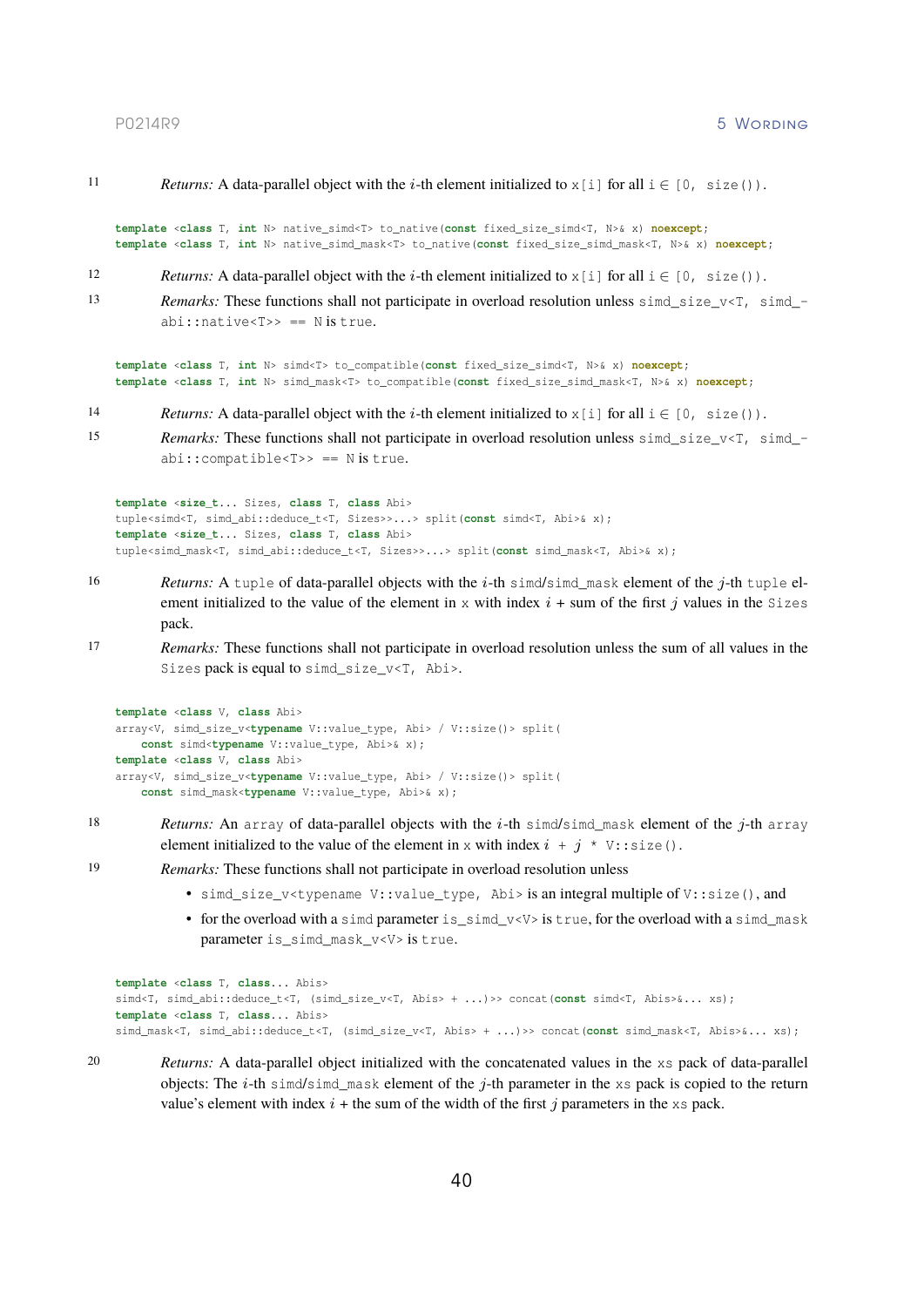(5.1.4.6) 8.4.6 simd algorithms [simd.alg]

41

<span id="page-41-1"></span>P0214R9 5 Wording

*Returns:* The result of element-wise application of std::min(a[i], b[i]) for all  $i \in [0, size()$ .

**template** <**class** T, **class** Abi> simd<T, Abi> min(**const** simd<T, Abi>& a, **const** simd<T, Abi>& b) **noexcept**;

**template** <**class** T, **class** Abi> simd<T, Abi> max(**const** simd<T, Abi>& a, **const** simd<T, Abi>& b) **noexcept**;

2 *Returns:* The result of element-wise application of  $\text{std: } \text{max}(a[i], b[i])$  for all  $i \in [0, \text{ size}())$ .

**template** <**class** T, **class** Abi> pair<simd<T, Abi>, simd<T, Abi>> minmax(**const** simd<T, Abi>& a, **const** simd<T, Abi>& b) **noexcept**;

- 3 *Returns:* A pair initialized with
	- the result of element-wise application of  $\text{std}$ :  $\min(a[i], b[i])$  for all  $i \in [0, \text{ size}())$  in the first member, and
	- the result of element-wise application of  $std: max(a[i], b[i])$  for all  $i \in [0, size() )$  in the second member.

```
template <class T, class Abi>
simd<T, Abi> clamp(const simd<T, Abi>& v, const simd<T, Abi>& lo, const simd<T, Abi>& hi);
```
- 4 *Requires:* No element in lo shall be greater than the corresponding element in hi.
- 5 *Returns:* The result of element-wise application of  $std::clamp(v[i], lo[i], hi[i])$  for all  $i \in [0,$ size()).

# $(5.1.4.7)$  8.4.7 simd math library [simd.math]

- <span id="page-41-0"></span>1 For each set of overloaded functions within <cmath>, there shall be additional overloads sufficient to ensure that if any argument corresponding to a double parameter has type  $sim < T$ , Abi>, where is floating point  $v < T$ > is true, then:
	- All arguments corresponding to double parameters shall be convertible to simd<T, Abi>.
	- All arguments corresponding to double  $*$  parameters shall be of type simd $\leq$  7, Abi $\geq$ .
	- All arguments corresponding to parameters of integral type  $\mathbb U$  shall be convertible to fixed size  $-\mathbb I$ simd<U, simd\_size\_v<T, Abi>>.
	- All arguments corresponding to  $U^*$ , where U is integral, shall be of type  $fixed\_size\_simd < U$ , simd\_size v<T, Abi>>\*.
	- If the corresponding return type is double, the return type of the additional overload is  $simd<sub>T</sub>$ , Abi>. Otherwise, if the corresponding return type is  $b \circ \circ 1$ , the return type of the additional overload is simd  $$ mask<T, Abi>. Otherwise, the return type is fixed\_size\_simd<R, simd\_size\_v<T, Abi>>, with R denoting the corresponding return type.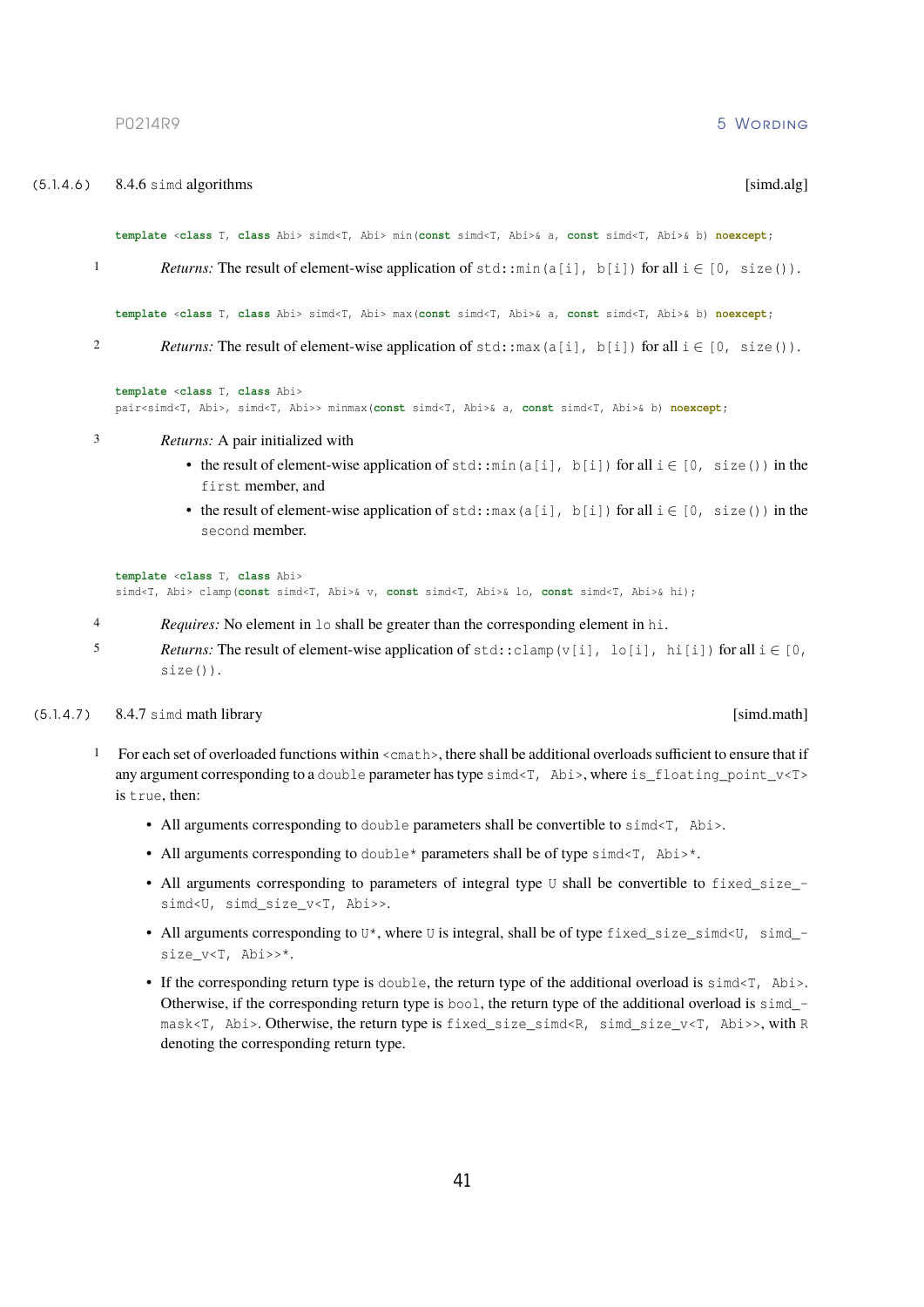It is unspecified whether a call to these overloads with arguments that are all convertible to  $\sin \alpha < \tau$ , Abi  $>$  but are not of type simd<T, Abi> is well-formed.

- 2 Each function overload produced by the above rules applies the indicated <cmath> function element-wise. The results per element are not required to be bitwise equal to the application of the function which is overloaded for the element type.
- 3 The behavior is undefined if a domain, pole, or range error occurs when the input argument(s) are applied to the indicated <cmath> function.
- <span id="page-42-0"></span>4 If abs is called with an argument of type simd<X, Abi> for which is\_unsigned\_v<X> is true, the program is ill-formed.
- (5.1.5) 8.5 Class template simd\_mask [simd.mask.class]

```
(5.1.5.1 ) 8.5.1 Class template simd_mask overview [simd.mask.overview]
```

```
namespace std::experimental {
 inline namespace parallelism_v2 {
   template <class T, class Abi> class simd_mask {
    public:
      using value_type = bool;
      using reference = see below ;
      using simd_type = simd<T, Abi>;
      using abi_type = Abi;
      static constexpr size_t size() noexcept;
      simd mask() = default;
      / / broadcast constructor
      explicit simd_mask(value_type) noexcept;
      / / implicit type conversion constructor
      template <class U> simd_mask(const simd_mask<U, simd_abi::fixed_size<size()>>&) noexcept;
      / / load constructor
      template <class Flags> simd_mask(const value_type* mem, Flags);
      / / loads [simd.mask.copy]
      template <class Flags> void copy_from(const value_type* mem, Flags);
      template <class Flags> void copy_to(value_type* mem, Flags) const;
      / / scalar access [simd.mask.subscr]
      reference operator[](size_t);
      value_type operator[](size_t) const;
      / / unary operators [simd.mask.unary]
      simd_mask operator!() const noexcept;
      / / simd_mask binary operators [simd.mask.binary]
      friend simd_mask operator&&(const simd_mask&, const simd_mask&) noexcept;
      friend simd_mask operator||(const simd_mask&, const simd_mask&) noexcept;
      friend simd_mask operator& (const simd_mask&, const simd_mask&) noexcept;
      friend simd_mask operator| (const simd_mask&, const simd_mask&) noexcept;
      friend simd_mask operator^ (const simd_mask&, const simd_mask&) noexcept;
```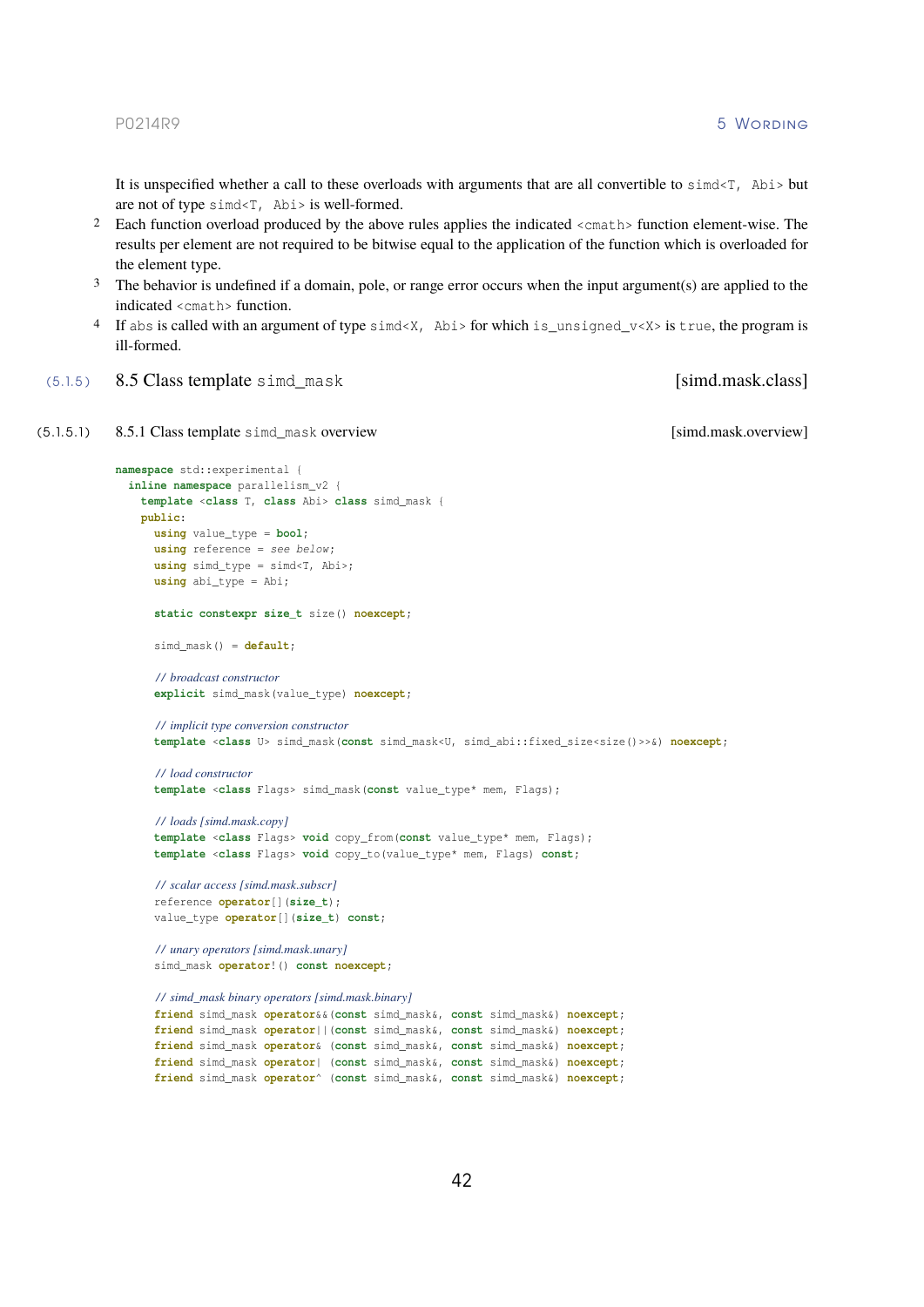<span id="page-43-0"></span>}

```
/ / simd_mask compound assignment [simd.mask.cassign]
    friend simd_mask& operator&=(simd_mask&, const simd_mask&) noexcept;
    friend simd_mask& operator|=(simd_mask&, const simd_mask&) noexcept;
    friend simd_mask& operator^=(simd_mask&, const simd_mask&) noexcept;
    / / simd_mask compares [simd.mask.comparison]
   friend simd_mask operator==(const simd_mask&, const simd_mask&) noexcept;
   friend simd_mask operator!=(const simd_mask&, const simd_mask&) noexcept;
 };
}
```
- 1 The class template simd\_mask is a data-parallel type with the element type bool. The width of a given simd\_ mask specialization is a constant expression, determined by the template parameters. Specifically, simd\_mask<T,  $Abi$ >::size() == simd[T, Abi>::size().
- 2 Every specialization of simd\_mask shall be a complete type. The specialization simd\_mask<T, Abi> is supported if T is a vectorizable type and
	- Abi is simd\_abi::scalar, or
	- •Abi is simd abi::fixed size<N>, with N constrained as defined in [\[simd.abi\].](#page-23-0)

If Abi is an extended ABI tag, it is implementation-defined whether simd\_mask<T, Abi> is supported. [ *Note:* The intent is for implementations to decide on the basis of the currently targeted system. — *end note* ] If simd mask $\leq$ , Abi> is not supported, the specialization shall have a deleted default constructor, deleted destructor, deleted copy constructor, and deleted copy assignment.

3 Default initialization performs no initialization of the elements; value-initialization initializes each element with false. [ *Note:* Thus, default initialization leaves the elements in an indeterminate state. — *end note* ]

**static constexpr size\_t** size() **noexcept**;

- 4 *Returns:* The width of simd<T, Abi>.
- 5 Implementations should enable explicit conversion from and to implementation-defined types. This adds one or more of the following declarations to class simd\_mask:

```
explicit operator implementation-defined() const;
explicit simd_mask(const implementation-defined& init);
```
<span id="page-43-1"></span>6 The member type reference has the same interface as simd<T, Abi>::reference, except its value\_type is bool. [\(\[simd.reference\]\)](#page-31-1)

### (5.1.5.2 ) 8.5.2 simd\_mask constructors [simd.mask.ctor]

**explicit** simd\_mask(value\_type x) **noexcept**;

1 *Effects:* Constructs an object with each element initialized to x.

**template** <**class** U> simd\_mask(**const** simd\_mask<U, simd\_abi::fixed\_size<size()>>& x) **noexcept**;

- 2 *Effects:* Constructs an object of type simd\_mask where the *i*-th element equals  $x[i]$  for all  $i \in [0, 1]$ size()).
- 3 *Remarks:* This constructor shall not participate in overload resolution unless abi\_type is simd\_abi::fixed\_ size<size()>.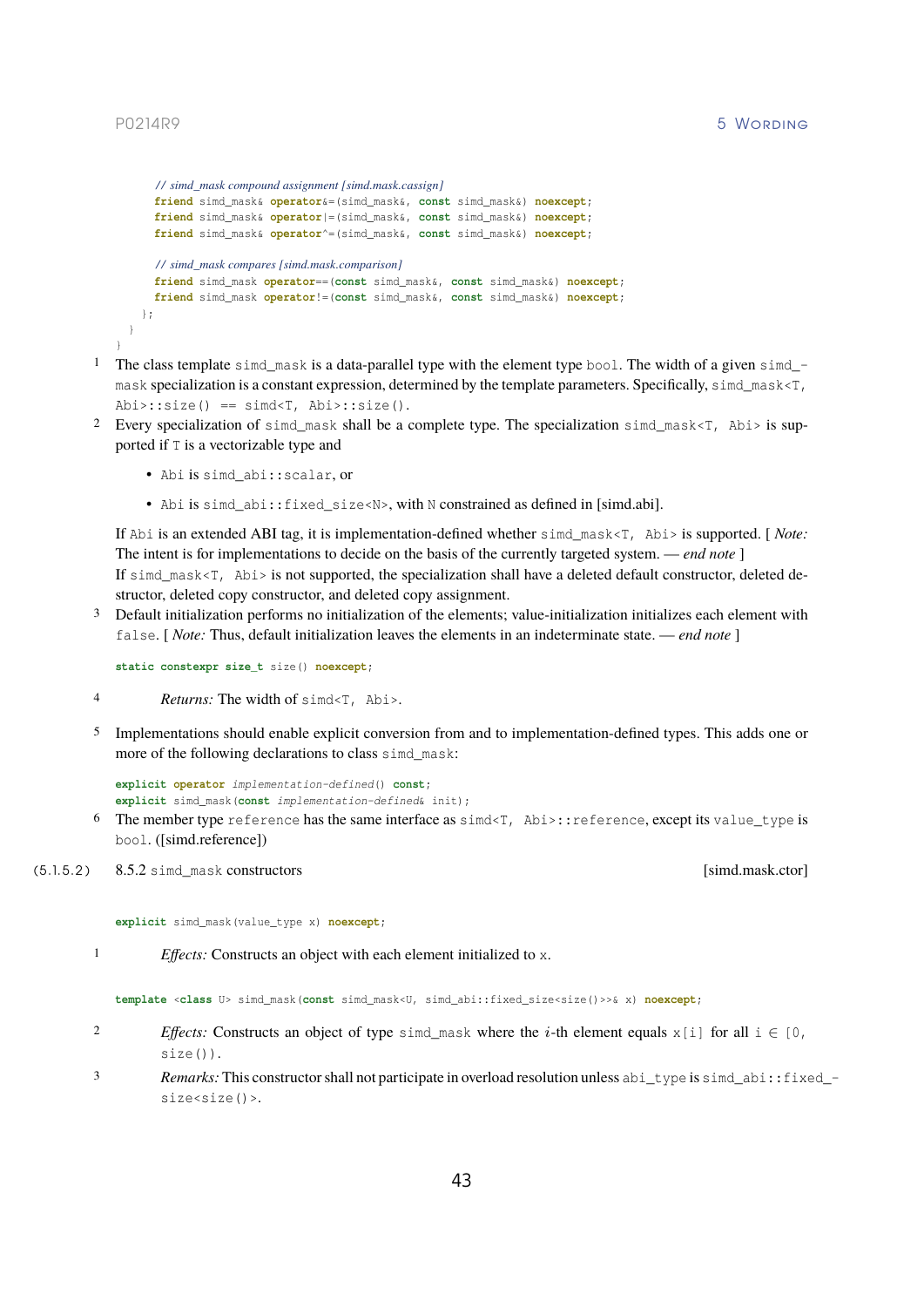**template** <**class** Flags> simd\_mask(**const** value\_type\* mem, Flags);

- 4 *Requires:* If the template parameter Flags is vector\_aligned\_tag, mem shall point to storage aligned by memory\_alignment\_v<simd\_mask>. If the template parameter Flags is overaligned\_tag<N>, mem shall point to storage aligned by N. If the template parameter Flags is element\_aligned\_tag, mem shall point to storage aligned by alignof(U). [mem, mem + size()) is a valid range.
- 5 *Effects:* Constructs an object where the *i*-th element is initialized to mem[i] for all  $i \in [0, \text{ size}()$ .
- 6 *Remarks:* This constructor shall not participate in overload resolution unless is\_simd\_flag\_type\_ v<Flags> is true.
- (5.1.5.3) 8.5.3 simd\_mask copy functions [simd.mask.copy]

<span id="page-44-0"></span>**template** <**class** Flags> **void** copy\_from(**const** value\_type\* mem, Flags);

- 1 *Requires:* If the template parameter Flags is vector\_aligned\_tag, mem shall point to storage aligned by memory\_alignment\_v<simd\_mask>. If the template parameter Flags is overaligned\_tag<N>, mem shall point to storage aligned by N. If the template parameter Flags is element aligned tag, mem shall point to storage aligned by alignof(U). [mem, mem + size()) is a valid range.
- 2 *Effects:* Replaces the elements of the simd\_mask object such that the  $i$ -th element is replaced with mem[i] for all  $i \in [0, size()$ .
- 3 *Remarks:* This function shall not participate in overload resolution unless is\_simd\_flag\_type\_v<Flags> is true.

**template** <**class** Flags> **void** copy\_to(value\_type\* mem, Flags) **const**;

- *A Requires:* If the template parameter Flags is vector aligned tag, mem shall point to storage aligned by memory alignment v<simd mask>. If the template parameter Flags is overaligned tag<N>, mem shall point to storage aligned by N. If the template parameter Flags is element\_aligned\_tag, mem shall point to storage aligned by alignof(U). [mem, mem + size()) is a valid range.
- 5 *Effects:* Copies all simd mask elements as if mem $[i]$  = operator $[i]$  (i) for all  $i \in [0, \text{ size}())$ .
- 6 *Remarks:* This function shall not participate in overload resolution unless is\_simd\_flag\_type\_v<Flags> is true.

# (5.1.5.4 ) 8.5.4 simd\_mask subscript operators [simd.mask.subscr]

<span id="page-44-1"></span>reference **operator**[](**size\_t** i);

- 1 *Requires:* i < size().
- 2 *Returns:* A reference (see [\[simd.reference\]\)](#page-31-1) referring to the  $i$ -th element.
- 3 *Throws:* Nothing.

value\_type **operator**[](**size\_t** i) **const**;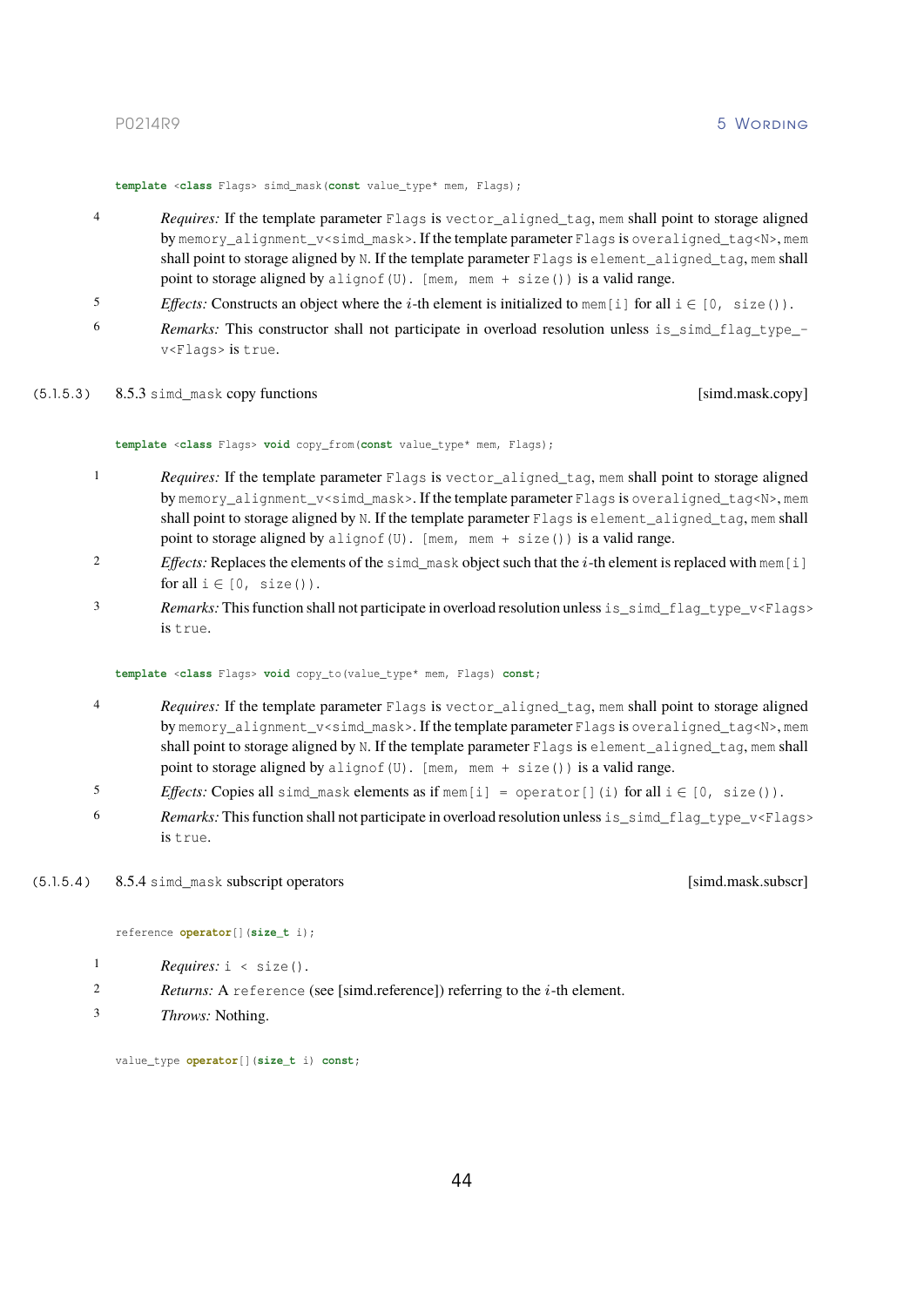| simd_mask operator! () const noexcept; |  |
|----------------------------------------|--|
|                                        |  |

5 *Returns:* The value of the *i*-th element.

4 *Requires:* i < size().

<span id="page-45-3"></span>6 *Throws:* Nothing.

- 1 *Returns:* The result of element-wise application of operator!.
- (5.1.6 ) 8.6 simd\_mask non-member operations [simd.mask.nonmembers]
- (5.1.6.1 ) 8.6.1 simd\_mask binary operators [simd.mask.binary]

<span id="page-45-1"></span>**friend** simd\_mask **operator**&&(**const** simd\_mask&, **const** simd\_mask&) **noexcept**; **friend** simd\_mask **operator**||(**const** simd\_mask&, **const** simd\_mask&) **noexcept**; **friend** simd\_mask **operator**& (**const** simd\_mask&, **const** simd\_mask&) **noexcept**; **friend** simd\_mask **operator**| (**const** simd\_mask&, **const** simd\_mask&) **noexcept**; **friend** simd\_mask **operator**^ (**const** simd\_mask&, **const** simd\_mask&) **noexcept**;

1 *Returns:* A simd\_mask object initialized with the results of the element-wise application of the indicated operator.

(5.1.5.5 ) 8.5.5 simd\_mask unary operators [simd.mask.unary]

 $(5.1.6.2)$  8.6.2 simd mask compound assignment [simd.mask.cassign]

<span id="page-45-4"></span>**friend** simd\_mask& **operator**&=(simd\_mask& lhs, **const** simd\_mask& rhs) **noexcept**; **friend** simd\_mask& **operator**|=(simd\_mask& lhs, **const** simd\_mask& rhs) **noexcept**; **friend** simd\_mask& **operator**^=(simd\_mask& lhs, **const** simd\_mask& rhs) **noexcept**;

- 1 *Effects:* These operators perform the indicated binary element-wise operation.
- <span id="page-45-0"></span>2 *Returns:* lhs.

(5.1.6.3 ) 8.6.3 simd\_mask comparisons [simd.mask.comparison]

**friend** simd\_mask **operator**==(**const** simd\_mask&, **const** simd\_mask&) **noexcept**; **friend** simd\_mask **operator**!=(**const** simd\_mask&, **const** simd\_mask&) **noexcept**;

<span id="page-45-2"></span>1 *Returns:* An object initialized with the results of the element-wise application of the indicated operator.

(5.1.6.4 ) 8.6.4 simd\_mask reductions [simd.mask.reductions]

**template** <**class** T, **class** Abi> **bool** all\_of(**const** simd\_mask<T, Abi>& k) **noexcept**;

1 *Returns:* true if all boolean elements in k are true, false otherwise.

P0214R9 5 Wording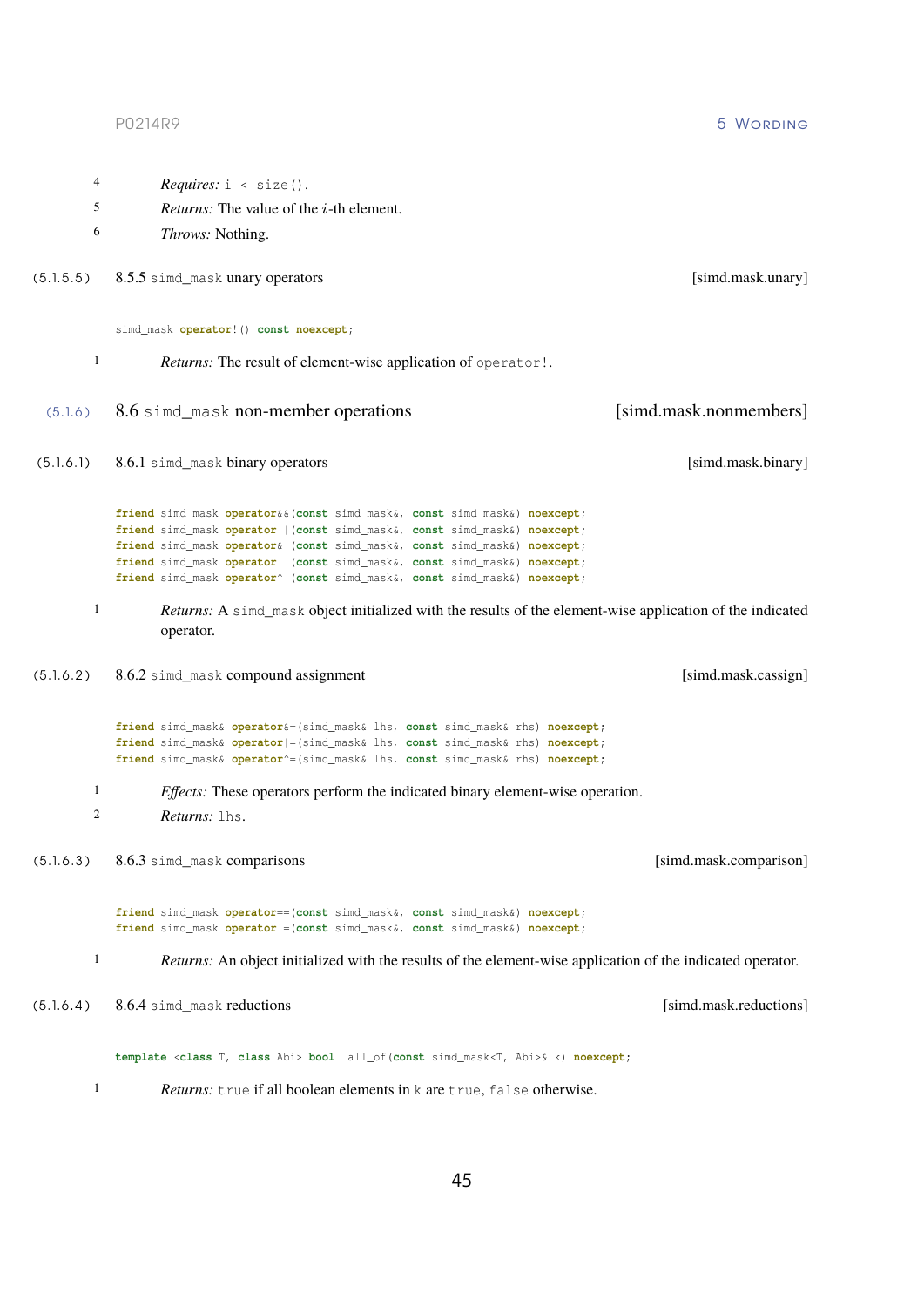**template** <**class** T, **class** Abi> **bool** any\_of(**const** simd\_mask<T, Abi>& k) **noexcept**;

2 *Returns:* true if at least one boolean element in k is true, false otherwise.

**template** <**class** T, **class** Abi> **bool** none\_of(**const** simd\_mask<T, Abi>& k) **noexcept**;

3 *Returns:* true if none of the boolean elements in k is true, false otherwise.

**template** <**class** T, **class** Abi> **bool** some\_of(**const** simd\_mask<T, Abi>& k) **noexcept**;

4 *Returns:* true if at least one of the boolean elements in k is true and at least one of the boolean elements k is false, false otherwise.

**template** <**class** T, **class** Abi> **int** popcount(**const** simd\_mask<T, Abi>& k) **noexcept**;

5 *Returns:* The number of boolean elements in k that are true.

**template** <**class** T, **class** Abi> **int** find\_first\_set(**const** simd\_mask<T, Abi>& k);

- 6 *Requires:* any\_of(k) returns true.
- 7 *Returns:* The lowest element index i where k[i] is true.

**template** <**class** T, **class** Abi> **int** find\_last\_set(**const** simd\_mask<T, Abi>& k);

- 8 **Requires:** any of (k) returns true.
- 9 *Returns:* The greatest element index i where k[i] is true.

```
bool all_of(see below ) noexcept;
bool any_of(see below ) noexcept;
bool none_of(see below ) noexcept;
bool some_of(see below ) noexcept;
int popcount (see below) noexcept;
```
10 *Returns:* all\_of and any\_of return their arguments; none\_of returns the negation of its argument; some\_of returns false; popcount returns the integral representation of its argument; find\_first\_set and find\_last\_set return 0.

11 *Remarks:* The functions shall not participate in overload resolution unless the argument is of type bool.

```
int find_first_set(see below ) noexcept;
int find_last_set(see below ) noexcept;
```
- 12 *Requires:* The value of the argument is true.
- 13 *Returns:* 0.
- <span id="page-46-0"></span>14 *Remarks:* The functions shall not participate in overload resolution unless the argument is of type bool.
- (5.1.6.5) 8.6.5 Where functions [simd.mask.where]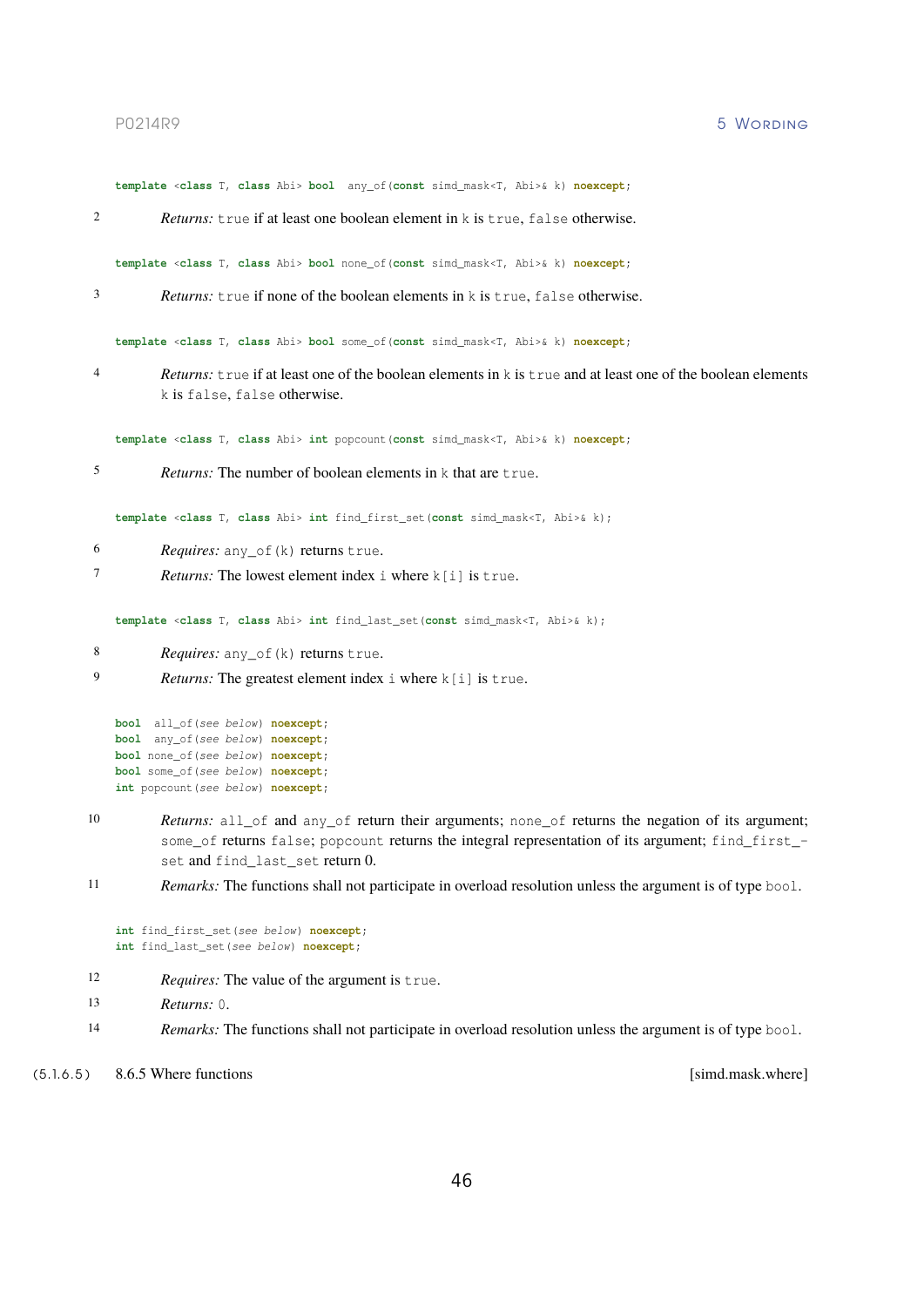# P0214R9 **6 Feature Detection Macros**

```
template <class T, class Abi>
   where expression<simd_mask<T, Abi>, simd<T, Abi>> where(const typename simd<T, Abi>::mask_type& k,
                                                           simd<T, Abi>& v) noexcept;
   template <class T, class Abi>
   const_where_expression<simd_mask<T, Abi>, simd<T, Abi>> where(
       const typename simd<T, Abi>::mask_type& k, const simd<T, Abi>& v) noexcept;
   template <class T, class Abi>
   where_expression<simd_mask<T, Abi>, simd_mask<T, Abi>> where(const nodeduce_t<simd_mask<T, Abi>>& k,
                                                                simd mask<T, Abi>& v) noexcept;
   template <class T, class Abi>
   const_where_expression<simd_mask<T, Abi>, simd_mask<T, Abi>> where(
       const nodeduce_t<simd_mask<T, Abi>>& k, const simd_mask<T, Abi>& v) noexcept;
1 Returns: An object [simd.whereexpr] with mask and data initialized with k and v respectively.
```
**template** <**class** T> where\_expression<**bool**, T> where(*see below* k, T& v) **noexcept**; **template** <**class** T> const\_where\_expression<**bool**, T> where(*see below* k, **const** T& v) **noexcept**;

2 *Remarks:* The functions shall not participate in overload resolution unless

- T is neither a simd nor a simd\_mask specialization, and
- the first argument is of type bool.

3 *Returns:* An object [\[simd.whereexpr\]](#page-26-0) with mask and data initialized with k and v respectively.

# <span id="page-47-0"></span>**6** FEATURE DETECTION MACROS

For the purposes of SD-6, feature detection initially will be provided through the shipping vehicle (TS) itself. For a standalone feature detection macro, I recommend \_\_cpp\_lib\_simd.

<span id="page-47-1"></span>

|     | <b>DISCUSSION</b>   |
|-----|---------------------|
| 7.7 | <b>MEMBER TYPES</b> |

The member types may not seem obvious. Rationales:

value\_type

In the spirit of the value\_type member of STL containers, this type denotes the *logical* type of the values in the vector.

reference

Used as the return type of the non-const scalar subscript operator.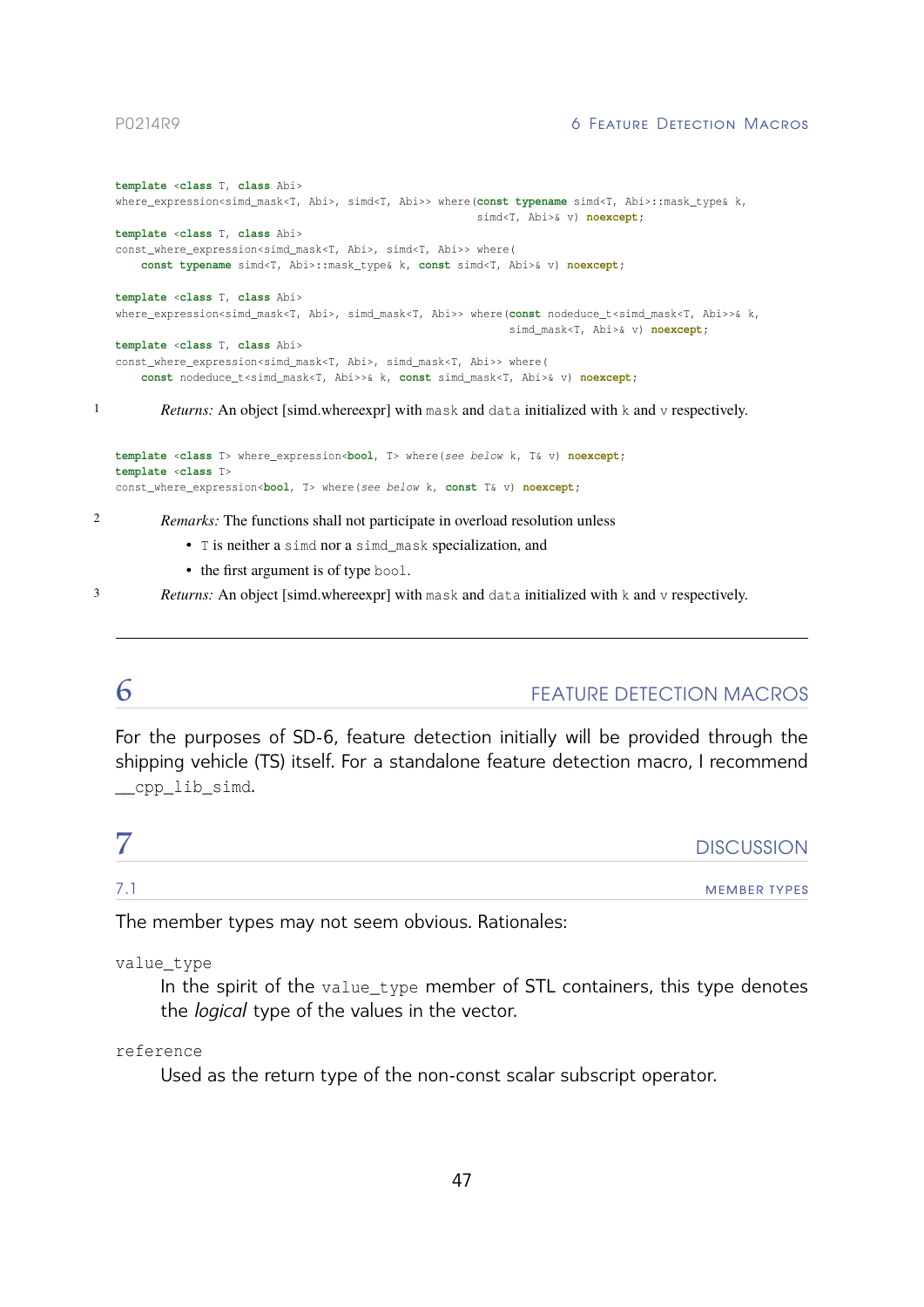# mask\_type

The natural simd\_mask type for this simd instantiation. This type is used as return type of compares and write-mask on assignments.

# simd\_type

The natural simd type for this simd\_mask instantiation.

size\_type

Standard member type used for size() and operator[].

abi\_type

The Abi template parameter to simd.

7.2 conversions

The simd conversion constructor only allows implicit conversion from simd template instantiations with the same Abi type and compatible value\_type. Discussion in SG1 showed clear preference for only allowing implicit conversion between integral types that only differ in signedness. All other conversions could be implemented via an explicit conversion constructor. The alternative (preferred) is to use simd\_cast consistently for all other conversions.

After more discussion on the LEWG reflector, in Issaquah, and between me and Jens, we modified conversions to be even more conservative. No implicit conversion will ever allow a narrowing conversion of the element type (and signed - unsigned is narrowing in both directions). Also, implicit conversions are only enabled between fixed\_size instances. All other ABI tags require explicit conversions in every case. This is very conservative and I expect TS feedback on this issue to ask for more (non-narrowing) implicit conversions.

# 7.3 broadcast constructor

The simd broadcast constructor is not declared explicit to ease the use of scalar prvalues in expressions involving data-parallel operations. The operations where such a conversion should not be implicit consequently need to use SFINAE / concepts to inhibit the conversion.

Experience from Vc shows that the situation is different for simd mask, where an implicit conversion from bool typically hides an error. (Since there is little use for broadcasting true or false.)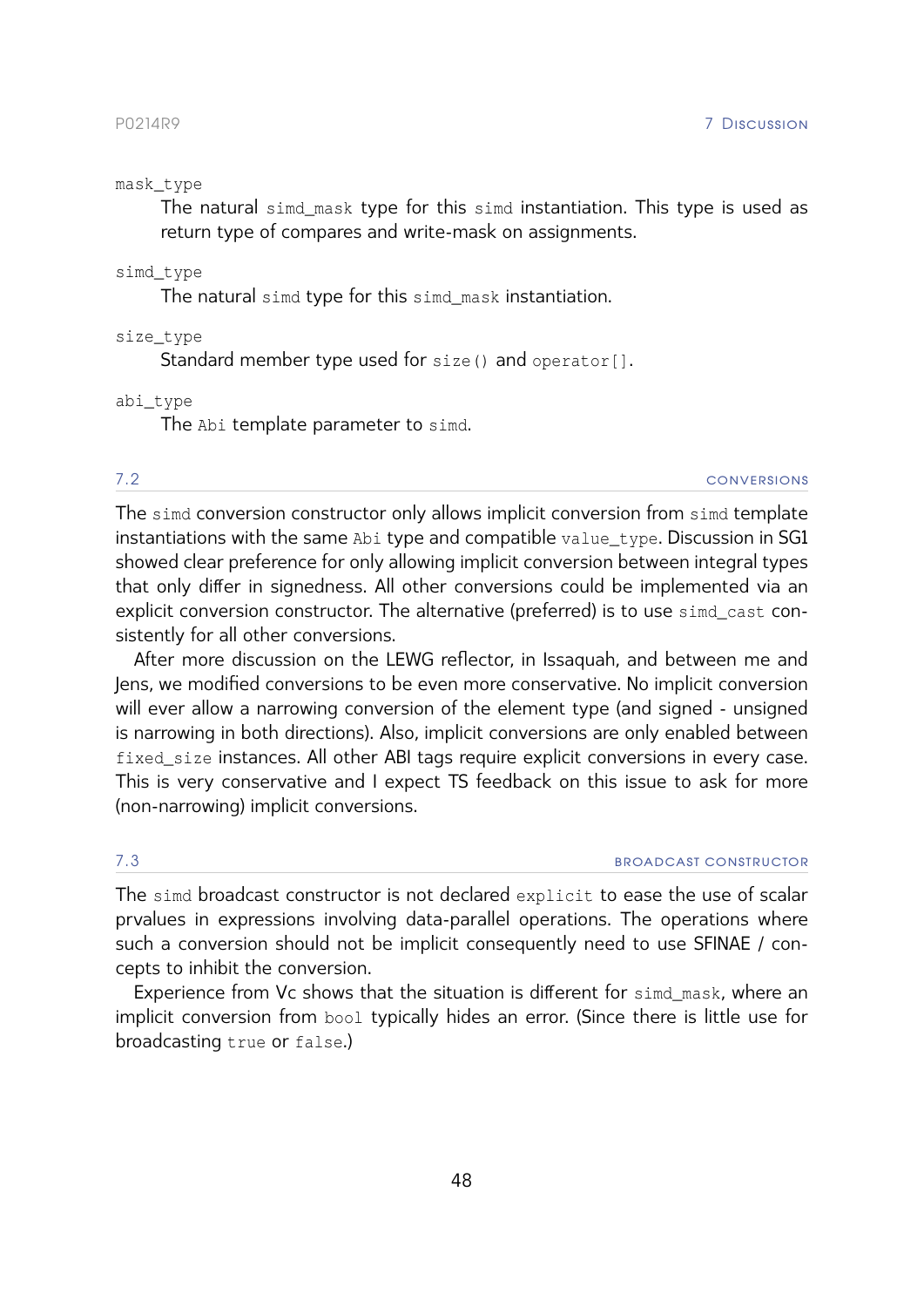The subscript operators return an rvalue. The const overload returns a copy of the element. The non-const overload returns a smart reference. This reference behaves mostly like an lvalue reference, but without the requirement to implement assignment via type punning. At this point the specification of the smart reference is very conservative / restrictive: The reference type is neither copyable nor movable. The intention is to avoid users to program like the operator returned an lvalue reference. The return type is significantly larger than an lvalue reference and harder to optimize when passed around. The restriction thus forces users to do element modification directly on the simd/ simd mask objects.

Guidance from SG1 at JAX 2016:

Poll: Should subscript operator return an lvalue reference?

|  | $SF \mid F \mid N \mid A \mid SA$ |  |                                                             |
|--|-----------------------------------|--|-------------------------------------------------------------|
|  | 0   6   10   2   1                |  |                                                             |
|  |                                   |  | Poll: Should subscript operator return a "smart reference"? |
|  | $SF$ $F$ $N$ $A$ $SA$             |  |                                                             |
|  | 10 0 0                            |  |                                                             |

7.5 compound assignment

The semantics of compound assignment would allow less strict implicit conversion rules. Consider  $sim\left($ )  $*$ = double(): the corresponding binary multiplication operator would not compile because the implicit conversion to simd<double> is nonportable. Compound assignment, on the other hand, implies an implicit conversion back to the type of the expression on the left of the assignment operator. Thus, it is possible to define compound operators that execute the operation correctly on the promoted type without sacrificing portability. There are two arguments for not relaxing the rules for compound assignment, though:

- 1. Consistency: The conversion of an expression with compound assignment to a binary operator might make it ill-formed.
- 2. The implicit conversion in the int \* double case could be expensive and unintended. This is already a problem for builtin types, where many developers multiply float variables with double prvalues, though.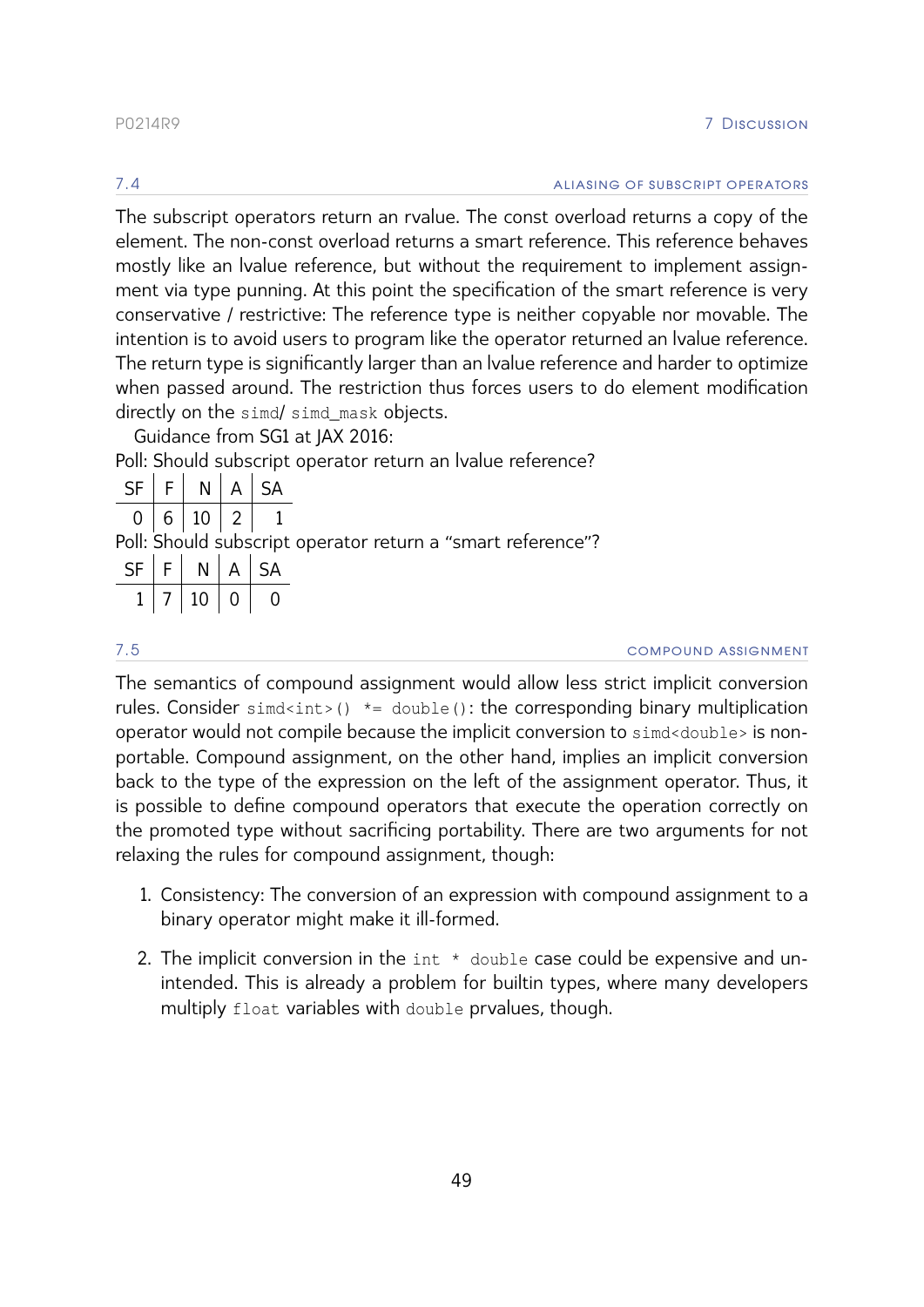The assignment operators of the type returned by where (mask, simd) could return one of:

- A reference to the simd object that was modified.
- A temporary simd object that only contains the elements where the simd mask is true.
- A reference to the where\_expression object.
- Nothing (i.e. void).

My first choice was a reference to the modified simd object. However, then the statement (where(x < 0, x)  $*= -1$ )  $+= 2$  may be surprising: it adds 2 to all vector entries, independent of the mask. Likewise,  $y \leftarrow \{x \in [x] \mid x \in [x] \}$  where  $(x \leftarrow 0, x) \leftarrow \{x \in [-1] \}$  has a possibly confusing interpretation because of the simd mask in the middle of the expression.

Consider that write-masked assignment is used as a replacement for if-statements. Using void as return type therefore is a more fitting choice because if-statements have no return value. By declaring the return type as void the above expressions become ill-formed, which seems to be the best solution for guiding users to write maintainable code and express intent clearly.

| 7.7   | FUNDAMENTAL SIMD TYPE OR NOT? |
|-------|-------------------------------|
| 7.7.1 | <b>THE ISSUE</b>              |

There was substantial discussion on the reflectors and SG1 meetings over the question whether C<sup>++</sup> should define a fundamental, native SIMD type (let us call it fundamental<T>) and additionally a generic data-parallel type which supports an arbitrary number of elements (call it arbitrary<T, N>). The alternative to defining both types is to only define arbitrary<T,  $N =$  default\_size<T>>, since it encompasses the fundamental<T> type.

With regard to this proposal this second approach would add a third template parameter to simd and simd mask as shown in Listing [1.](#page-51-0)

**7.7.2** standpoints and the standard standard standard standard standard standard standard standard standard standard standard standard standard standard standard standard standard standard standard standard standard stand

The controversy is about how the flexibility of a type with arbitrary  $N$  is presented to the users. Is there a (clear) distinction between a "fundamental" type with targetdependent (i.e. fixed)  $N$  and a higher-level abstraction with arbitrary  $N$  which can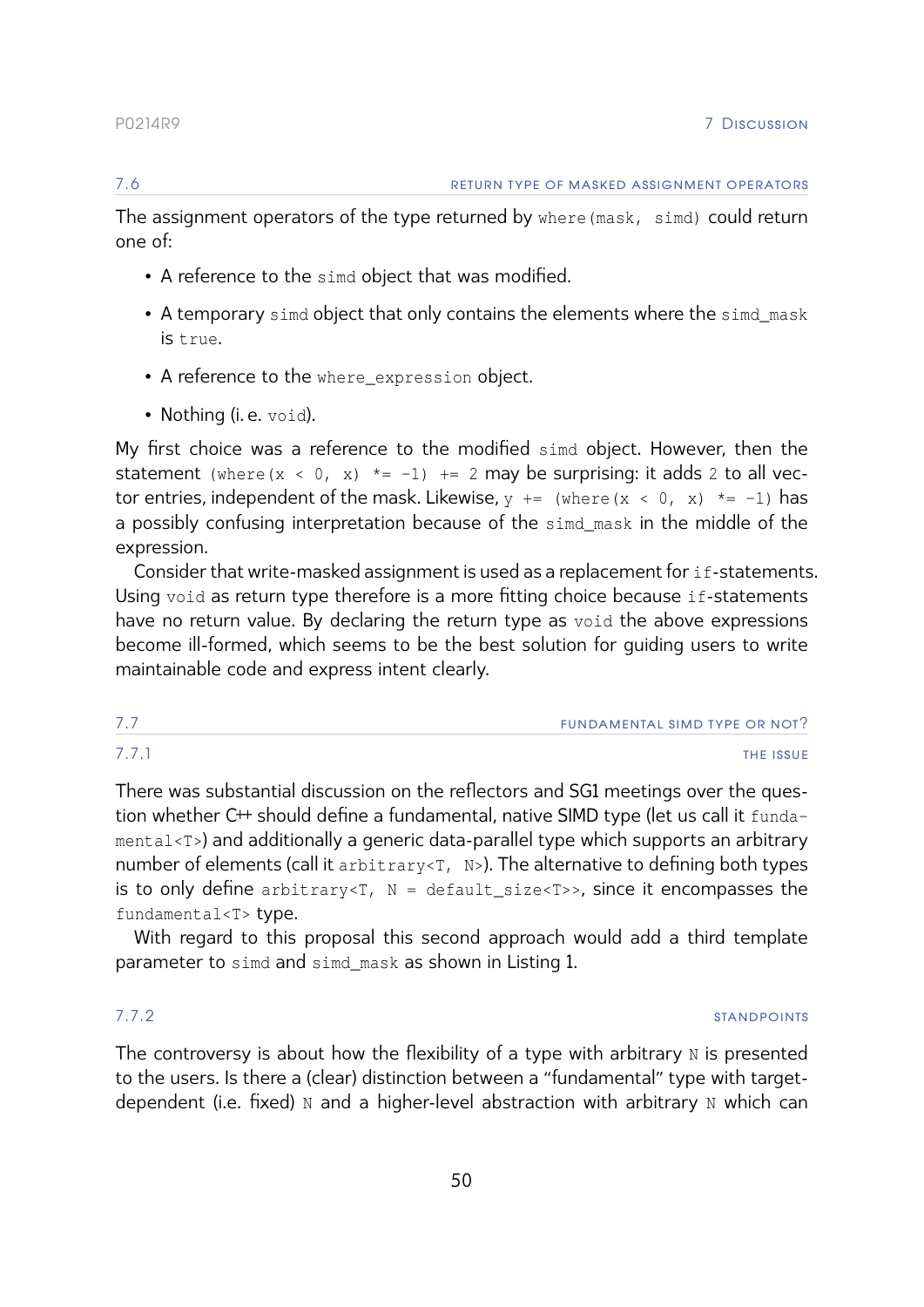```
1 template <class T, size_t N = simd_size_v<T, simd_abi::compatible<T>>,
2 class Abi = simd_abi::compatible<T>>
3 class simd;
```
**Listing 1:** Possible declaration of the class template parameters of a simd class with arbitrary width.

potentially compile to inefficient machine code? Or should the C++ standard only define arbitrary and set it to a default N value that corresponds to the targetdependent N. Thus, the default N, of arbitrary would correspond to fundamental.

It is interesting to note that arbitrary $\langle T, 1 \rangle$  is the class variant of T. Consequently, if we say there is no need for a fundamental type then we could argue for the deprecation of the builtin arithmetic types, in favor of arbitrary<T, 1>. [ *Note:* This is an academic discussion, of course. — *end note* ]

The author has implemented a library where a clear distinction is made between fundamental<T, Abi> and arbitrary<T, N>. The documentation and all teaching material says that the user should program with fundamental. The arbitrary type should be used in special circumstances, or wherever fundamental works with the arbitrary type in its interfaces (e.g. for gather & scatter or the ldexp & frexp functions).

7.7.3 issues

The definition of two separate class templates can alleviate some source compatibility issues resulting from different N on different target systems. Consider the simplest example of a multiplication of an int vector with a float vector:

```
arbitrary<float>() * arbitrary<int>(); // compiles for some targets, fails for others
fundamental<float>() * fundamental<int>(); // never compiles, requires explicit cast
```
The simd<T> operators are specified in such a way that source compatibility is ensured. For a type with user definable N, the binary operators should work slightly different with regard to implicit conversions. Most importantly, arbitrary<T, N> solves the issue of portable code containing mixed integral and floating-point values. A user would typically create aliases such as:

```
using floatvec = simd<float>;
using intvec = arbitrary<int, floatvec::size()>;
using doublevec = arbitrary<int, floatvec::size()>;
```
Objects of types floatvec, intvec, and doublevec will work together, independent of the target system.

Obviously, these type aliases are basically the same if the N parameter of arbitrary has a default value: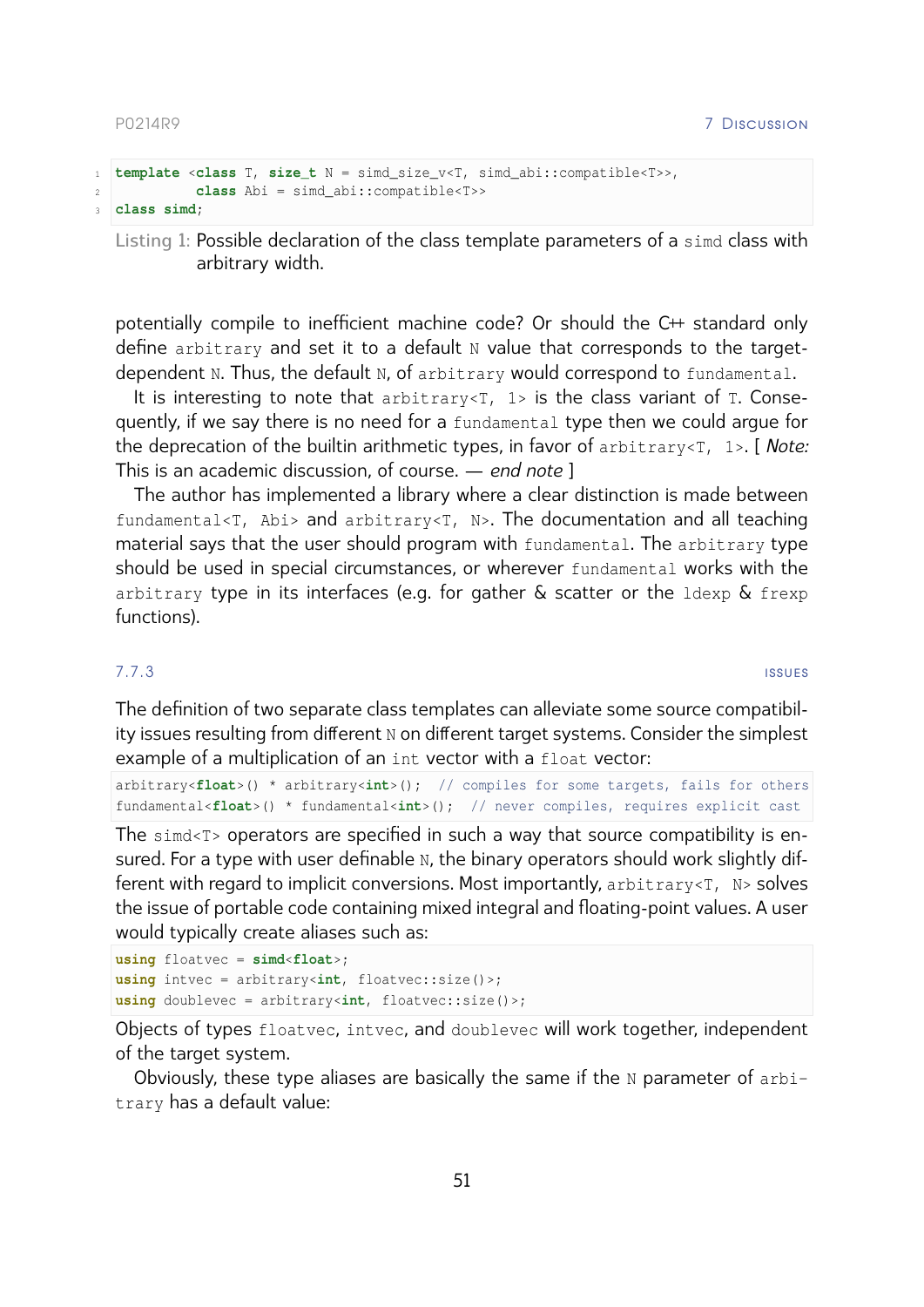```
using floatvec = arbitrary<float>;
using intvec = arbitrary<int, floatvec::size()>;
using doublevec = arbitrary<int, floatvec::size()>;
```
The ability to create these aliases is not the issue. Seeing the need for using such a pattern is the issue. Typically, a developer will think no more of it if his code compiles on his machine. If arbitrary<float>() \* arbitrary<int>() just happens to compile (which is likely), then this is the code that will get checked in to the repository. Note that with the existence of the fundamental class template, the N parameter of the arbitrary class would not have a default value and thus force the user to think a second longer about portability.

# <span id="page-52-0"></span>7.7.4 progress to the contract of the contract of the contract of the contract of the contract of the contract of the contract of the contract of the contract of the contract of the contract of the contract of the contract

SG1 Guidance at JAX 2016:

Poll: Specify simd width using ABI tag, with a special template tag for fixed size.

| SF | E | V | $\triangleleft$ | $\sim$ $\mu$ |
|----|---|---|-----------------|--------------|
|    |   |   |                 |              |

Poll: Specify simd width using <T, N, abi>, where abi is not specified by the user.

|  |  | _ |
|--|--|---|
|  |  |   |

 $1 | 2 | 5 | 2 | 1$ 

At the Jacksonville meeting, SG1 decided to continue with the simd<T, Abi> class template, with the addition of a new Abi type that denotes a user-requested number of elements in the vector (simd abi::fixed size<N>). This has the following implications:

- There is only one class template with a common interface for *fundamental* and *arbitrary* (fixed\_size) vector types.
- There are slight differences in the conversion semantics for simd types with the fixed\_size Abi type. This may look like the vector<bool> mistake all over again. I'll argue below why I believe this is not the case.
- The *fundamental* class instances could be implemented in such a way that they do not guarantee ABI compatibility on a given architecture where translation units are compiled with different compiler flags (for micro-architectural differences).
- The fixed\_size class instances, on the other hand, could be implemented to be the ABI stable types (if an implementation thinks this is an important feature).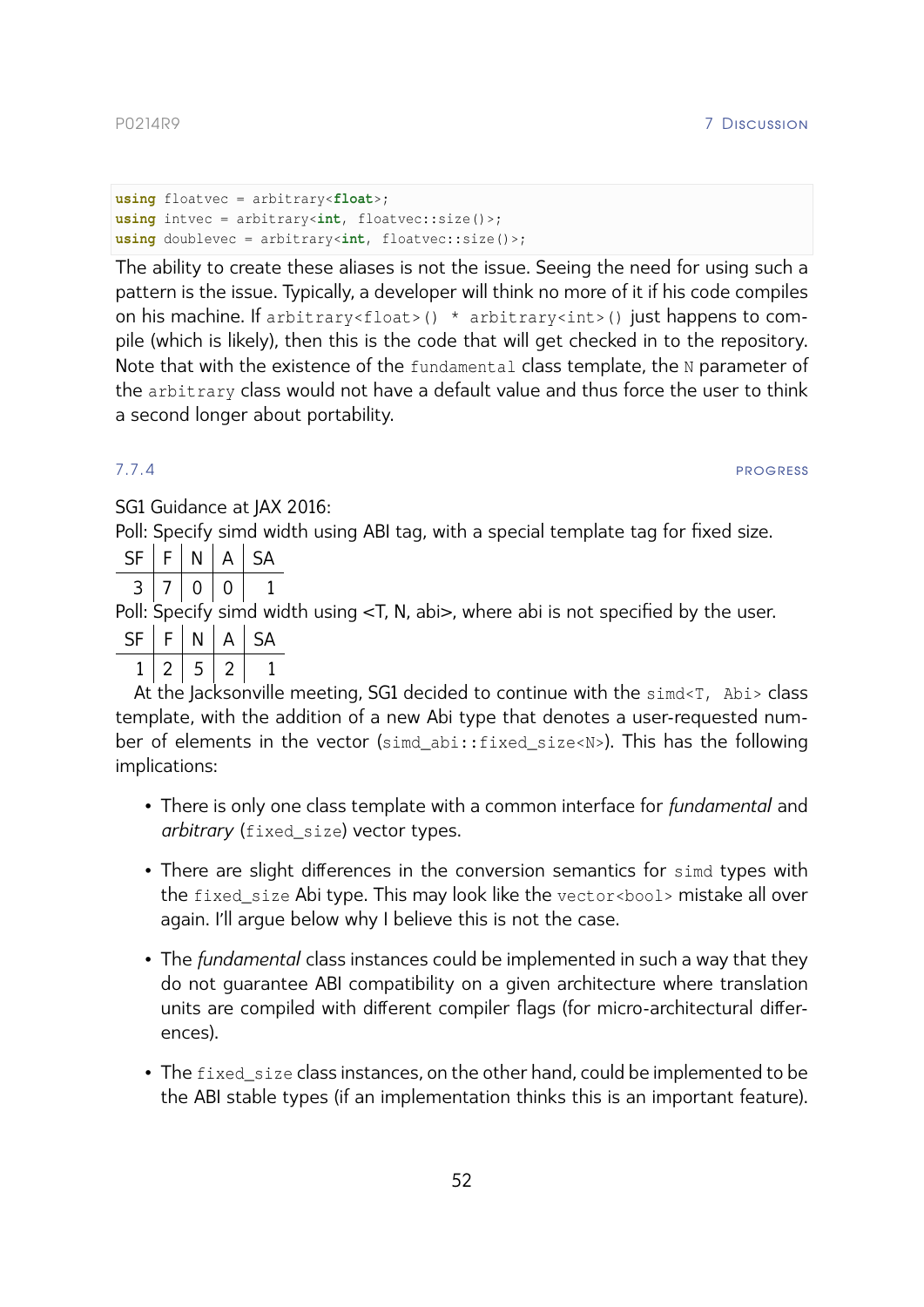In implementation terms this means that *fundamental* types are allowed to be passed via registers on function calls. fixed\_size types can be implemented in such a way that they are only passed via the stack, and thus an implementation only needs to ensure equal alignment and memory representation across TU borders for a given T, N.

The conversion differences between the *fundamental* and fixed\_size class template instances are the main motivation for having a distinction (cf. discussion above). The differences are chosen such that, in general, *fundamental* types are more restrictive and do not turn into fixed\_size types on any operation that involves no fixed\_ size types. Operations of fixed\_size types allow easier use of mixed precision code as long as no elements need to be dropped / generated (i.e. the number of elements of all involved simd objects is equal or a builtin arithmetic type is broadcast). Examples:

1. Mixed int–float operations

```
1 using floatv = simd<float>; // native ABI
2 using float_sized_abi = simd_abi::fixed_size<floatv::size()>;
3 using intv = simd<int, float_sized_abi>;
4
\mathbf{s} auto x = \text{floatv() } + \text{intv()}; \mathbf{(*)} \leq \text{listline:1} \cdot \mathbf{(*)}6 intv y = floatv() + intv();/*! \label{lstline:2} */
```
Line ?? is well-formed: It states that  $N$  (= floatv::size()) additions shall be executed concurrently. The type of x is  $simd<sub>1</sub>$  is  $simd<sub>2</sub>$ , because it stores N elements and both types inty and floaty are implicitly convertible to simd<float>. Line ?? is also well-formed because implicit conversion from simd<T, Abi> to simd<U, simd\_abi::fixed\_size<N>> is allowed whenever N == simd<T, Abi>::size().

2. Native int vectors

```
1 using intv = simd<int>; // native ABI
2 using int_sized_abi = simd_abi::fixed_size<intv::size()>;
3 using floatv = simd<float, int_sized_abi>;
4
5 auto x = \text{floatv() } + \text{intv()};/*!\label{lstline:3} */6 intv y = floatv() + intv();/*! \label{lstline:4} */
```
Line ?? is well-formed: It states that  $N$  (= intv::size()) additions shall be executed concurrently. The type of x is  $simd<sub>simd</sub>$  abi-(i.e. floatv) and never simd<float>, because …

… the Abi types of intv and floatv are not equal.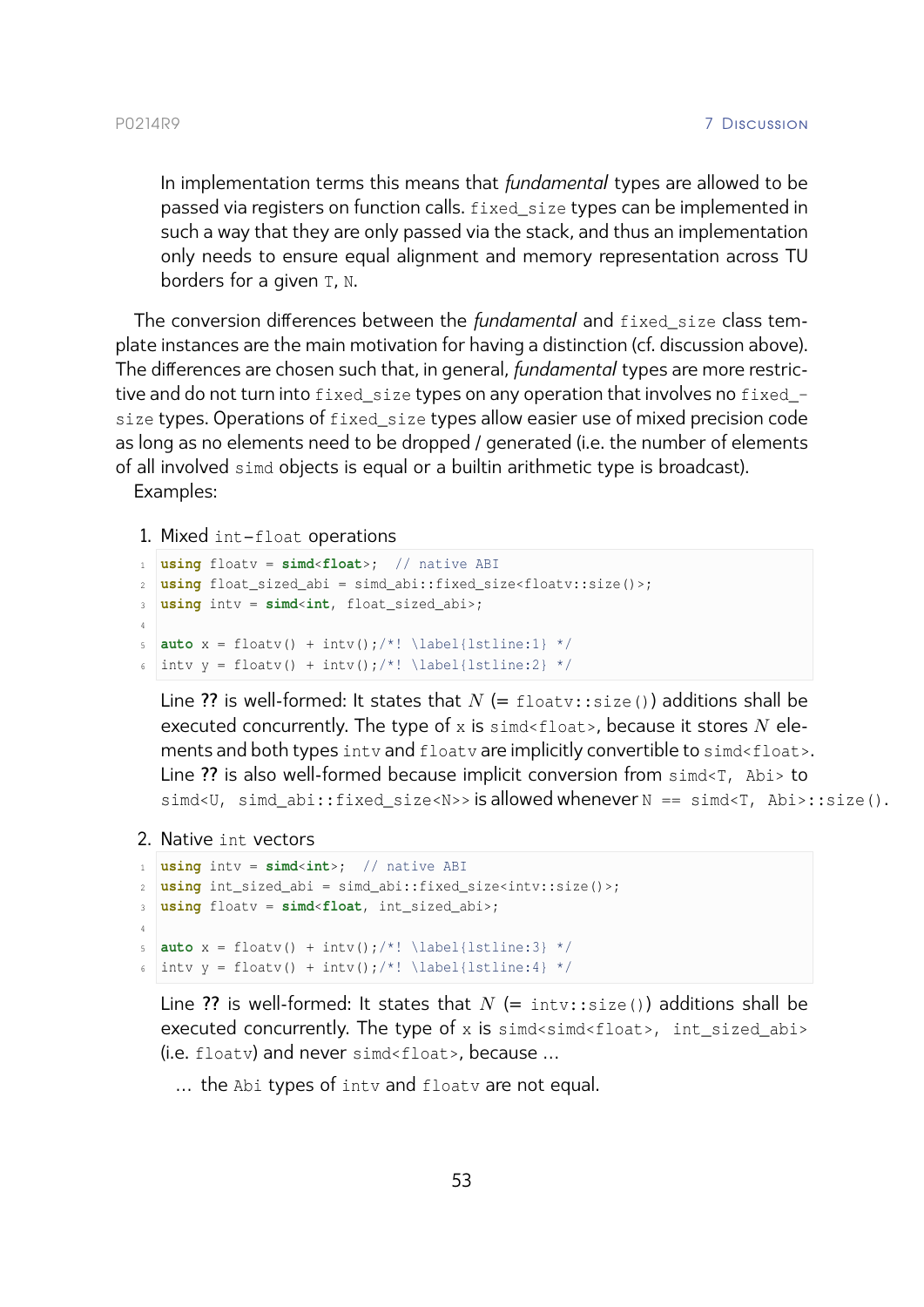- … either simd<float>::size() != N or intv is not implicitly convertible to simd<float>.
- … the last rule for *commonabi*(V0, V1, T) sets the Abi type to int\_sized\_ abi.

Line ?? is also well-formed because implicit conversion from simd<T, simd\_abi::fixed size<N>> to simd<U, Abi> is allowed whenever N == simd<U, Abi>::size().

# <span id="page-54-0"></span>7.8 native HANDIE

The presence of a native\_handle function for accessing an internal data member such as e.g. a vector builtin or SIMD intrinsic type is seen as an important feature for adoption in the target communities. Without such a handle the user is constrained to work within the (limited) API defined by the standard. Many SIMD instruction sets have domain-specific instructions that will not easily be usable (if at all) via the standardized interface. A user considering whether to use simd or a SIMD extension such as vector builtins or SIMD intrinsics might decide against simd just for fear of not being able to access all functionality.<sup>1</sup>

I would be happy to settle on an alternative to exposing an lvalue reference to a data member. Consider implementation-defined support casting (static\_cast?) between simd and non-standard SIMD extension types. My understanding is that there could not be any normative wording about such a feature. However, I think it could be useful to add a non-normative note about making static\_cast(?) able to convert between such non-standard extensions and simd.

Guidance from SG1 at Oulu 2016:

Poll: Keep native\_handle in the wording?

| SF | F. | N | $\mathsf{A}$ | SA |
|----|----|---|--------------|----|
|    | 6  | 3 |              |    |

7.9 load & store flags

SIMD loads and stores require at least an alignment option. This is in contrast to implicit loads and stores present in  $C^+$ , where alignment is always assumed. Many SIMD instruction sets allow more options, though:

- Streaming, non-temporal loads and stores
- Software prefetching

<sup>1</sup> Whether that's a reasonable fear is a different discussion.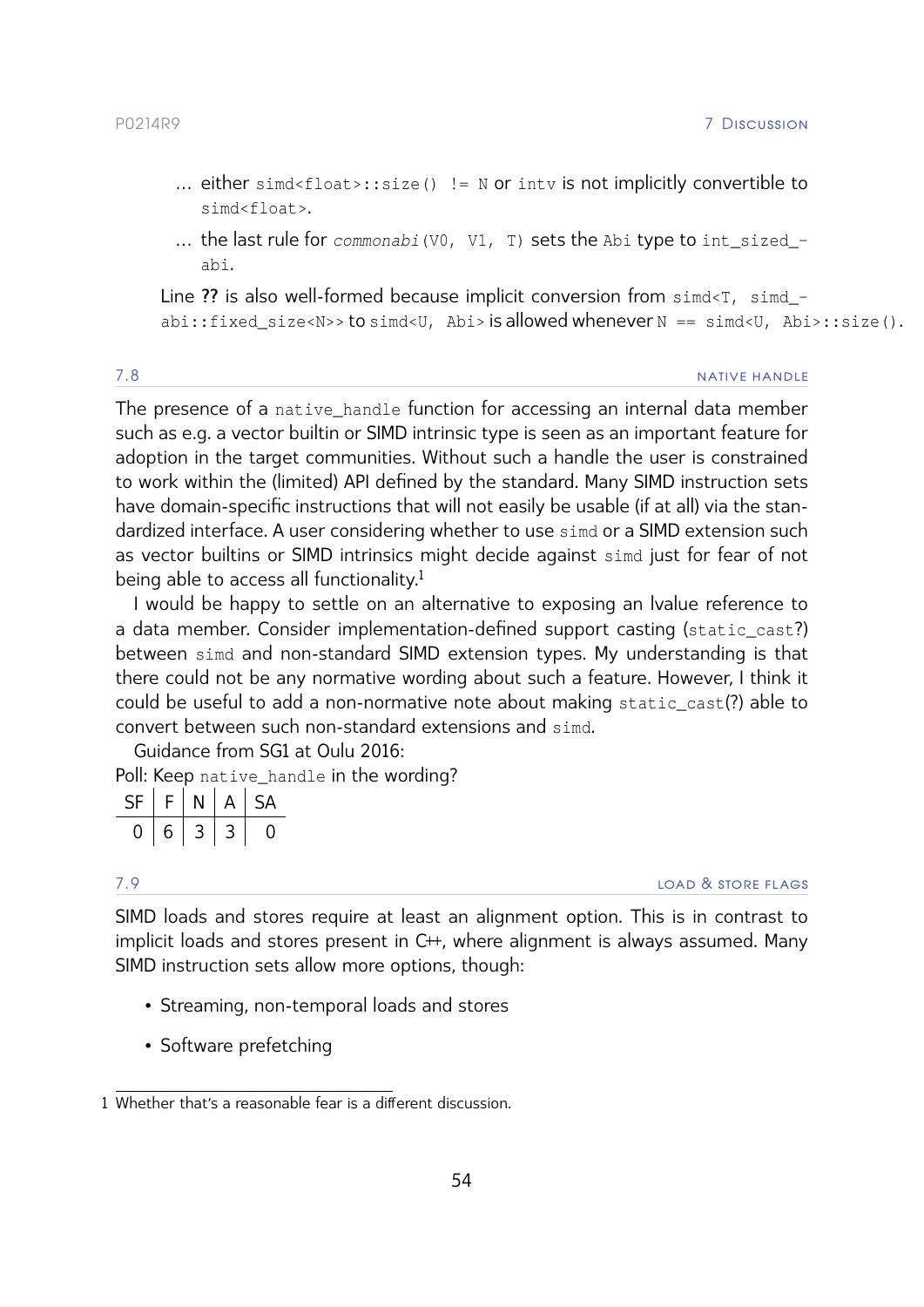In the Vc library I have added these as options in the load store flag parameter of the load and store functions. However, non-temporal loads & stores and prefetching are also useful for the existing builtin types. I would like guidance on this question: should the general direction be to stick to *only* alignment options for simd loads and stores?

The other question is on the default of the load and store flags. Some argue for setting the default to aligned, as that's what the user should always aim for and is most efficient. Others argue for unaligned since this is safe per default. The Vc library before version 1.0 used aligned loads and stores per default. After the guidance from SG1 I changed the default to unaligned loads and stores with the Vc 1.0 release. Changing the default is probably the worst that could be done, though.<sup>2</sup> For Vc 2.0 I will drop the default.

For simd I prefer no default:

- This makes it obvious that the API has the alignment option. Users should not just take the default and think no more of it.
- If we decide to keep the load constructor, the alignment parameter (without default) nicely disambiguate the load from the broadcast.
- The right default would be application/domain/experience specific.
- Users can write their own load/store wrapper functions that implement their chosen default.

Guidance from SG1 at Oulu 2016:

Poll: Should the interface provide a way to specify a number for over-alignment?

|                                                               | $SF$ $F$ $N$ $A$ $SA$ |  |  |
|---------------------------------------------------------------|-----------------------|--|--|
|                                                               | 2 6 5 0 0             |  |  |
| Poll: Should loads and stores have a default load/store flag? |                       |  |  |

 $SF \mid F \mid N \mid A \mid SA$ 

 $0 | 0 | 7 | 4 | 1$ 

The discussion made it clear that we only want to support alignment flags in the load and store operations. The other functionality is orthogonal.

<span id="page-55-0"></span>7.10 unary minus return type

The return type of simd<T, Abi>::operator-() is simd<T, Abi>. This is slightly different to the behavior of the underlying element type T, if T is an integral type of

<sup>2</sup> As I realized too late.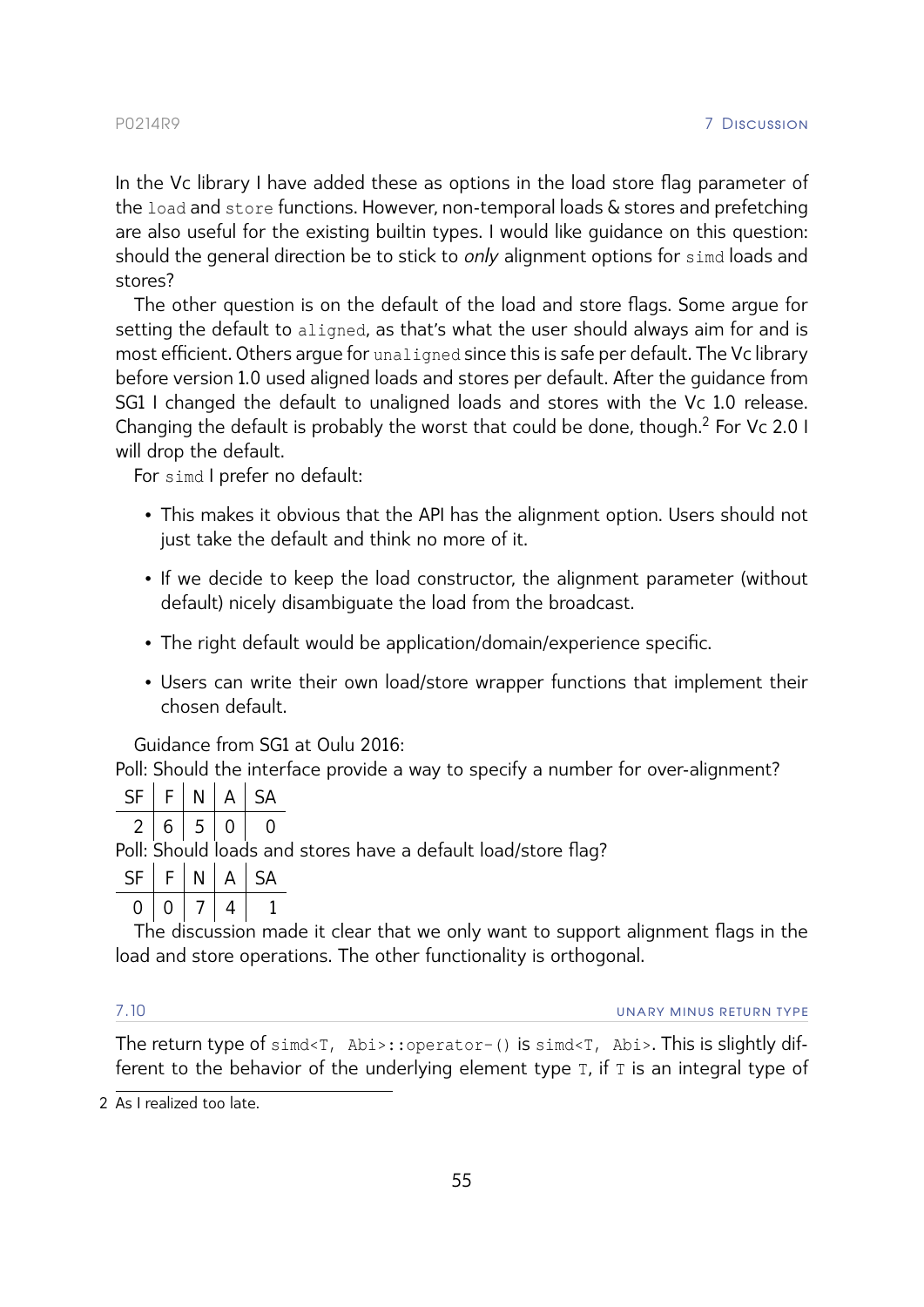lower integer conversion rank than int. In this case integral promotion promotes the type to int before applying unary minus. Thus, the expression  $-T()$  is of type int for all T with lower integer conversion rank than int. This is widening of the element size is likely unintended for SIMD vector types.

Fundamental types with integer conversion rank greater than int are not promoted and thus a unary minus expression has unchanged type. This behavior is copied to element types of lower integer conversion rank for simd.

There may be one interesting alternative to pursue here: We can make it ill-formed to apply unary minus to unsigned integral types. Anyone who wants to have the modulo behavior of a unary minus could still write  $0u - x$ .

# <span id="page-56-0"></span>7.11 **max\_fixed\_size**

In Kona, LEWG asked why max fixed size is not dependent on T. After some consideration I am convinced that the correct solution is to make max fixed size a variable template, dependent on T.

The reason to restrict the number of elements  $N$  in a fixed-size simd type at all, is to inhibit misuse of the feature. The intended use of the fixed-size ABI, is to work with a number of elements that is somewhere in the region of the number of elements that can be processed efficiently concurrently in hardware. Implementations may want to use recursion to implement the fixed-size ABI. While such an implementation can, in theory, scale to any  $N$ , experience shows that compiler memory usage and compile times grow significantly for "too large"  $N$ . The optimizer also has a hard time to optimize register / stack allocation optimally if  $N$  becomes "too large". Unsuspecting users might not think of such issues and try to map their complete problem to a single simd object. Allowing implementations to restrict  $N$  to a value that they can and want to support thus is useful for users and implementations. The value itself should not be prescribed by the standard as it is really just a QoI issue.

However, why should the user be able to query the maximum  $N$  supported by the implementation?

- In principle, a user can always determine the number using SFINAE to find the maximum  $N$  that he can still instantiate without substitution failure. Not providing the number thus provides no "safety" against "bad usage".
- A developer may want to use the value to document assumptions / requirements about the implementation, e.g. with a static assertion.
- A developer may want to use the value to make code portable between implementations that use a different max fixed size.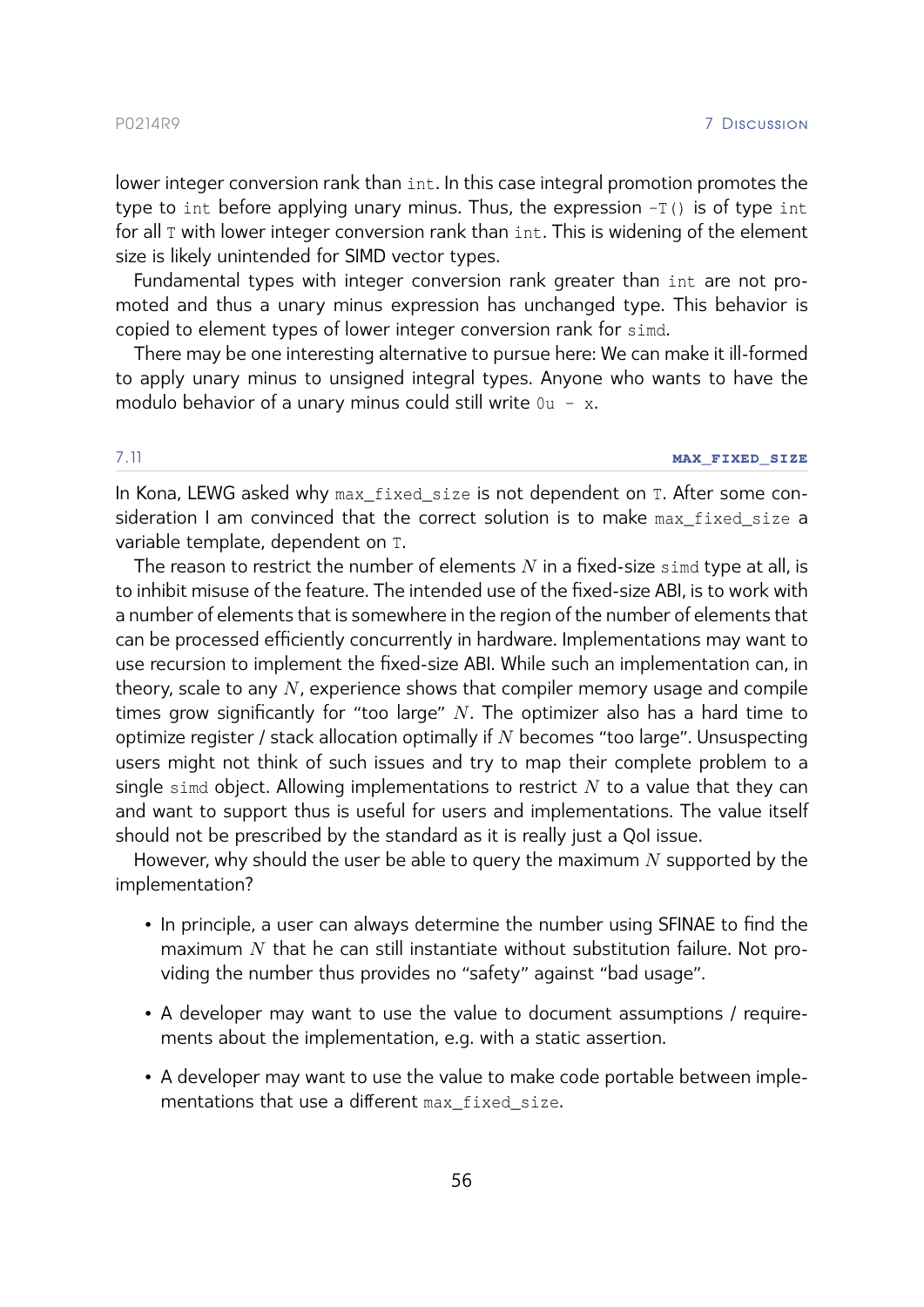Making the max fixed size dependent on T makes sense because most hardware can process a different number of elements in parallel depending on T. Thus, if an implementation wants to restrict  $N$  to some sensible multiple of the hardware capabilities, the number must be dependent on T.

In Kona, LEWG also asked whether there should be a provision in the standard to ensure that a native simd of 8-bit element type is convertible to a fixed-size simd of 64-bit element type. It was already there [\(\[simd.abi\]:](#page-23-0) "for every supported simd<T, A> (see [\[simd.overview\]\)](#page-30-0), where A is an implementation-defined ABI tag, N  $=$  simd<T, A>::size() must be supported"). Note that this does not place a lower bound on max fixed size. The wording allows implementations to support values for fixed-size simd that are larger than  $max\_fixed\_size$ . I.e.  $N \leq max\_fixed\_size$ works; whether  $N > \max$  fixed size works is unspecified.

# <span id="page-57-0"></span> $\mathcal A$  acknowledgements

- This work was supported by GSI Helmholtzzentrum für Schwerionenforschung and the Hessian LOEWE initiative through the Helmholtz International Center for FAIR (HIC for FAIR).
- Jens Maurer contributed important feedback and suggestions on the API. Thanks also for presenting the paper in Kona 2017 and Toronto 2017.
- Thanks to Hartmut Kaiser for presenting in Issaquah 2016.
- Geoffrey Romer did a very helpful review of the wording.
- Thanks to Alisdair Meredith, Benjamin Craig, Frank Birbacher, Michael McLaughlin, and Tim Shen for their thorough wording review work in Albuquerque and Jacksonville.

# <span id="page-57-3"></span><span id="page-57-1"></span>BIBLIOGRAPHY

- [1] Matthias Kretz. "Extending C++ for Explicit Data-Parallel Programming via SIMD Vector Types." Frankfurt (Main), Univ. PhD thesis. 2015. poi: [10 . 13140 / RG . 2 . 1 . 2355 . 4323](http://dx.doi.org/10.13140/RG.2.1.2355.4323). url: [http : / / publikationen . ub . uni](http://publikationen.ub.uni-frankfurt.de/frontdoor/index/index/docId/38415)  [frankfurt.de/frontdoor/index/index/docId/38415](http://publikationen.ub.uni-frankfurt.de/frontdoor/index/index/docId/38415).
- <span id="page-57-2"></span>[N4184] Matthias Kretz. *N4184: SIMD Types: The Vector Type & Operations*. ISO/IEC C++ Standards Committee Paper. 2014. url: <https://wg21.link/n4184>.